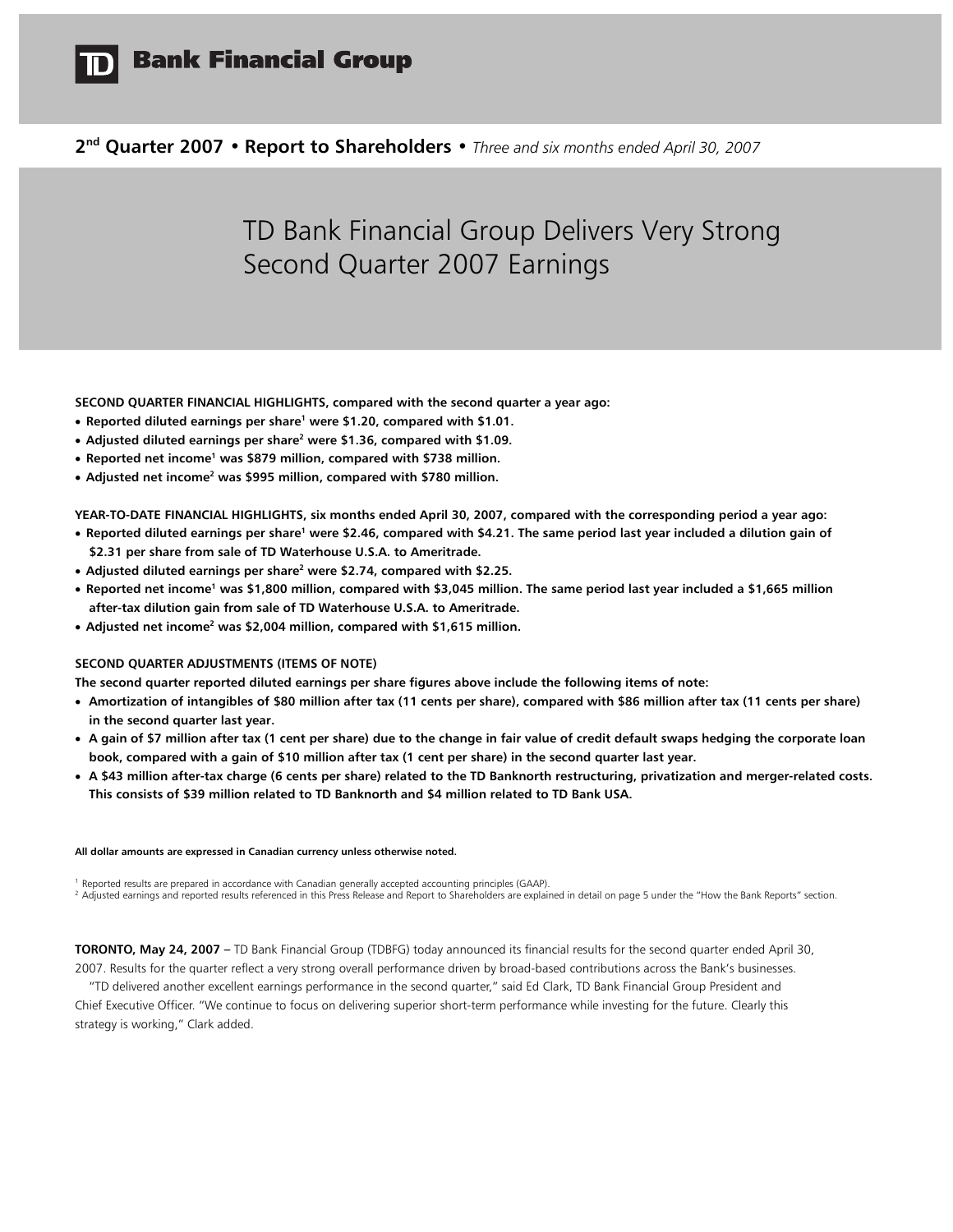### **SECOND QUARTER BUSINESS SEGMENT PERFORMANCE**

### **Canadian Personal and Commercial Banking**

Canadian Personal and Commercial Banking saw robust volume and revenue growth across its operating businesses which led to very strong earnings in the quarter. Earnings were up 16% compared with the second quarter of last year. TD Canada Trust continued to demonstrate particular strength in real-estate secured lending, small business banking, life insurance and credit card products, while showing overall margin improvement.

"Our Canadian Personal and Commercial business generated another outstanding quarter and is clearly firing on all cylinders," said Clark. "Impressive revenue growth combined with expense discipline drove significant operating leverage and record productivity, Clark noted. "TD Canada Trust's industry leading branch hours and continued focus on adding new branches and customer-facing roles, are all contributing to delivering a better customer experience," added Clark.

### **Wealth Management**

Wealth Management, including the Bank's equity share of TD Ameritrade, produced a very strong quarter with a 30% increase in earnings compared with the second quarter of last year. Domestically, the quarter saw strong growth in client assets across the mutual fund and advice-based businesses. The second quarter also saw good progress in Wealth Management's plan to increase the number of client-facing advisors in its Canadian network.

TD Ameritrade contributed \$63 million in net income to the Bank's Wealth Management segment. TD Ameritrade operating highlights from the quarter included solid growth in average trades per day and an increase in total client assets. In May, subsequent to the quarter, TD Ameritrade successfully completed the conversion of 2.7 million TD Waterhouse U.S.A. clients to one clearing platform.

"We're confident we'll continue to see progress across our diversified wealth offering," said Clark. "In Canada we're really starting to get traction from the investments we've made in our client-facing advisor network and supporting infrastructure. This business is showing it can generate some impressive results with continuing upside for the future," Clark added.

### **U.S. Personal and Commercial Banking**

TD Banknorth's first quarter earnings translated into second quarter net income for TDBFG's U.S. Personal and Commercial Banking segment of \$23 million on a reported basis and \$62 million on an adjusted basis. Adjusted net income for the segment this quarter excludes \$39 million (after tax) related to restructuring, privatization and other merger-related charges flowing from TD Banknorth. As previously announced, TD Banknorth became a wholly-owned subsidiary of TDBFG on April 20, 2007.

"The successful privatization of TD Banknorth was a major milestone for TD Bank," said Clark. "We're continuing to tackle a tough banking and credit environment head on while leveraging some of TD's industry leading practices in Canada to improve growth at TD Banknorth," Clark continued. "We're very positive about TD Banknorth's long-term potential to grow organically and deliver value to our shareholders," Clark added.

#### **Wholesale Banking**

Wholesale Banking delivered exceptional results in the second quarter with earnings up 55% year-over-year to \$217 million. Increased performance in trading and in the domestic franchise businesses, including investment banking, fixed income and institutional equities, were complemented by a very strong contribution from the equity investment portfolio.

"Wholesale Banking had a fantastic quarter, producing results ahead of our expectations based on historical trends," said Clark. "With TD Securities emerging as number one in Canadian equity underwriting and merger and acquisitions this quarter, we're showing continued momentum as a top three dealer in Canada," Clark added.

### **Conclusion**

"This quarter was another clear example of how all our businesses are focused on delivering short-term results while positioning TD to create longterm value for our shareholders," said Clark. "A very strong second quarter highlights what has been an exceptional year to date, and I'm confident that we'll well exceed our earnings objectives for 2007," Clark concluded.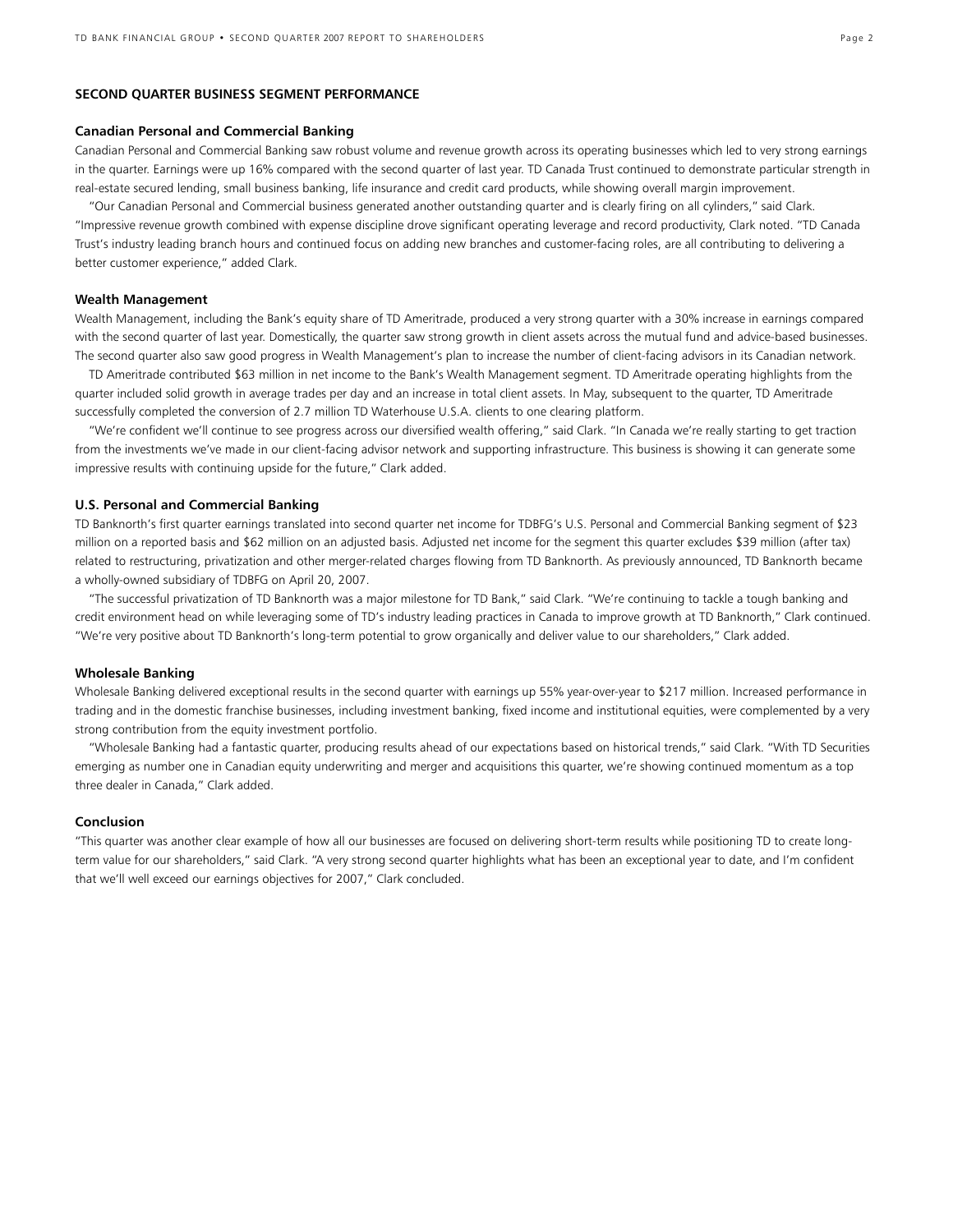### **CAUTION REGARDING FORWARD-LOOKING STATEMENTS**

From time to time, the Bank makes written and oral forward-looking statements, including in this report, in other filings with Canadian regulators or the U.S. Securities and Exchange Commission (SEC), and in other communications. All such statements are made pursuant to the "safe harbour" provisions of the U.S. Private Securities Litigation Reform Act of 1995 and applicable Canadian securities legislation. Forward-looking statements include, among others, statements regarding the Bank's objectives and targets for 2007 and beyond and strategies to achieve them, the outlook for the Bank's business lines, and the Bank's anticipated financial performance. The economic assumptions for 2007 for each of the business segments are set out in the 2006 Annual Report under the headings "Economic Outlook" and "Business Outlook and Focus for 2007". Forward-looking statements are typically identified by words such as "believe", "expect", "anticipate", "intend", "estimate", "plan", "may" and "could". By their very nature, these statements require the Bank to make assumptions and are subject to inherent risks and uncertainties, general and specific, which may cause actual results to differ materially from the expectations expressed in the forward-looking statements. Some of the factors that could cause such differences include: credit, market (including equity and commodity), liquidity, interest rate, operational, reputational, insurance, strategic, foreign exchange, regulatory, legal and other risks discussed in the management discussion and analysis section in regulatory filings made in Canada and with the SEC, including the Bank's 2006 Annual Report; general business and economic conditions in Canada, the U.S. and other countries in which the Bank conducts business, as well as the effect of changes in monetary policy in those jurisdictions and changes in the foreign exchange rates for the currencies of those jurisdictions; the degree of competition in the markets in which the Bank operates, both from established competitors and new entrants; the accuracy and completeness of information the Bank receives on customers and counterparties; the development and introduction of new products and services in markets; developing new distribution channels and realizing increased revenue from these channels; the Bank's ability to execute its integration, growth and acquisition strategies, including those of its subsidiaries, particularly in the U.S.; changes in accounting policies and methods the Bank uses to report its financial condition, including uncertainties associated with critical accounting assumptions and estimates; the effect of applying future accounting changes; global capital market activity; the Bank's ability to attract and retain key executives; reliance on third parties to provide components of the Bank's business infrastructure; the failure of third parties to comply with their obligations to the Bank or its affiliates as such obligations relate to the handling of personal information; technological changes; the use of new technologies in unprecedented ways to defraud the Bank or its customers; legislative and regulatory developments; change in tax laws; unexpected judicial or regulatory proceedings; continued negative impact of the U.S. securities litigation environment; unexpected changes in consumer spending and saving habits; the possible impact on the Bank's businesses of international conflicts and terrorism; acts of God, such as earthquakes; the effects of disease or illness on local, national or international economies; the effects of disruptions to public infrastructure, such as transportation, communication, power or water supply; and management's ability to anticipate and manage the risks associated with these factors and execute the Bank's strategies. A substantial amount of the Bank's business involves making loans or otherwise committing resources to specific companies, industries or countries. Unforeseen events affecting such borrowers, industries or countries could have a material adverse effect on the Bank's financial results, businesses, financial condition or liquidity. The preceding list is not exhaustive of all possible factors. Other factors could also adversely affect the Bank's results. For more information, see the discussion starting on page 56 of the Bank's 2006 Annual Report. All such factors should be considered carefully when making decisions with respect to the Bank, and undue reliance should not be placed on the Bank's forward-looking statements. The Bank does not undertake to update any forward-looking statements, whether written or oral, that may be made from time to time by or on its behalf.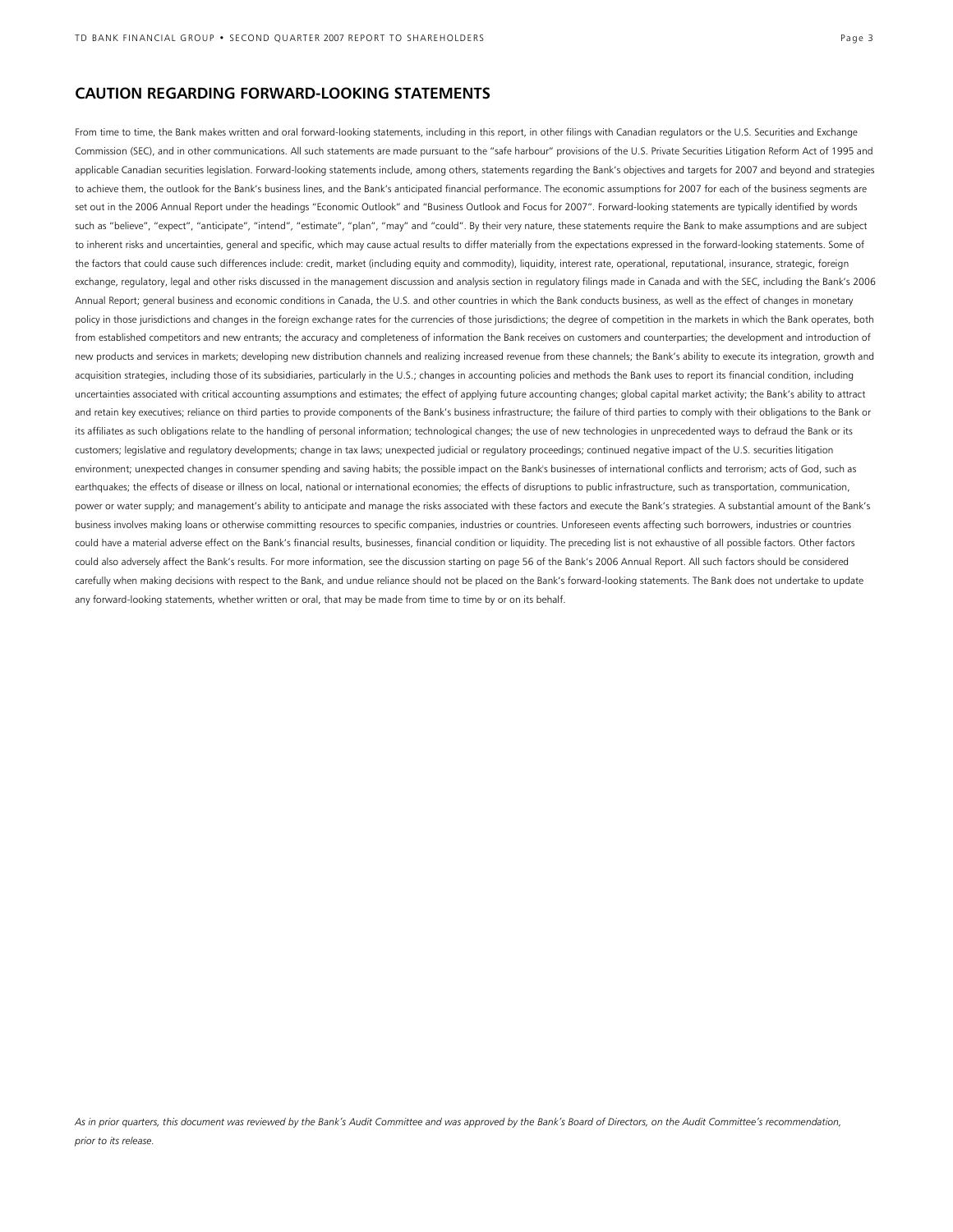### **MANAGEMENT'S DISCUSSION AND ANALYSIS OF OPERATING PERFORMANCE**

This Management's Discussion and Analysis (MD&A) is presented to enable readers to assess material changes in the financial condition and operational results of TD Bank Financial Group (the Bank) for the three and six months ended April 30, 2007, compared with the corresponding periods. This MD&A should be read in conjunction with the Bank's unaudited Interim Consolidated Financial Statements and related Notes included in this Report to Shareholders and with our 2006 Annual Report. This MD&A is dated May 23, 2007. Unless otherwise indicated, all amounts are expressed in Canadian dollars and have been primarily derived from the Bank's Annual or Interim Consolidated Financial Statements prepared in accordance with Canadian generally accepted accounting principles (GAAP). Certain comparative amounts have been reclassified to conform to the presentation adopted in the current period. Additional information relating to the Bank is on the Bank's website www.td.com, as well as on SEDAR at www.sedar.com.

### **FINANCIAL HIGHLIGHTS** (unaudited)

|                                                               |           | For the three months ended |           | For the six months ended |           |
|---------------------------------------------------------------|-----------|----------------------------|-----------|--------------------------|-----------|
|                                                               | Apr. 30   | Jan. 31                    | Apr. 30   | Apr. 30                  | Apr. 30   |
| (millions of Canadian dollars, except as noted)               | 2007      | 2007                       | 2006      | 2007                     | 2006      |
| <b>Results of operations</b>                                  |           |                            |           |                          |           |
| Total revenues                                                | \$3,499   | \$3,473                    | \$3,118   | \$6,972                  | \$6,522   |
| Dilution gain, net                                            |           | $\qquad \qquad -$          | (5)       |                          | 1,559     |
| Provision for credit losses                                   | 172       | 163                        | 16        | 335                      | 130       |
| Non-interest expenses                                         | 2,252     | 2,189                      | 2,103     | 4,441                    | 4,393     |
| Net income - reported                                         | 879       | 921                        | 738       | 1,800                    | 3,045     |
| Net income $-$ adjusted <sup>1</sup>                          | 995       | 1,009                      | 780       | 2,004                    | 1,615     |
| Economic profit <sup>2</sup>                                  | 421       | 442                        | 271       | 864                      | 629       |
| Return on common equity                                       | 17.1%     | 18.2%                      | 16.5%     | 17.6%                    | 35.5%     |
| Return on invested capital <sup>2</sup>                       | 16.4%     | 16.8%                      | 14.6%     | 16.6%                    | 15.6%     |
| <b>Financial position</b>                                     |           |                            |           |                          |           |
| Total assets                                                  | \$396,734 | \$408,216                  | \$388,596 | \$396,734                | \$388,596 |
| Total risk-weighted assets                                    | 149,391   | 149,090                    | 135,763   | 149,391                  | 135,763   |
| Total shareholders' equity                                    | 21,775    | 21,017                     | 19,283    | 21,775                   | 19,283    |
| Financial ratios - reported                                   |           |                            |           |                          |           |
| Efficiency ratio                                              | 64.4%     | 63.0%                      | 67.6%     | 63.7%                    | 54.4%     |
| Tier 1 capital to risk-weighted assets                        | 9.8%      | 11.9%                      | 12.1%     | 9.8%                     | 12.1%     |
| Tangible common equity as a % of risk-weighted assets         | 7.0%      | 9.0%                       | 9.0%      | 7.0%                     | 9.0%      |
| Provision for credit losses as a % of net average loans       | 0.41%     | 0.38%                      | 0.04%     | 0.39%                    | 0.16%     |
| <b>Common share information - reported</b> (Canadian dollars) |           |                            |           |                          |           |
| Per share                                                     |           |                            |           |                          |           |
| Basic earnings                                                | \$1.21    | \$1.27                     | \$1.02    | \$2.49                   | \$4.25    |
| Diluted earnings                                              | 1.20      | 1.26                       | 1.01      | 2.46                     | 4.21      |
| <b>Dividends</b>                                              | 0.53      | 0.48                       | 0.44      | 1.01                     | 0.86      |
| Book value                                                    | 29.66     | 28.64                      | 26.24     | 29.66                    | 26.24     |
| Closing share price                                           | 67.80     | 69.88                      | 62.45     | 67.80                    | 62.45     |
| Shares outstanding (millions)                                 |           |                            |           |                          |           |
| Average basic                                                 | 719.1     | 718.3                      | 715.7     | 718.7                    | 714.1     |
| Average diluted                                               | 725.9     | 724.9                      | 722.5     | 725.4                    | 720.7     |
| End of period                                                 | 719.9     | 719.0                      | 718.8     | 719.9                    | 718.8     |
| Market capitalization (billions of Canadian dollars)          | \$48.8    | \$50.2                     | \$44.9    | \$48.8                   | \$44.9    |
| Dividend yield                                                | 2.8%      | 2.7%                       | 2.6%      | 2.8%                     | 2.7%      |
| Dividend payout ratio                                         | 43.8%     | 37.7%                      | 43.0%     | 40.7%                    | 20.3%     |
| Price to earnings multiple                                    | 14.8      | 15.9                       | 11.1      | 14.8                     | 11.1      |
| <b>Common share information - adjusted (Canadian dollars)</b> |           |                            |           |                          |           |
| Per share                                                     |           |                            |           |                          |           |
| Basic earnings                                                | \$1.37    | \$1.40                     | \$1.10    | \$2.77                   | \$2.27    |
| Diluted earnings                                              | 1.36      | 1.38                       | 1.09      | 2.74                     | 2.25      |
| Dividend payout ratio                                         | 38.7%     | 34.4%                      | 40.7%     | 36.5%                    | 38.3%     |
| Price to earnings multiple                                    | 13.2      | 14.3                       | 14.4      | 13.2                     | 14.4      |

<sup>1</sup> Reported and adjusted results are explained on page 5 under the "How the Bank Reports" section, which includes a reconciliation between reported and adjusted results.<br><sup>2</sup> Economic profit and return on invested capital Capital" section.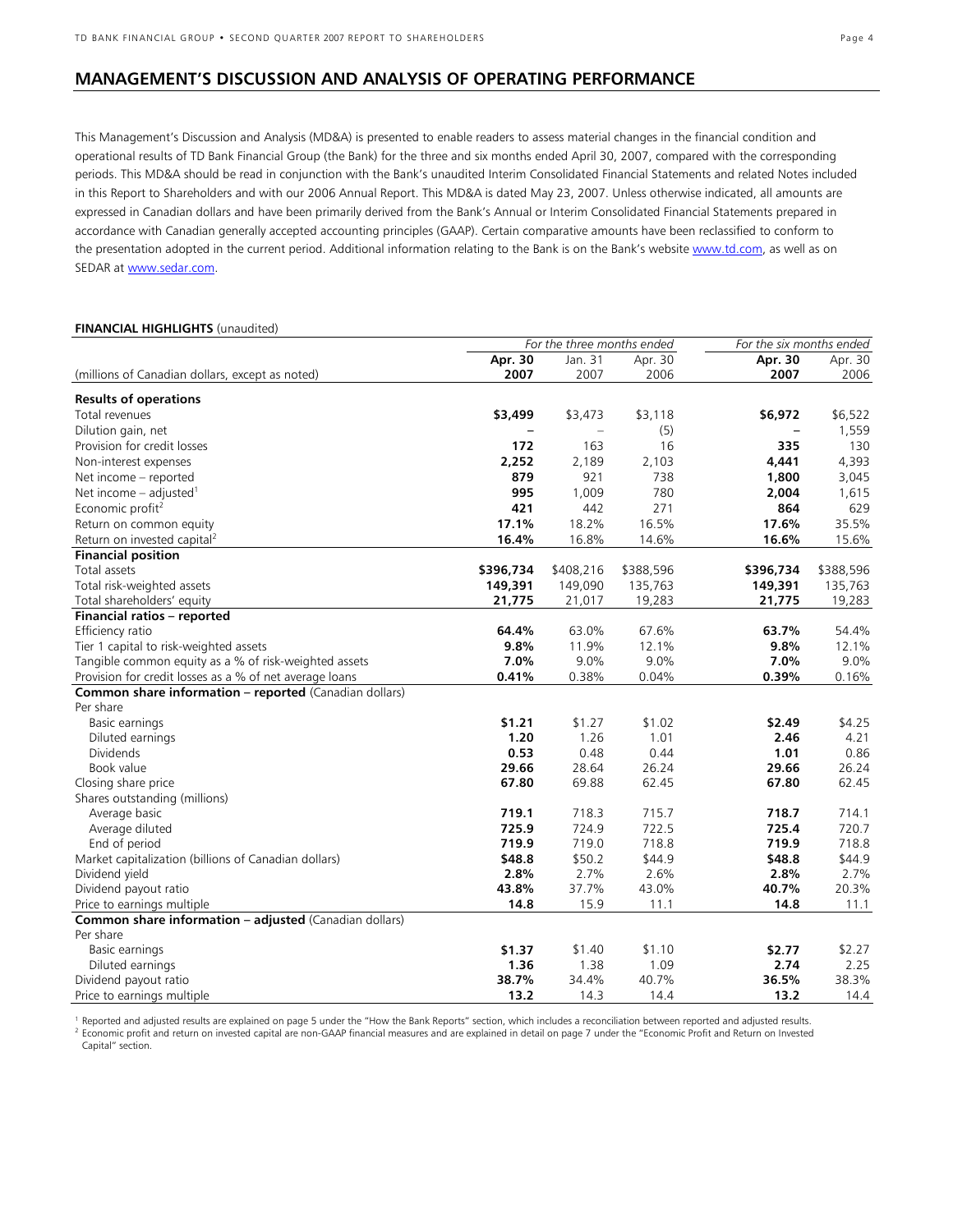### **HOW WE PERFORMED**

### **Corporate Overview**

The Toronto-Dominion Bank and its subsidiaries are collectively known as TD Bank Financial Group. The Bank serves more than 14 million customers in four key businesses operating in a number of locations in key financial centres around the globe: Canadian Personal and Commercial Banking, including TD Canada Trust as well as the Bank's global insurance operations (excluding the U.S.); Wealth Management, including TD Waterhouse Canada, TD Waterhouse U.K. and the Bank's investment in TD Ameritrade; U.S. Personal and Commercial Banking through TD Banknorth; and Wholesale Banking, including TD Securities. The Bank also ranks among the world's leading on-line financial services firms, with more than 4.5 million on-line customers. The Bank had \$397 billion in assets as at April 30, 2007. The Bank is headquartered in Toronto, Canada. The Bank's common stock is listed on the Toronto Stock Exchange and the New York Stock Exchange under symbol: TD, as well as on the Tokyo Stock Exchange.

### **How the Bank Reports**

The Bank's financial results, as presented on pages 21 to 37 of this Report to Shareholders, have been prepared in accordance with GAAP. The Bank refers to results prepared in accordance with GAAP as "reported" results. The Bank also utilizes non-GAAP financial measures referred to as "adjusted" results to assess each of its businesses and to measure overall Bank performance. To arrive at adjusted results, the Bank removes "items of note", net of income taxes, from reported results. The items of note are listed in the table on the following page. The items of note relate to items which management does not believe are indicative of underlying business performance. The items of note include the Bank's amortization of intangible assets which primarily relate to the Canada Trust acquisition in 2000, the TD Banknorth Inc. (TD Banknorth) acquisition in 2005, and the acquisitions by TD Banknorth of Hudson United Bancorp (Hudson) in 2006 and Interchange Financial Services Corporation (Interchange) in 2007, and the amortization of intangibles included in equity in net income of TD Ameritrade. The Bank believes that adjusted results provide the reader with a better understanding of how management views the Bank's performance. As explained, adjusted results are different from reported results determined in accordance with GAAP. Adjusted results and related terms used in this report are not defined terms under GAAP, and, therefore, may not be comparable to similar terms used by other issuers.

The tables below provide a reconciliation between the Bank's reported and adjusted results.

### **Operating Results – Reported** (unaudited)

|                                                                        | For the three months ended |          |          | For the six months ended |         |  |
|------------------------------------------------------------------------|----------------------------|----------|----------|--------------------------|---------|--|
|                                                                        | Apr. 30                    | Jan. 31  | Apr. 30  | Apr. 30                  | Apr. 30 |  |
| (millions of Canadian dollars)                                         | 2007                       | 2007     | 2006     | 2007                     | 2006    |  |
| Net interest income                                                    | \$1,662                    | \$1,671  | \$1,427  | \$3,333                  | \$3,034 |  |
| Other income                                                           | 1,837                      | 1,802    | 1,691    | 3,639                    | 3,488   |  |
| Total revenues                                                         | 3,499                      | 3,473    | 3,118    | 6,972                    | 6,522   |  |
| Provision for credit losses                                            | (172)                      | (163)    | (16)     | (335)                    | (130)   |  |
| Non-interest expenses                                                  | (2, 252)                   | (2, 189) | (2, 103) | (4, 441)                 | (4,393) |  |
| Dilution gain, net                                                     |                            |          | (5)      |                          | 559, ا  |  |
| Income before provision for income taxes, non-controlling interests in |                            |          |          |                          |         |  |
| subsidiaries and equity in net income of an associated company         | 1,075                      | 1,121    | 994      | 2,196                    | 3,558   |  |
| Provision for income taxes                                             | (234)                      | (218)    | (244)    | (452)                    | (464)   |  |
| Non-controlling interests in subsidiaries, net of income taxes         | (27)                       | (47)     | (47)     | (74)                     | (84)    |  |
| Equity in net income of an associated company, net of income taxes     | 65                         | 65       | 35       | 130                      | 35      |  |
| Net income – reported                                                  | 879                        | 921      | 738      | 1,800                    | 3,045   |  |
| Preferred dividends                                                    | (7)                        | (6)      | (6)      | (13)                     | (11)    |  |
| Net income available to common shareholders - reported                 | \$872                      | \$915    | \$732    | \$1,787                  | \$3,034 |  |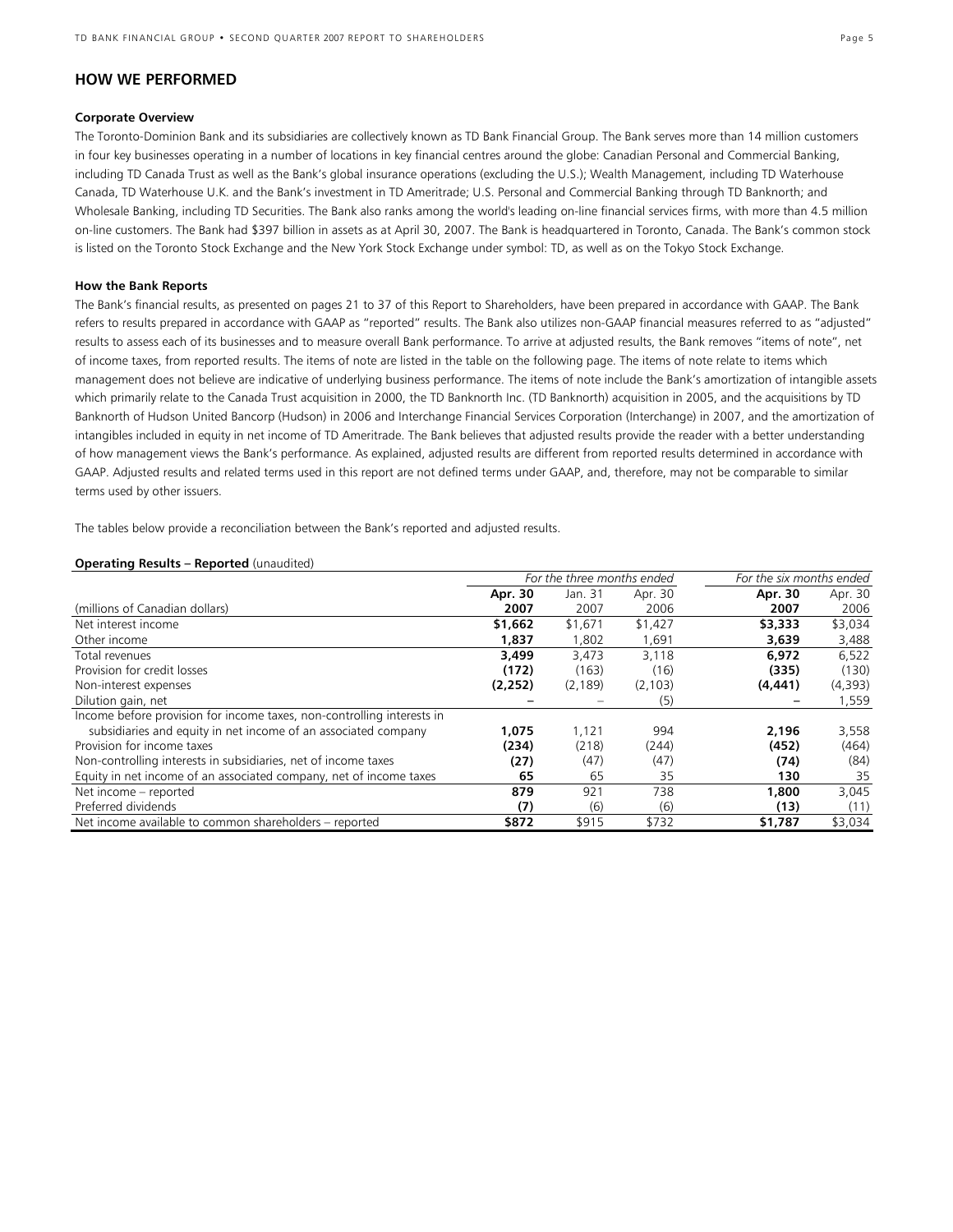### **Reconciliation of Non-GAAP Financial Measures<sup>1</sup> (unaudited)**

|  |  | <b>Adjusted Net Income to Reported Results</b> |  |
|--|--|------------------------------------------------|--|
|  |  |                                                |  |

| Operating results - adjusted                                                      |         | For the three months ended |          | For the six months ended |         |
|-----------------------------------------------------------------------------------|---------|----------------------------|----------|--------------------------|---------|
|                                                                                   | Apr. 30 | Jan. 31                    | Apr. 30  | Apr. 30                  | Apr. 30 |
| (millions of Canadian dollars)                                                    | 2007    | 2007                       | 2006     | 2007                     | 2006    |
| Net interest income                                                               | \$1,662 | \$1,671                    | \$1,427  | \$3,333                  | \$3,034 |
| Other income <sup>2</sup>                                                         | 1,826   | 1,810                      | 1,675    | 3,636                    | 3,509   |
| Total revenues                                                                    | 3,488   | 3,481                      | 3,102    | 6,969                    | 6,543   |
| Provision for credit losses <sup>3</sup>                                          | (172)   | (163)                      | (76)     | (335)                    | (190)   |
| Non-interest expenses <sup>4</sup>                                                | (2,054) | (2,071)                    | (1, 978) | (4, 125)                 | (4,090) |
| Income before provision for income taxes, non-controlling interests in            |         |                            |          |                          |         |
| subsidiaries and equity in net income of an associated company                    | 1,262   | 1,247                      | 1,048    | 2,509                    | 2,263   |
| Provision for income taxes <sup>5</sup>                                           | (298)   | (264)                      | (260)    | (562)                    | (588)   |
| Non-controlling interests in subsidiaries, net of income taxes <sup>6</sup>       | (46)    | (51)                       | (50)     | (97)                     | (102)   |
| Equity in net income of an associated company, net of income taxes <sup>7</sup>   | 77      | 77                         | 42       | 154                      | 42      |
| Net income - adiusted                                                             | 995     | 1,009                      | 780      | 2,004                    | 1,615   |
| Preferred dividends                                                               | (7)     | (6)                        | (6)      | (13)                     | (11)    |
| Net income available to common shareholders - adjusted                            | 988     | 1,003                      | 774      | 1,991                    | 1,604   |
| Items of note affecting net income, net of income taxes:                          |         |                            |          |                          |         |
| Amortization of intangibles                                                       | (80)    | (83)                       | (86)     | (163)                    | (168)   |
| TD Banknorth restructuring, privatization and merger-related charges <sup>8</sup> | (43)    |                            |          | (43)                     |         |
| Dilution gain on Ameritrade transaction, net of costs                             |         |                            | (5)      |                          | 1,665   |
| Dilution loss on the acquisition of Hudson by TD Banknorth                        |         |                            |          |                          | (72)    |
| Balance sheet restructuring charge in TD Banknorth                                |         |                            |          |                          | (19)    |
| Wholesale Banking restructuring charge                                            |         |                            |          |                          | (35)    |
| Change in fair value of credit default swaps hedging the corporate                |         |                            |          |                          |         |
| loan book <sup>9</sup>                                                            | 7       | (5)                        | 10       | 2                        | 20      |
| General allowance release                                                         |         |                            | 39       |                          | 39      |
| Total items of note                                                               | (116)   | (88)                       | (42)     | (204)                    | 1,430   |
| Net income available to common shareholders – reported                            | \$872   | \$915                      | \$732    | \$1,787                  | \$3,034 |

 $1$  Certain comparative amounts have been reclassified to conform to the presentation adopted in the current period.

<sup>2</sup> Adjusted other income excludes the following items of note: *second quarter 2007 –* \$11 million gain due to change in fair value of credit default swaps (CDS) hedging the corporate loan book; *first quarter 2007 –* \$8 million loss due to change in fair value of CDS hedging the corporate loan book; *second quarter 2006 –* \$16 million gain due to change in fair value of CDS hedging the corporate loan book; *first quarter 2006 –* \$15 million gain due to the change in fair value of CDS hedging the corporate loan book; and \$52 million balance sheet restructuring charge at TD Banknorth.<br>Adjusted provision for credit losses excludes the following item of note: second quarter 2006 – \$60 million general allowance release.

4 Adjusted non-interest expenses excludes the following items of note: second quarter 2007 - \$112 million amortization of intangibles; \$86 million due to TD Banknorth restructuring, privatization and merger-related charges; *first quarter 2007* – \$118 million amortization of intangibles; *second quarter 2006* – \$125 million amortization of intangibles; *first quarter*  For reconciliation between reported and adjusted provision for income taxes, please refer to the reconciliation table on page 11.<br>Fadjusted non-controlling interests excludes the following items of note: second quarter 200

privatization and merger-related charges; *first quarter 2007* – \$4 million amortization of intangibles; *second quarter 2006* – \$3 million amortization of intangibles; *first quarter* 

Adjusted equity in net income of an associated company excludes the following items of note: second quarter 2007 – \$12 million amortization of intangibles; first quarter 2007 –<br>\$12 million amortization of intangibles; seco

The TD Banknorth restructuring, privatization and merger-related charges include the following: \$31 million restructuring charge, primarily consisted of employee severance costs, the costs of amending certain executive employment and award agreements and write-down of long-lived assets due to impairment, included in U.S. Personal and Commercial Banking; \$4 million restructuring charge related to the transfer of functions from TD Bank USA to TD Banknorth, included in the Corporate segment; \$5 million privatization charges, which primarily consisted of legal and investment banking fees, included in U.S. Personal and Commercial Banking; and \$3 million merger-related charges related to conversion and customer notices in connection with the integration of Hudson and Interchange with TD Banknorth, included in U.S. Personal and Commercial Banking. In the Interim Consolidated Statement of Income,

the restructuring charges are included in the restructuring costs while the privatization and merger-related charges are included in other non-interest expenses.<br><sup>9</sup> The Bank purchases CDS to hedge the credit risk in Whole fair value with changes in fair value recognized in current period's earnings. The related loans are accounted for at amortized cost. Management believes that this asymmetry in the accounting treatment between CDS and loans would result in periodic profit and loss volatility which is not indicative of the economics of the corporate loan portfolio or the underlying business performance in Wholesale Banking. As a result, the CDS are accounted for on an accrual basis in the Wholesale Banking segment and the gains and losses on the CDS, in excess of the accrued cost, are reported in the Corporate segment. Adjusted earnings excludes the gains and losses on the CDS in excess of the accrued cost. Previously, this item was described as "Hedging impact due to AcG-13". As part of the adoption of the new financial instruments standards, the guidance under Accounting Guideline 13: Hedging Relationships (AcG-13) was replaced by Canadian Institute of Chartered Accountants (CICA) Handbook Section 3865, Hedges.

### Reconciliation of Reported Earnings per Share (EPS) to Adjusted EPS<sup>1</sup> (unaudited)

|                                               | For the three months ended |         |         | For the six months ended |         |  |
|-----------------------------------------------|----------------------------|---------|---------|--------------------------|---------|--|
|                                               | Apr. 30                    | Jan. 31 | Apr. 30 | Apr. 30                  | Apr. 30 |  |
| (Canadian dollars)                            | 2007                       | 2007    | 2006    | 2007                     | 2006    |  |
| Diluted – reported                            | \$1.20                     | \$1.26  | \$1.01  | \$2.46                   | \$4.21  |  |
| Items of note affecting income (as above)     | 0.16                       | 0.12    | 0.06    | 0.28                     | (1.98)  |  |
| Items of note affecting EPS only <sup>2</sup> |                            |         | 0.02    | $\overline{\phantom{0}}$ | 0.02    |  |
| Diluted – adjusted                            | \$1.36                     | \$1.38  | \$1.09  | \$2.74                   | \$2.25  |  |
| Basic – reported                              | \$1.21                     | \$1.27  | \$1.02  | \$2.49                   | \$4.25  |  |

 $1$  EPS is computed by dividing income by the weighted-average number of shares outstanding during the period. As a result, the sum of the quarterly EPS figures may not equal year-to-date EPS.

<sup>2</sup> *Second quarter 2006* – one-time adjustment for the impact of TD Ameritrade earnings, due to the one month lag between fiscal quarter ends. The results of the Bank include its equity share in TD Ameritrade from January 25, 2006 to March 31, 2006. As a result of the one month lag, the impact on earnings per share was approximately 2 cents per share.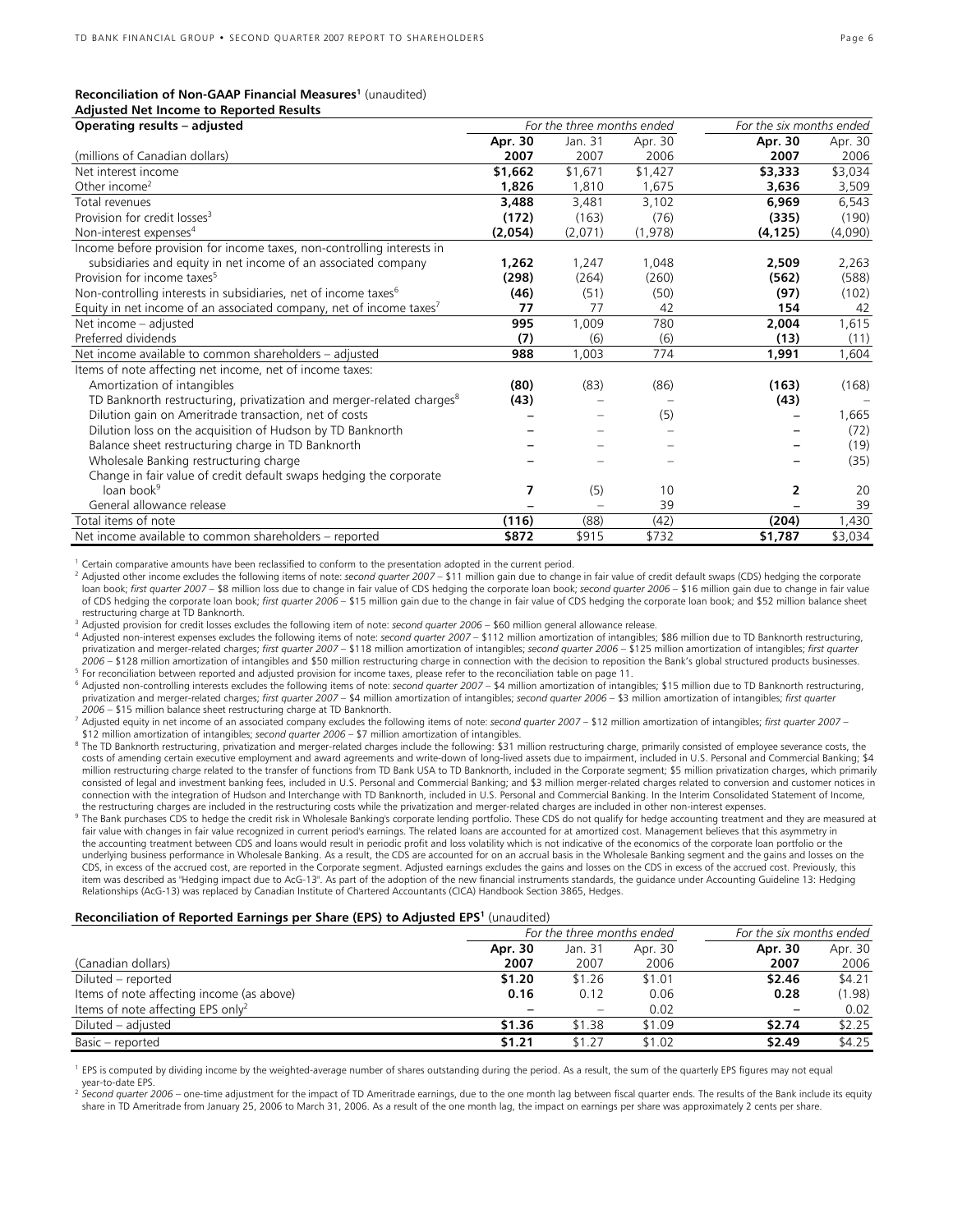### **Amortization of Intangibles, Net of Income Taxes** (unaudited)

|                                                                           | For the three months ended |         | For the six months ended |         |         |
|---------------------------------------------------------------------------|----------------------------|---------|--------------------------|---------|---------|
|                                                                           | Apr. 30                    | Jan. 31 | Apr. 30                  | Apr. 30 | Apr. 30 |
| (millions of Canadian dollars)                                            | 2007                       | 2007    | 2006                     | 2007    | 2006    |
| TD Canada Trust                                                           | \$45                       | \$49    | \$60                     | \$94    | \$124   |
| TD Banknorth: Reported amortization of intangibles                        | 20                         | 20      |                          | 40      | 31      |
| Less: non-controlling interest                                            |                            |         |                          |         |         |
| Net amortization of intangibles                                           | 16                         | 16      | 14                       | 32      | 27      |
| TD Ameritrade (included in equity in net income of an associated company) | 12                         |         |                          | 24      |         |
| Other                                                                     |                            |         |                          | 13      | 10      |
| Amortization of intangibles, net of income taxes <sup>1</sup>             | \$80                       | \$83    | \$86                     | \$163   | \$168   |

<sup>1</sup> Amortization of intangibles is included in the Corporate segment.

### **Economic Profit and Return on Invested Capital**

The Bank utilizes economic profit as a tool to measure shareholder value creation. Economic profit is adjusted net income available to common shareholders less a charge for average invested capital. Average invested capital is equal to average common equity for the period plus the average cumulative after-tax goodwill and intangible assets amortized as of the reporting date. The rate used in the charge for capital is the equity cost of capital calculated using the capital asset pricing model. The charge represents an assumed minimum return required by common shareholders on the Bank's invested capital. The Bank's goal is to achieve positive and growing economic profit.

Return on invested capital (ROIC) is adjusted net income available to common shareholders divided by average invested capital. ROIC is a variation of the economic profit measure that is useful in comparison to the equity cost of capital. Both ROIC and the cost of capital are percentage rates, while economic profit is a dollar measure. When ROIC exceeds the equity cost of capital, economic profit is positive. The Bank's goal is to maximize economic profit by achieving ROIC that exceeds the equity cost of capital.

Economic profit and ROIC are non-GAAP financial measures as these are not defined terms under GAAP. Securities regulators require that companies caution readers that earnings and other measures adjusted to a basis other than GAAP do not have standardized meanings under GAAP and therefore, may not be comparable to similar terms used by other issuers.

The following table reconciles between the Bank's economic profit, return on invested capital and adjusted net income. Adjusted results and related terms are discussed in the "How the Bank Reports" section.

#### **Reconciliation of Economic Profit, Return on Invested Capital and Adjusted Net Income** (unaudited)

|                                                          | For the three months ended |          |          | For the six months ended |          |  |
|----------------------------------------------------------|----------------------------|----------|----------|--------------------------|----------|--|
|                                                          | Apr. 30                    | Jan. 31  | Apr. 30  | Apr. 30                  | Apr. 30  |  |
| (millions of Canadian dollars)                           | 2007                       | 2007     | 2006     | 2007                     | 2006     |  |
| Average common equity                                    | \$20,940                   | \$19,969 | \$18,183 | \$20,435                 | \$17,227 |  |
| Average cumulative goodwill/intangible assets amortized, |                            |          |          |                          |          |  |
| net of income taxes                                      | 3,784                      | 3,715    | 3,511    | 3,750                    | 3,471    |  |
| Average invested capital                                 | \$24,724                   | \$23,684 | \$21,694 | \$24,185                 | \$20,698 |  |
| Rate charged for invested capital                        | 9.4%                       | 9.4%     | 9.5%     | 9.4%                     | 9.5%     |  |
| Charge for invested capital                              | \$(567)                    | \$ (561) | \$ (503) | \$(1,127)                | \$(975)  |  |
| Net income available to common shareholders - reported   | 872                        | 915      | 732      | 1,787                    | 3,034    |  |
| Items of note impacting income, net of income taxes      | 116                        | 88       | 42       | 204                      | (1,430)  |  |
| Net income available to common shareholders - adjusted   | \$988                      | \$1,003  | \$774    | \$1,991                  | \$1,604  |  |
| Economic profit                                          | \$421                      | \$442    | \$271    | \$864                    | \$629    |  |
| Return on invested capital                               | 16.4%                      | 16.8%    | 14.6%    | 16.6%                    | 15.6%    |  |

### **Significant Events in 2007**

### **TD Banknorth**

### Going-private transaction

On April 20, 2007, the Bank announced that it had obtained all approvals necessary to complete its privatization of TD Banknorth. As at January 31, 2007, the Bank's ownership interest in TD Banknorth was 59.4%. Under this transaction, the Bank acquired all of the outstanding common shares of TD Banknorth that it did not already own for US\$32.33 per TD Banknorth share for a total cash consideration of \$3.7 billion (US\$3.3 billion). The acquisition has been accounted for by the purchase method. On closing, TD Banknorth became a wholly-owned subsidiary of the Bank and TD Banknorth's shares were delisted from the New York Stock Exchange.

As a result of the transaction, there was a net increase in goodwill and intangibles on the Bank's Consolidated Balance Sheet of approximately \$1.5 billion. The allocation of the purchase price is subject to finalization.

In the normal course of the Bank's financial reporting, TD Banknorth is consolidated on a one month lag basis. However, \$43 million before-tax restructuring, privatization and merger-related costs incurred in April 2007 were included in the Bank's results for the quarter ended April 30, 2007 because in aggregate they represent material TD Banknorth events for the quarter ended April 30, 2007.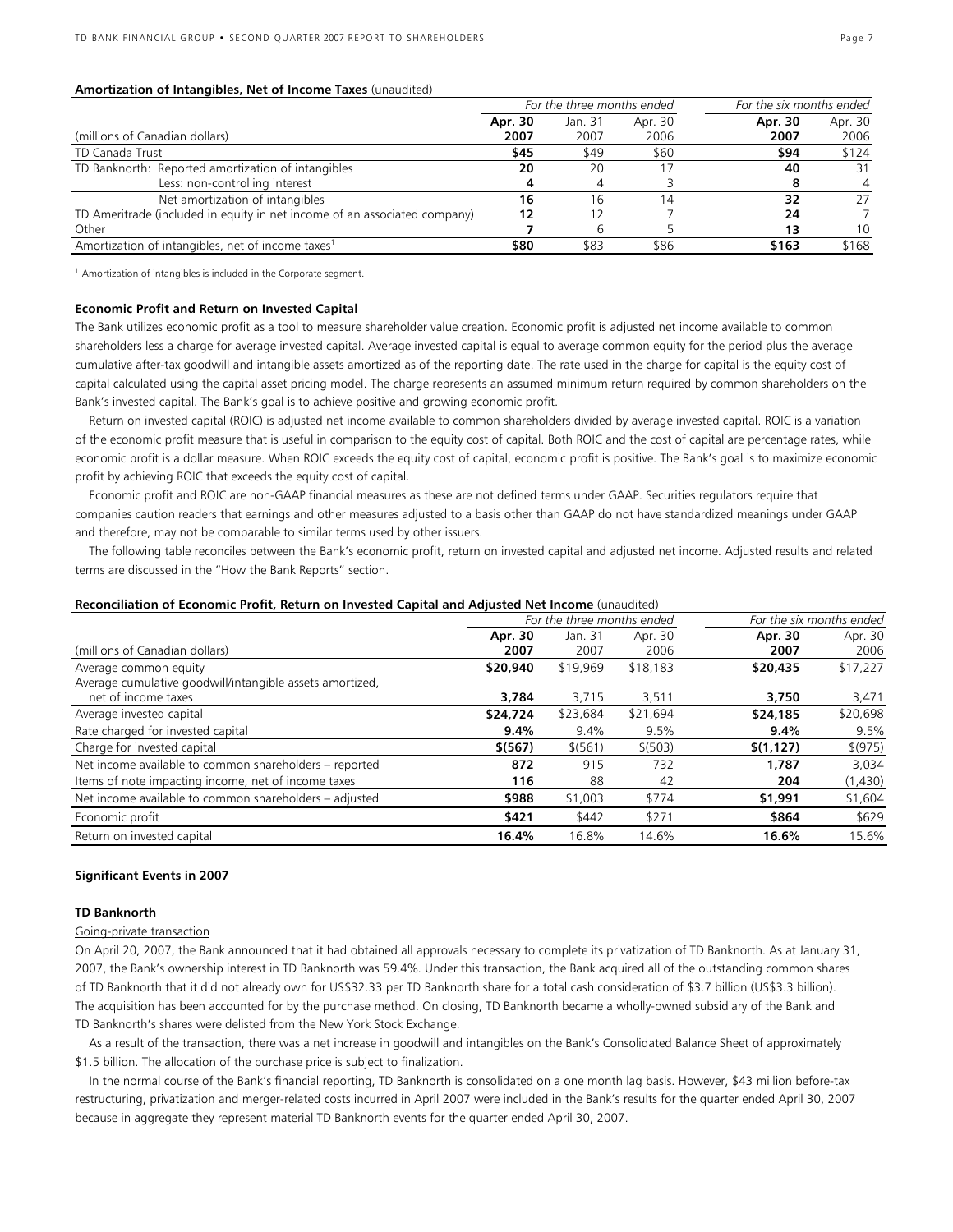### Acquisition of Interchange Financial Services Corporation

TD Banknorth completed its acquisition of Interchange on January 1, 2007 for a total cash consideration of \$545 million (US\$468.1 million), financed primarily through TD Banknorth's sale of 13 million of its common shares to the Bank for \$472 million (US\$405 million). As a result, \$1.9 billion of assets and \$1.4 billion of liabilities were included in the Bank's Interim Consolidated Balance Sheet. TD Banknorth consolidates the financial results of Interchange. As the Bank consolidates TD Banknorth on a one month lag, Interchange's income/(loss) for the quarter ended March 31, 2007 has been included in the Bank's results for the quarter ended April 30, 2007.

### **TD Ameritrade**

TD Ameritrade announced two common stock repurchase programs in 2006 for an aggregate 32 million shares. As a result of TD Ameritrade's repurchase activity, the Bank's direct ownership position in TD Ameritrade has increased to 40.3% as at April 30, 2007 from 40.2% as at January 31, 2007. The Bank intends to sell shares of TD Ameritrade to bring its direct ownership position under the ownership cap of 39.9% in accordance with the Stockholders' Agreement.

Moreover, as a result of consolidation of financial statements of Lillooet Limited (Lillooet) in the Interim Consolidated Financial Statements for the quarter ended April 30, 2007, TD Ameritrade shares held by Lillooet have been included in the Bank's reported investment in TD Ameritrade. The Bank has recognized income of TD Ameritrade related to the TD Ameritrade shares owned by Lillooet for the period ended March 31, 2007.

For more details, see Note 14 to the Interim Consolidated Financial Statements for the quarter ended April 30, 2007.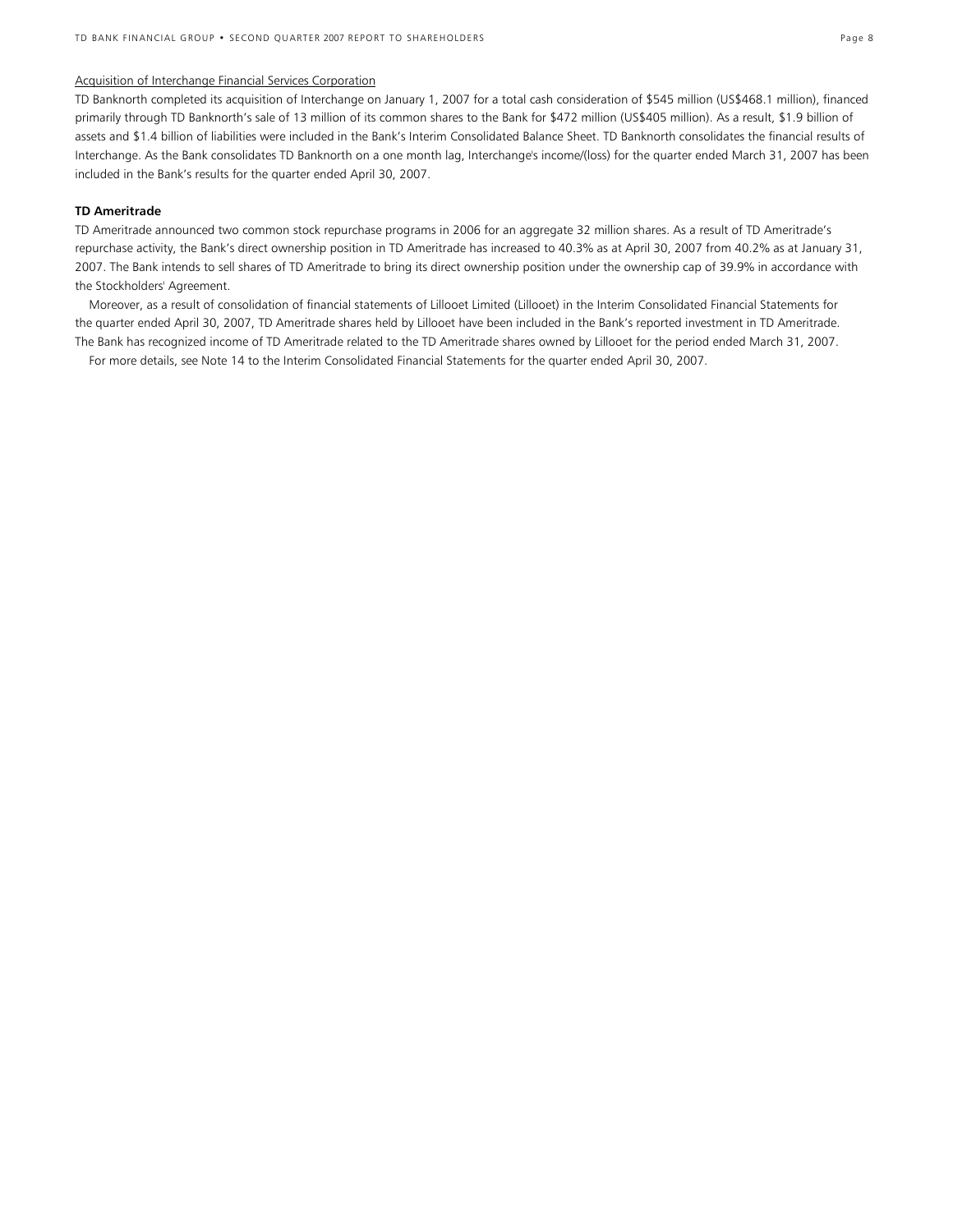### **FINANCIAL RESULTS OVERVIEW**

### **Performance Summary**

An overview of the Bank's performance on an adjusted basis for the second quarter of 2007 against the financial shareholder indicators included in the 2006 Annual Report is outlined below. Shareholder performance indicators help guide and benchmark the Bank's accomplishments. For the purposes of this analysis, the Bank utilizes adjusted earnings, which exclude items of note from the reported results that are prepared in accordance with Canadian GAAP. Adjusted earnings and reported results are explained in detail on page 5 under the "How the Bank Reports" section.

- *Adjusted diluted earnings per share* for the first six months of 2007 were up 22% from the same period last year. The Bank's goal is to grow adjusted earnings per share by 7% to 10% over the longer term.
- *Adjusted return on risk-weighted assets* for the first six months of 2007 was 2.74%, up from 2.42% in the first half of 2006.
- *Total shareholder return* for the twelve months ended April 30, 2007 was 11.8%, below the peer average of 19.0%.

### **Net Income**

### Year-over-year comparison

Reported net income for the current quarter was \$879 million, up \$141 million compared with the second quarter last year. Adjusted net income increased \$215 million, or 28%, to \$995 million. Strong year-over-year earnings growth in Canadian Personal and Commercial Banking, Wealth Management and Wholesale Banking was the primary driver for the increase. TD Ameritrade's contribution also increased from the prior year due to higher earnings and the inclusion of only two months of TD Ameritrade results in the prior year.

### Prior quarter comparison

Reported net income decreased \$42 million, or 5%, compared with the prior quarter. The lower reported result was primarily due to the restructuring charges recorded in the quarter for TD Banknorth and for the transfer of functions of TD Bank USA to TD Banknorth. These charges totalled \$43 million after tax and are disclosed as an item of note. Adjusted net income for the second quarter decreased by \$14 million or 1%. The decline was mainly due to lower Corporate segment earnings related to favourable tax and other items realized last quarter, partially offset by higher net income in Wealth Management and Wholesale Banking.

#### Year-to-date comparison

On a year-to-date basis, reported net income of \$1,800 million decreased \$1,245 million, or 41%, compared with the same period last year. The decrease in reported net income was mainly due to the \$1,665 million dilution gain on the sale of TD Waterhouse U.S.A. to Ameritrade in 2006, partially offset by higher operating earnings. Adjusted net income of \$2,004 million increased by \$389 million, or 24%, compared with the same period last year. This increase primarily reflects strong earnings growth in the Canadian Personal and Commercial Banking, Wealth Management, Wholesale Banking and Corporate segments.

#### **Net Interest Income**

### Year-over-year comparison

Net interest income for the quarter was \$1,662 million, an increase of \$235 million, or 16%, compared with the second quarter last year. The growth was driven by increases in all of the operating business segments. Canadian Personal and Commercial Banking was the largest contributor as net interest income increased due to volume growth and a 7 basis point increase in margin on average earning assets. U.S. Personal and Commercial Banking net interest income rose primarily due to the Interchange and Hudson acquisitions. The Wealth Management net interest income increase was due to higher margin loan balances, customer deposits and margin improvements. Wholesale Banking net interest income rose due to higher loan balances and higher trading-related net interest income.

#### Prior quarter comparison

Net interest income declined \$9 million, or less than 1%, compared with the previous quarter. The primary factor for the decrease was less interest earning days in the quarter which was partially offset by continued broad-based volume growth in Canadian Personal and Commercial Banking.

### Year-to-date comparison

On a year-to-date basis, net interest income of \$3,333 million increased \$299 million, or 10%, compared with the same period last year. The increase was driven by higher volumes and net interest margin for Canadian Personal and Commercial Banking, the acquisitions of Interchange and Hudson in U.S. Personal and Commercial Banking, as well as higher trading-related net interest income in Wholesale Banking. This was partially offset by lower net interest income in Wealth Management related to the sale of TD Waterhouse U.S.A. to Ameritrade.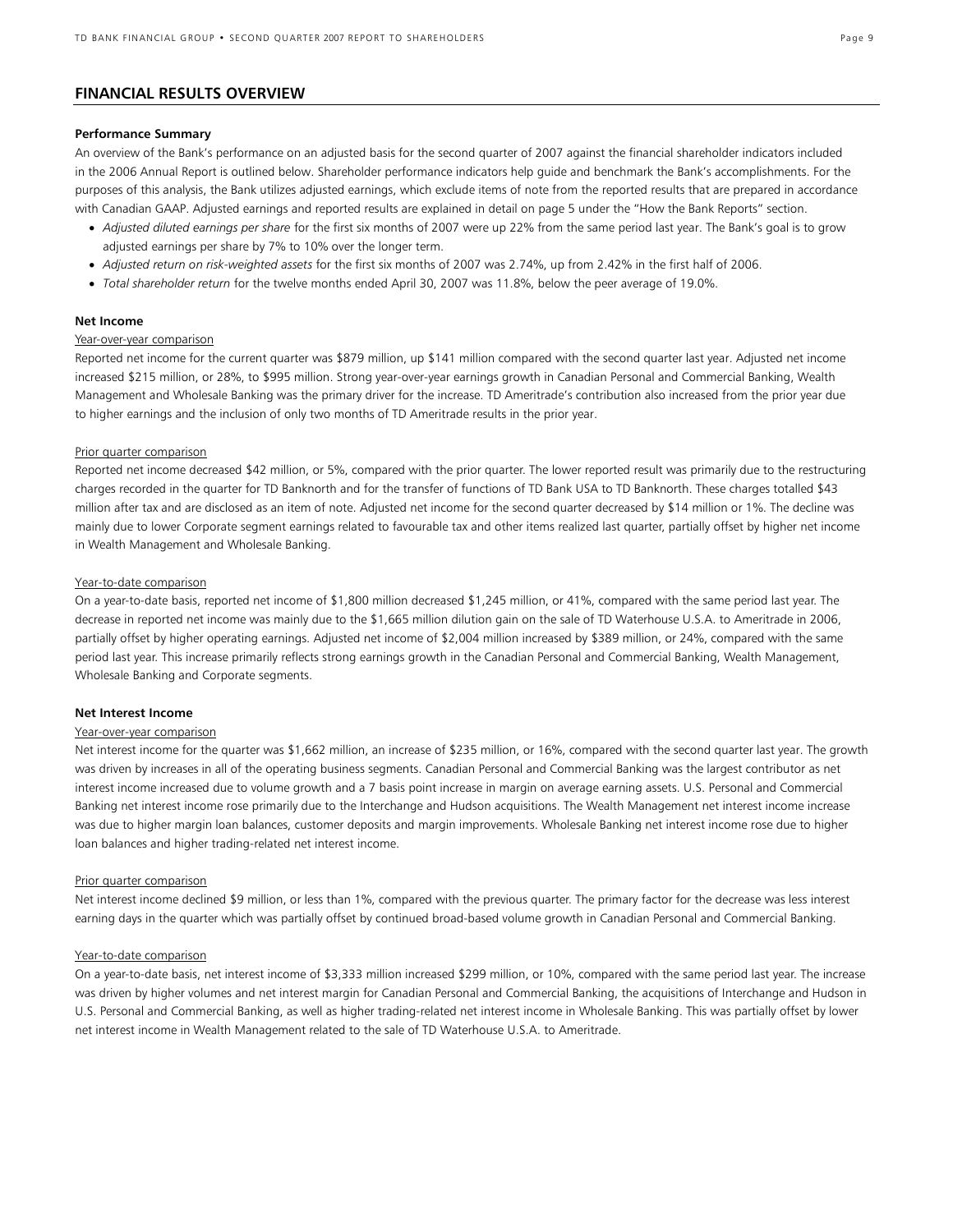### **Other Income**

#### Year-over-year comparison

Reported other income for the second quarter was \$1,837 million, up \$146 million, compared with the second quarter of last year. On an adjusted basis, other income increased \$151 million. Higher banking and insurance volumes within Canadian Personal and Commercial Banking, as well as higher assets under administration and assets under management within Wealth Management generated higher other income. U.S. Personal and Commercial Banking other income increased due to the acquisitions of Interchange and Hudson. Wholesale Banking other income was up as lower trading revenue was more than offset by increases in security gains as well as higher credit and underwriting fees.

#### Prior quarter comparison

Reported other income increased \$35 million, or 2%, compared to the prior quarter. Adjusted other income increased by \$16 million from the first quarter of 2007. The primary drivers for the increase were higher full service brokerage revenues related to higher assets under administration and higher security gains, partially offset by lower trading and securitization revenue.

#### Year-to-date comparison

Reported other income increased \$151 million, or 4%, compared with the same period last year. Year-to-date adjusted other income was up \$127 million from the previous year. Canadian Personal and Commercial Banking was the largest contributor to the increase supported by higher volumes, pricing initiatives and higher insurance revenue. The decline in Wealth Management other income due to the sale of TD Waterhouse U.S.A. to Ameritrade was largely offset by an increase in other income in U.S. Personal and Commercial Banking related to the Hudson and Interchange acquisitions. Wholesale Banking other income declined mainly due to lower trading income which was partially offset by higher security gains as well as higher credit and underwriting fees.

### **Provision for Credit Losses**

### Year-over-year comparison

During the quarter, the Bank recorded a provision for credit losses of \$172 million, an increase of \$156 million compared with the second quarter last year, primarily due to higher specific provisions in the Canadian and U.S. Personal and Commercial Banking segments year-over-year and the general loan loss provision release of \$60 million recorded in the second quarter of 2006.

### Prior quarter comparison

Provision for credit losses for the second quarter was up \$9 million from \$163 million in the prior quarter. The increase was primarily due to higher specific provisions in U.S. Personal and Commercial Banking, partially offset by a reduction in the general allowance at TD Banknorth and lower provision for credit losses in Wholesale Banking.

#### Year-to-date comparison

On a year-to-date basis, provision for credit losses increased \$205 million, from \$130 million in the same period last year. The increase was primarily due to higher specific provisions in Canadian and U.S. Personal and Commercial Banking in 2007 and the general loan loss provision release of \$60 million recorded in the second quarter of 2006.

#### **Provision for Credit Losses** (unaudited)

|                                         | For the three months ended |         |         | For the six months ended |         |  |
|-----------------------------------------|----------------------------|---------|---------|--------------------------|---------|--|
|                                         | Apr. 30                    | Jan. 31 | Apr. 30 | Apr. 30                  | Apr. 30 |  |
| (millions of Canadian dollars)          | 2007                       | 2007    | 2006    | 2007                     | 2006    |  |
| Net new specifics (net of reversals)    | \$221                      | \$184   | \$106   | \$405                    | \$257   |  |
| Recoveries                              | (37)                       | (31)    | (32)    | (68)                     | (63)    |  |
| Provision for credit losses - specifics | 184                        | 153     | 74      | 337                      | 194     |  |
| Change in general allowance             |                            |         |         |                          |         |  |
| TD Bank                                 |                            |         | (60)    |                          | (60)    |  |
| <b>VFC</b>                              | 11                         |         |         | 22                       |         |  |
| TD Banknorth                            | (23)                       | (1)     |         | (24)                     | (4)     |  |
| Total                                   | \$172                      | \$163   | \$16    | \$335                    | \$130   |  |

### **Non-Interest Expenses and Efficiency Ratio**

### Year-over-year comparison

Reported non-interest expenses for the second quarter were \$2,252 million, up \$149 million, or 7%, compared with the second quarter last year. The current quarter included \$86 million of restructuring, privatization and merger-related charges attributable to TD Banknorth and the transfer of functions of TD Bank USA to TD Banknorth. Adjusted non-interest expenses of \$2,054 million, were up \$76 million, compared with the second quarter last year. The increase in Canadian Personal and Commercial Banking expenses was primarily driven by business initiatives, higher employee compensation and business volume-related expenses. U.S. Personal and Commercial Banking non-interest expenses rose mainly as a result of the Hudson and Interchange acquisitions. Wealth Management increase in non-interest expenses of \$44 million reflects investment in new advisors, higher sales force compensation, and increased volume-related payments to sellers of the Bank's mutual funds. Wholesale Banking expenses increased due to higher performance-based incentive compensation consistent with stronger financial performance.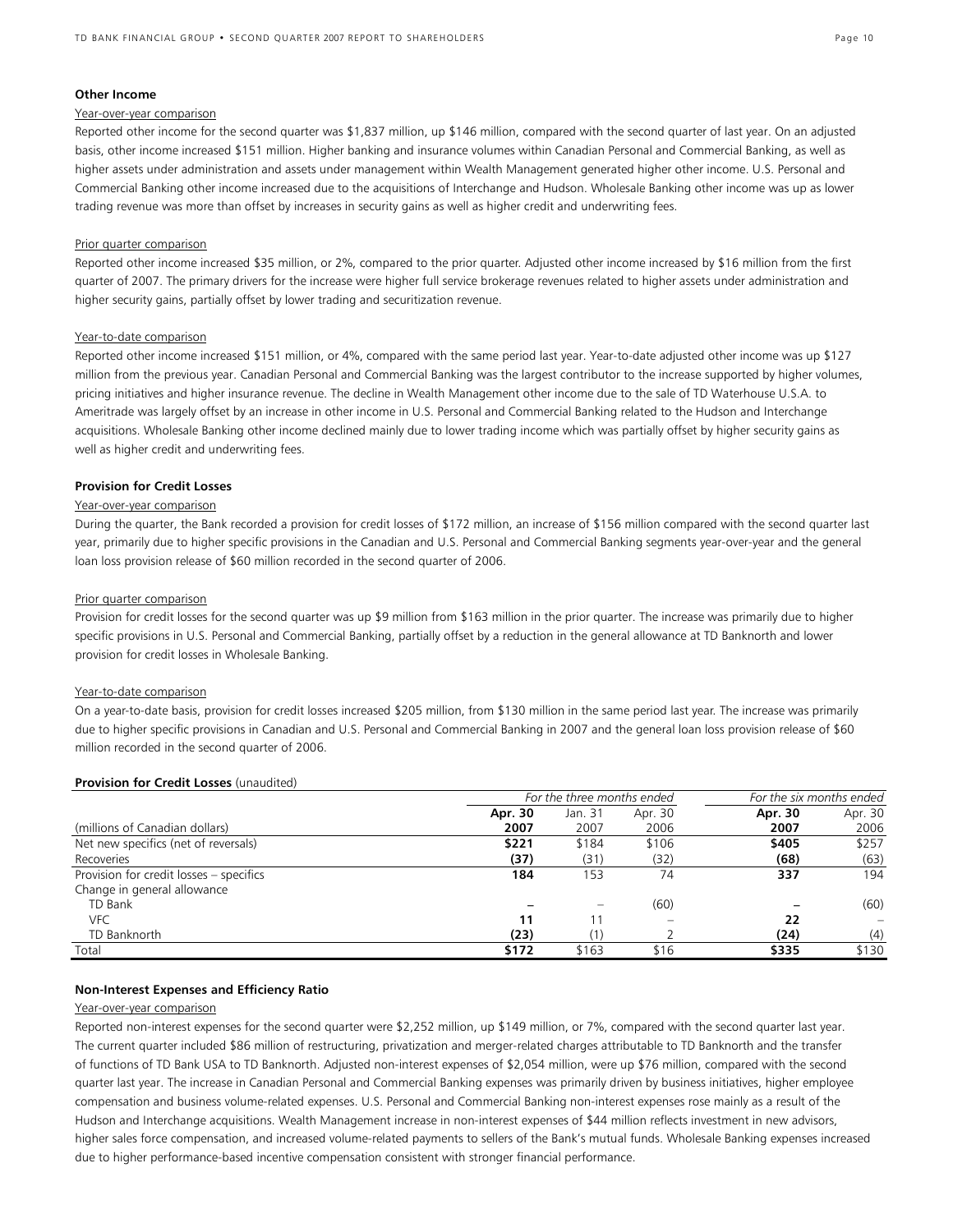The reported efficiency ratio improved to 64.4% from 67.6% in the second quarter last year. The Bank's adjusted efficiency ratio improved to 58.9% from 63.8% a year ago as revenue growth outpaced expense growth.

### Prior quarter comparison

Reported non-interest expenses of \$2,252 million were up \$63 million, or 3%, compared with the prior quarter, mainly due to the \$86 million charge recorded this quarter related to TD Banknorth and to the transfer of functions from TD Bank USA to TD Banknorth. Total adjusted non-interest expenses were \$2,054 million, down \$17 million mainly due to fewer days in the quarter.

The reported efficiency ratio was 64.4%, compared with 63.0% in the prior quarter. The Bank's adjusted efficiency ratio improved to 58.9% from 59.5% in the prior quarter.

### Year-to-date comparison

On a year-to-date basis, reported non-interest expenses of \$4,441 million were up \$48 million compared with the same period last year. Total adjusted non-interest expenses were \$4,125 million, up \$35 million. Canadian Personal and Commercial Banking expenses increased due to higher business initiative spending, the acquisition of VFC, higher employee costs and increased marketing spend. U.S. Personal and Commercial Banking expenses increased primarily due to the Hudson and Interchange acquisitions. Total non-interest expenses for Wealth Management declined as investments in advisors, higher volume-related commissions and compensation were offset by the impact of the sale of TD Waterhouse U.S.A. to Ameritrade. Wholesale Banking expenses declined as lower operating expenses were partially offset by higher performance based incentive compensation driven by stronger financial performance.

The reported efficiency ratio was 63.7%, compared with 54.4% in the same period last year. Last year's results included a net amount of \$1,559 million related to the dilution gain on the sale of TD Waterhouse U.S.A. and the dilution loss related to the Hudson acquisition. The Bank's adjusted efficiency ratio improved to 59.2%, from 62.5% in the same period last year as revenue growth exceeded expense growth.

### **Taxes**

**Taxes**1 (unaudited)

As discussed in the "How the Bank Reports" section, the Bank adjusts its reported results to assess each of its businesses and to measure overall Bank performance. As such, the provision for income taxes is stated on a reported and an adjusted basis.

The Bank's effective tax rate was 21.8% for the second quarter, compared with 24.5% in the second quarter last year, and 19.4% in the prior quarter. On a year-to-date basis, the Bank's effective tax rate was 20.6%, compared with 13.0% in the same period last year. The change was largely due to the favourable tax impact from the TD Ameritrade dilution gain in the first quarter of 2006.

|                                            |       |         |       | For the three months ended |       |         |       |         | For the six months ended |         |
|--------------------------------------------|-------|---------|-------|----------------------------|-------|---------|-------|---------|--------------------------|---------|
|                                            |       | Apr. 30 |       | Jan. 31                    |       | Apr. 30 |       | Apr. 30 |                          | Apr. 30 |
| (millions of Canadian dollars)             |       | 2007    |       | 2007                       |       | 2006    |       | 2007    |                          | 2006    |
| Income taxes at Canadian statutory income  |       |         |       |                            |       |         |       |         |                          |         |
| tax rate                                   | \$374 | 34.8%   | \$392 | 34.9%                      | \$347 | 34.9%   | \$766 | 34.9%   | \$1,244                  | 35.0%   |
| Increase (decrease) resulting from:        |       |         |       |                            |       |         |       |         |                          |         |
| Dividends received                         | (67)  | (6.2)   | (103) | (9.2)                      | (53)  | (5.3)   | (170) | (7.8)   | (115)                    | (3.2)   |
| Rate differentials on international        |       |         |       |                            |       |         |       |         |                          |         |
| operations                                 | (65)  | (6.0)   | (82)  | (7.4)                      | (45)  | (4.5)   | (147) | (6.7)   | (98)                     | (2.8)   |
| Items related to dilution gains and losses |       |         |       |                            |       | 0.2     |       |         | (582)                    | (16.4)  |
| Other $-$ net                              | (8)   | (0.8)   | 11    | 1.1                        | (7)   | (0.8)   | 3     | 0.2     | 15                       | 0.4     |
| Provision for income taxes and effective   |       |         |       |                            |       |         |       |         |                          |         |
| income tax rate – reported                 | \$234 | 21.8%   | \$218 | 19.4%                      | \$244 | 24.5%   | \$452 | 20.6%   | \$464                    | 13.0%   |

<sup>1</sup> Certain comparative amounts have been reclassified to conform to the presentation adopted in the current period.

### **Reconciliation of Non-GAAP Provision for Income Taxes** (unaudited)

|                                                                      |         | For the three months ended |         | For the six months ended |         |
|----------------------------------------------------------------------|---------|----------------------------|---------|--------------------------|---------|
|                                                                      | Apr. 30 | Jan. 31                    | Apr. 30 | Apr. 30                  | Apr. 30 |
| (millions of Canadian dollars)                                       | 2007    | 2007                       | 2006    | 2007                     | 2006    |
| Provision for income taxes - reported                                | \$234   | \$218                      | \$244   | \$452                    | \$464   |
| Increase (decrease) resulting from items of note:                    |         |                            |         |                          |         |
| Amortization of intangibles                                          | 40      | 43                         | 43      | 83                       | 89      |
| TD Banknorth restructuring, privatization and merger-related charges | 28      |                            |         | 28                       |         |
| Dilution gain on Ameritrade, net of costs                            |         |                            |         |                          | 34      |
| Balance sheet restructuring charge in TD Banknorth                   |         |                            |         |                          | 18      |
| Wholesale Banking restructuring charge                               |         |                            |         |                          | 15      |
| Change in fair value of credit default swaps hedging the corporate   |         |                            |         |                          |         |
| loan book                                                            | (4)     | 3                          | (6)     | (1)                      | (11)    |
| General allowance release                                            |         |                            | (21)    |                          | (21)    |
| Tax effect – items of note                                           | 64      | 46                         | 16      | 110                      | 124     |
| Provision for income taxes - adjusted                                | \$298   | \$264                      | \$260   | \$562                    | \$588   |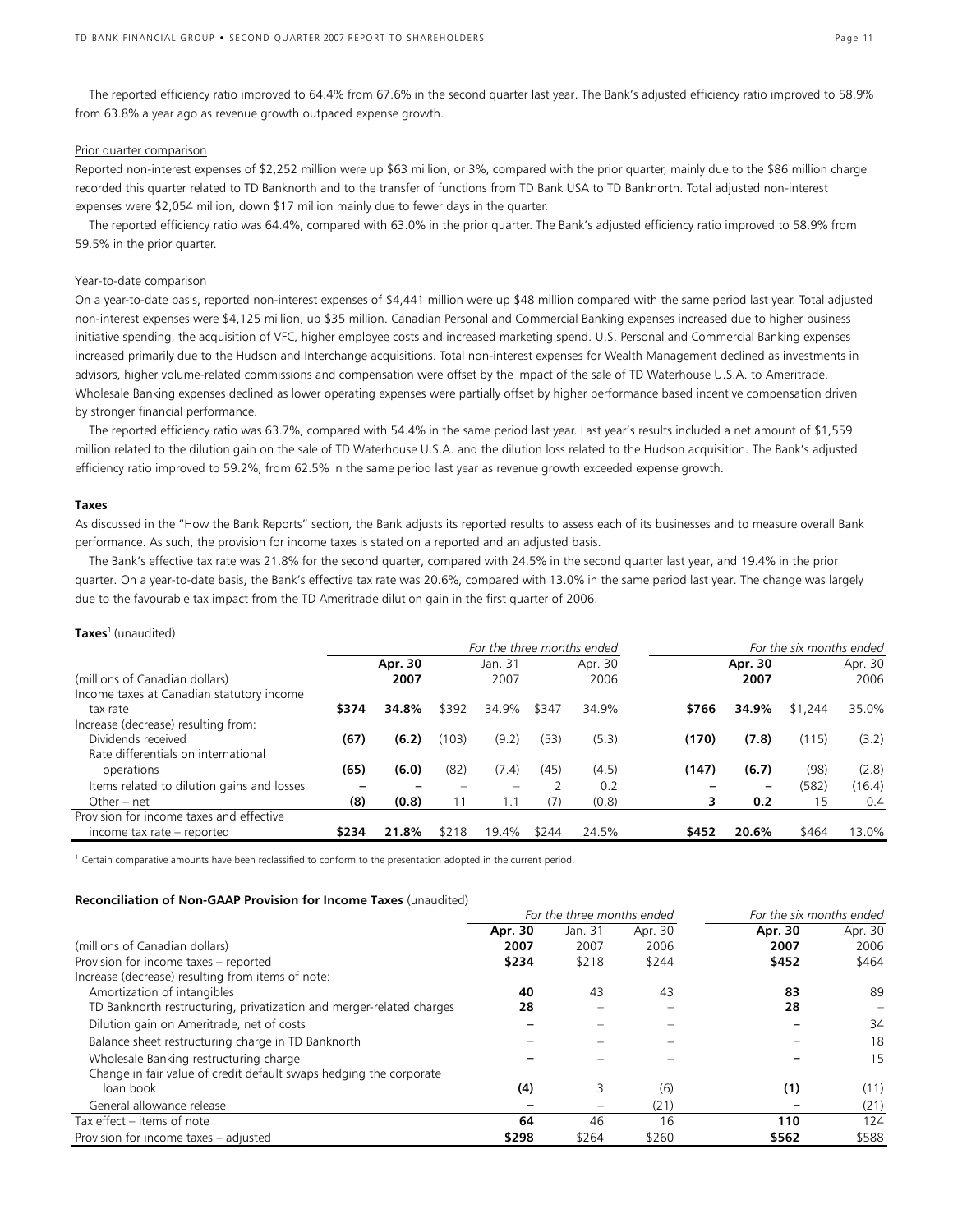### **HOW OUR BUSINESSES PERFORMED**

For management reporting purposes, the Bank's operations and activities are organized around the following operating business segments: Canadian Personal and Commercial Banking, Wealth Management, including TD Ameritrade, U.S. Personal and Commercial Banking, and Wholesale Banking. The Bank's other activities are grouped into the Corporate segment. Results of each business segment reflect revenues, expenses, assets and liabilities generated by the business in that segment. The Bank measures and evaluates the performance of each segment based on adjusted results where applicable, and for those segments the Bank notes that the measure is adjusted. Amortization of intangible expense is included in the Corporate segment. Accordingly, net income for the operating business segments is presented before amortization of intangibles, as well as any other items of note not attributed to the operating segments. For further details, see the "How the Bank Reports" section on page 5, the "Business Focus" section in the 2006 Annual Report and Note 24 to the 2006 audited Consolidated Financial Statements. For information concerning the Bank's measures of economic profit and return on invested capital, which are non-GAAP measures, see page 7. Segmented information also appears in Note 12 on page 34.

Net interest income within Wholesale Banking is calculated on a taxable equivalent basis (TEB), which means that the value of non-taxable or taxexempt income, including dividends, is adjusted to its equivalent before-tax value. Using TEB allows the Bank to measure income from all securities and loans consistently and makes for a more meaningful comparison of net interest income with similar institutions. The TEB adjustment reflected in the Wholesale Banking segment is eliminated in the Corporate segment. The TEB adjustment for the quarter was \$99 million, compared with \$81 million in the second quarter last year, and \$157 million in the prior quarter. On a year-to-date basis, the TEB adjustment was \$256 million, compared with \$162 million in the same period last year.

### **Canadian Personal and Commercial Banking**

Canadian Personal and Commercial Banking net income for the quarter was \$540 million, an increase of \$75 million, or 16%, compared with the second quarter last year, and a decrease of \$4 million, or 1%, compared with the prior quarter. The annualized return on invested capital increased to 27%, compared with 25% in the second quarter last year and 26% in the prior quarter.

On a year-to-date basis, net income for the six months ended April 30, 2007 was \$1,084 million, an increase of \$143 million, or 15%, compared with the same period last year. On a year-to-date basis, the return on invested capital was 27%, up from 25% in same period last year.

Revenue grew by \$215 million, or 12%, compared with the second quarter last year, due to volume growth across most banking products, particularly in real-estate secured lending, credit cards and deposits. Revenue decreased by \$24 million, or 1%, compared with the prior quarter, due mainly to fewer calendar days in the current quarter. On a year-to-date basis, total revenue increased by \$421 million, or 12%, compared with the same period last year, primarily due to volume growth across most banking products, particularly in real-estate secured lending, credit cards and deposits. The acquisition of VFC and sales and service fee income also contributed to revenue growth. Margin on average earning assets increased by 7 bps from 2.98% to 3.05%, compared with the second quarter last year, and increased 2 bps compared with the prior quarter. On a year-to-date basis, margin on average earning assets increased by 4 bps from 3.00% to 3.04%, compared with the same period last year.

Compared with the second quarter last year, real-estate secured lending volume (including securitizations) grew by \$13.2 billion or 11%, personal deposit volume grew by \$5.1 billion or 5%, and consumer loans volume grew by \$2.2 billion or 11%. The acquisition of VFC accounted for \$0.6 billion, or 3%, of consumer loans volume growth. Business deposits volume and business loans and acceptances volume both grew by 9%. Gross originated insurance premiums grew by \$41 million or 7%. As at February 28, 2007, personal deposit market share was 21.3%, down 7 bps compared with last year and down 8 bps compared with the prior quarter, as a result of share decrease in term deposits. Personal lending market share was 20.3%, up 17 bps compared with last year and up 4 bps compared with the prior quarter. Small business lending (credit limits of less than \$250,000) market share as at December 31, 2006 was 18.1%, up 80 bps compared with last year, and up 40 bps compared with the prior quarter. Credit card market share, for the month of February 2007, measured by the average outstanding balance, was 8.2%, up 83 bps compared with last year and up 7 bps compared with the prior quarter.

Provision for credit losses for the quarter increased by \$65 million, or 83%, compared with the second quarter last year. Personal banking provision for credit losses of \$139 million was \$53 million higher than the second quarter last year, primarily due to the inclusion of VFC, and higher personal lending and credit card volumes. Business banking provision for credit losses was \$4 million for the quarter, compared with net reversals and recoveries of \$8 million in the second quarter last year. Annualized provision for credit losses as a percentage of credit volume was 0.32%, an increase of 13 bps, compared with the second quarter last year, primarily due to the acquisition of VFC, a change in mix due to higher personal lending and credit card volumes, and net reversals and recoveries in the second quarter last year. Provision for credit losses increased by \$5 million, or 4%, compared with the prior quarter. Personal banking provisions increased \$11 million, or 8%, compared with the prior quarter, primarily due to higher volumes, while business banking provisions decreased by \$6 million, or 60%, compared with the prior quarter, mainly due to reversals and recoveries in the current quarter. On a year-to-date basis, provision for credit losses increased by \$104 million, or 59%, compared with the same period last year. Personal provisions increased \$88 million, or 49%, compared with the same period last year, primarily due to the inclusion of VFC and higher personal lending and credit card volumes, while business banking provisions amounted to \$14 million, compared with net reversals and recoveries of \$2 million in the same period last year.

Non-interest expenses increased by \$39 million, or 4%, compared with the second quarter last year, primarily due to business initiatives, higher employee compensation and business volume-related expenses. Non-interest expenses decreased by \$26 million, or 2%, compared with the prior quarter, mainly due to fewer calendar days in the current quarter and reduced spending on business initiatives. On a year-to-date basis, non-interest expenses increased by \$113 million, or 6%, compared with the same period last year, mainly due to the inclusion of VFC, higher employee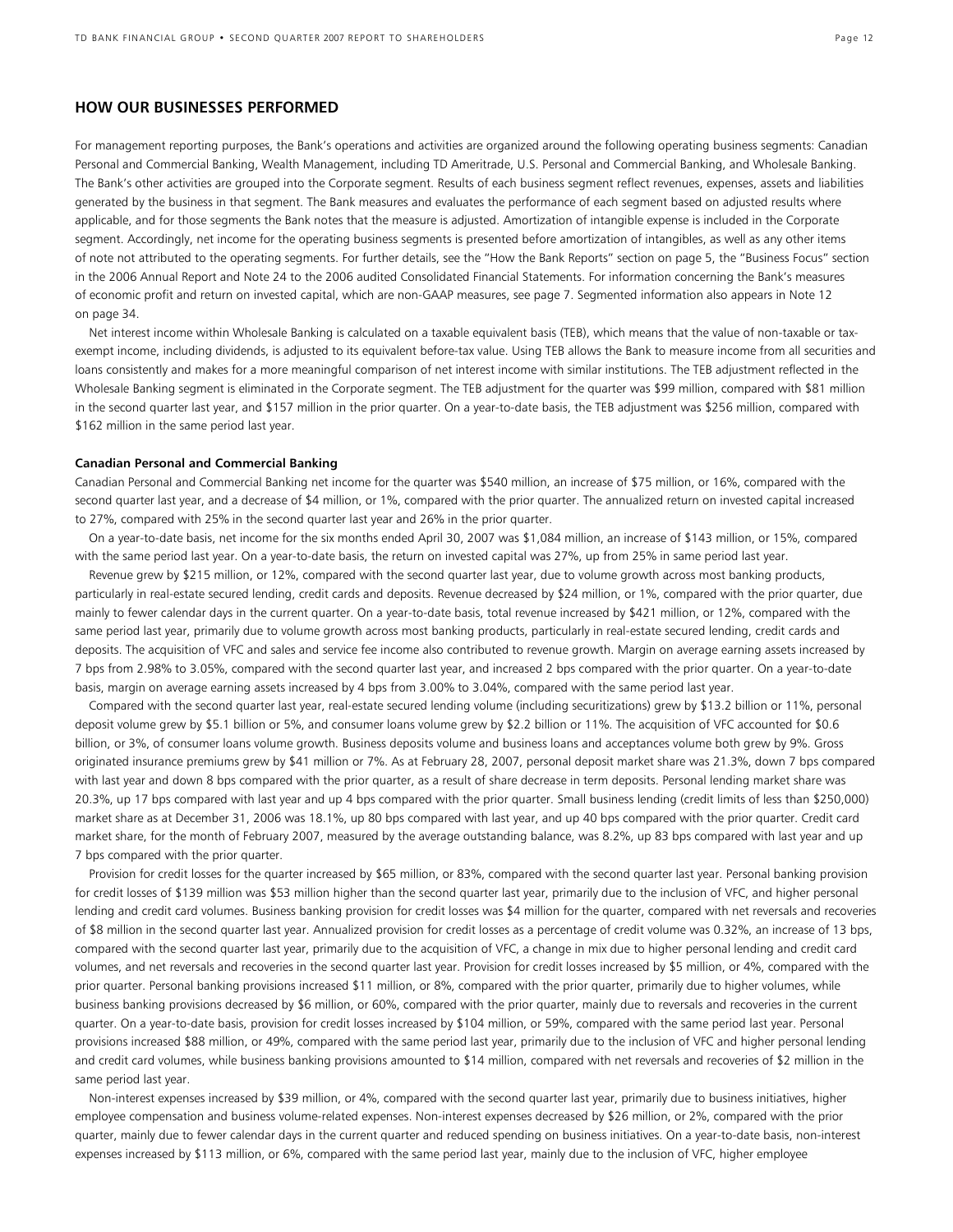compensation and business volume-related expenses along with continued investment in infrastructure and marketing. The full time equivalent (FTE) staffing levels increased by 736, or 3%, compared with the second quarter last year, primarily due to the inclusion of VFC, the internal transfer of technology personnel, sales and service personnel in branches and call centres, as well as continued growth in the insurance business. FTE staffing levels decreased by 275, or 1%, compared with the prior quarter, primarily due to fewer seasonal part-time staff and reduction in head office support staff. On a year-to-date basis, FTE staffing levels increased by 821, or 3%, compared with the same period last year, due to the inclusion of VFC, the internal transfer of technology personnel, sales and service personnel in branches and call centres, as well as continued growth in the insurance business. The efficiency ratio for the current quarter was at a five-year record level. It improved to 52.0%, compared with 56.1%, in the second quarter last year and 52.7% in the prior quarter. On a year-to-date basis, the efficiency ratio improved to 52.4%, compared with 55.4% in the same period last year.

The outlook for year-over-year revenue growth remains solid for the balance of the year but is expected to be lower compared to the first half of the year. Provisions for credit losses on both personal and business banking loans, in aggregate, are expected to grow modestly from current levels and in line with the underlying volume growth. Expenses will continue to be closely managed in the second half of the year to maintain a healthy gap between revenue and expense growth.

### **Wealth Management**

Wealth Management's net income for the second quarter was \$197 million, which represented a strong quarter and an increase of \$45 million, or 30%, compared with the second quarter last year, and an increase of \$11 million, or 6%, compared with the prior quarter. The Bank's investment in TD Ameritrade generated net income of \$63 million, an increase of \$24 million, or 62%, compared with the second quarter last year, due to the inclusion of only two months of results in the same period last year. Net income from the Bank's reported investment in TD Ameritrade was comparable with the prior quarter as lower earnings at TD Ameritrade were mostly offset due to an increase in the Bank's investment in TD Ameritrade. The annualized return on invested capital decreased to 22%, compared with 26% in the second quarter last year and increased from 20% in the prior quarter.

On a year-to-date basis, net income for the six months ended April 30, 2007 was \$383 million, an increase of \$93 million, or 32%, compared with the same period last year. The year-to-date increase in net income included results from the Bank's reported investment in TD Ameritrade, which generated \$127 million of net income compared with \$72 million in the same period last year from the combined earnings of the Bank's investment in TD Ameritrade for two months and TD Waterhouse U.S.A.'s net income for three months. On a year-to-date basis, the return on invested capital was 21%, down from 23% in the same period last year.

Revenue grew by \$72 million, or 14%, compared with the second quarter last year, primarily due to a combination of higher transaction volumes in discount and full service brokerage, higher net interest and fee-based income, strong mutual fund sales and solid growth in client assets. Commissions in the discount brokerage business were negatively impacted by a decline in commission per trade as a result of price reductions in the active trader and affluent household segments. Revenue increased by \$43 million, or 8%, compared with the prior quarter, primarily due to solid growth in the advice-based and mutual fund businesses and higher net interest income as a result of increases in margin loan balances and improvement in spreads. On a year-to-date basis, total revenue decreased \$119 million, or 9%, compared with the same period last year, primarily due to the sale of TD Waterhouse U.S.A. to Ameritrade. The decline in revenue was partially offset by stronger results in Canadian Wealth businesses. Revenues in the quarter were positively impacted by a new fixed administration fee in TD Mutual Funds. Effective January 1, 2007, TD Mutual Funds began absorbing the operating expenses of its individual funds in return for a fixed administration fee. Previously, the costs were borne by the individual funds. This had the impact of increasing both revenue and expenses in the quarter.

Non-interest expenses increased by \$44 million, or 13%, compared with the second quarter last year, due to higher volume-related payments to sellers of the Bank's mutual funds, higher sales force compensation in our advice-based businesses driven by increased revenues, and continued investment in client-facing advisors and related support staff. Non-interest expenses increased by \$29 million, or 8%, compared with the prior quarter, mainly due to higher payments to sellers of the Bank's mutual funds and higher sales force compensation. On a year-to-date basis, non-interest expenses decreased by \$117 million, or 13%, compared with the same period last year, mainly due to the sale of TD Waterhouse U.S.A. to Ameritrade.

Assets under management of \$163 billion at April 30, 2007 increased \$12 billion, or 8%, from October 31, 2006, due to market appreciation and the addition of net new client assets. Assets under administration totalled \$175 billion at the end of the quarter, increasing \$14 billion, or 9%, from October 31, 2006 due to market appreciation and the addition of net new client assets.

Wealth Management should continue to deliver strong earnings as growth in client assets, client-facing advisors and mutual fund sales are expected to remain strong. Pricing pressures will continue to be an ongoing factor in discount brokerage from a North American standpoint.

| <b>Wealth Management</b> (unaudited) |         |                            |         |                          |         |
|--------------------------------------|---------|----------------------------|---------|--------------------------|---------|
|                                      |         | For the three months ended |         | For the six months ended |         |
|                                      | Apr. 30 | Jan. 31                    | Apr. 30 | Apr. 30                  | Apr. 30 |
| (millions of Canadian dollars)       | 2007    | 2007                       | 2006    | 2007                     | 2006    |
| Canadian Wealth                      | 134     | \$122                      | \$113   | 256                      | \$218   |
| TD Ameritrade/TD Waterhouse U.S.A.   | 63      | 64                         | 39      | 127                      | 72      |
| Net income                           | 197     | \$186                      | \$152   | 383                      | \$290   |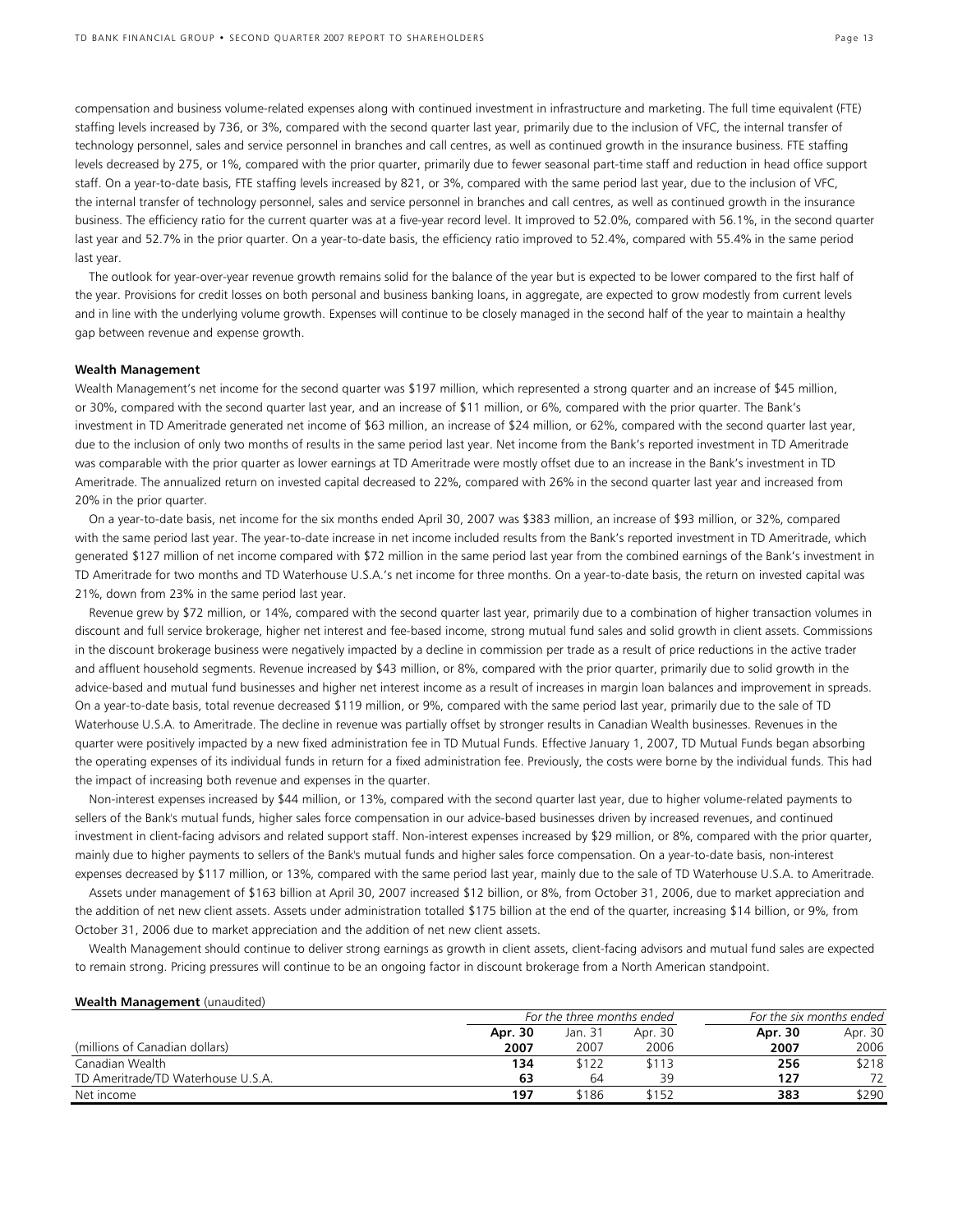#### **U.S. Personal and Commercial Banking**

U.S. Personal and Commercial Banking reported net income for the quarter was \$23 million, compared with \$59 million in the second quarter last year, and \$64 million in the prior quarter. Adjusted net income for the quarter was \$62 million, which excluded a \$39 million after-tax charge, being the Bank's share related to TD Banknorth's restructuring, privatization and merger-related charges. There were no items of note affecting earnings in the second quarter last year or the prior quarter. The annualized return on invested capital declined to 3.8%, compared with 4.4%, in the second quarter last year, and 4.3% in the prior quarter.

On a year-to-date basis, reported net income for the six months ended April 30, 2007 was \$87 million, compared with \$105 million in the same period last year. On a year-to-date basis, adjusted net income was \$126 million, compared with adjusted net income of \$124 million in the same period last year. On a year-to-date basis, the return on invested capital was 4.0%, down from 4.9% in the same period last year. The decline in return on invested capital was due to a decrease in earnings growth on an increased invested capital base.

Revenue grew by \$43 million, or 9%, compared with the second quarter last year, and increased by \$18 million, or 4%, compared with the prior quarter, primarily due to the acquisition of Interchange and Hudson. On a year-to-date basis, total revenue increased \$172 million, or 21%, compared with the same period last year, also due to the acquisition of Interchange and Hudson. Margin on average earning assets increased by 6 bps from 3.83% to 3.89%, compared with the second quarter last year, and decreased 6 bps compared with the prior quarter. On a year-to-date basis, the margin on average earning assets increased by 4 bps from 3.88% to 3.92%, compared with the same period last year. Net interest income remains under pressure from a flat yield curve and continued strong competition for deposits and high quality loans.

Provision for credit losses for the quarter increased by \$27 million, compared with the second quarter last year, and by \$18 million, or 106%, compared with the prior quarter. The increase in provision for credit losses, compared with the second quarter last year and the prior quarter was due to higher levels of impaired loans and increased net write-offs. Net impaired loans increased by \$110 million, or 167%, compared with the second quarter last year, and by \$70 million, or 66%, compared with the prior quarter, primarily due to a slowdown in the residential real-estate construction market. On a year-to-date basis, provision for credit losses increased by \$37 million, compared with the same period last year, due to higher levels of impaired loans and increased net write-offs. Net impaired loans as a percentage of total loans and leases was 0.57%, compared with 0.22% as at the end of the second quarter last year, and 0.36% as at the end of the prior quarter.

Reported non-interest expenses for the quarter were \$384 million, an increase of \$100 million, or 35% compared with the second quarter last year. Non-interest expenses, excluding the \$78 million before-tax charge related to TD Banknorth's restructuring, privatization and merger-related charges, increased by \$22 million, or 8%, compared with the second quarter last year, primarily due to the acquisition of Interchange and Hudson, and a \$9 million contribution made to the TD Banknorth Charitable Foundation. Reported non-interest expenses increased by \$85 million, or 28% compared with the prior quarter. On an adjusted basis, non-interest expenses increased by \$7 million, or 2%, compared with the prior quarter. On a year-to-date basis, reported non-interest expenses were \$683 million, an increase of \$174 million, or 34%, compared with the same period last year. On a year-todate basis, excluding TD Banknorth's restructuring, privatization and merger-related charges, non-interest expenses increased by \$96 million, or 19%, largely due to the acquisition of Interchange and Hudson as well as the \$9 million contribution made to the TD Banknorth Charitable Foundation. The average FTE staffing levels increased slightly compared with both the second quarter last year and the prior quarter, primarily due the acquisition of Interchange, offset in part by staff reductions related to improved business processes. As at April 30, 2007 staffing levels declined 6% from the second quarter last year and by 1% from the prior quarter. Reported efficiency ratio was 76.2%, compared with 61.6%, in the second quarter last year, and 61.5%, in the prior quarter. On a year-to-date basis, reported efficiency ratio was 69.0%, compared with 62.2%, in the same period last year. On an adjusted basis, the efficiency ratio for the quarter was 60.5%. On a year-to-date basis, the adjusted efficiency ratio was 61.0%, compared with 58.4%, in the same period last year.

TD Banknorth expects 2007 to continue to be a challenging year. Net interest income is expected to grow slightly for the balance of the year as competition for customers remains keen, while the interest rate environment is not expected to improve. Although impaired loans appear to be levelling off, they may increase depending on market conditions. Provisions for credit losses may continue at or exceed current levels in the near term depending on write-offs on current impaired loans. Revenue growth is expected to exceed expense growth for the remainder of the year due to expense reduction initiatives. Revenue initiatives are focused on the customer experience including longer branch hours, filling product gaps in the Retail business line (e.g. high rate money market product offering), simplifying fee structure, and tailoring compensation programs to align incentives with revenue growth and improved customer experience. To fund these revenue initiatives, TD Banknorth has planned to reduce the expense base by 5% to 8% (or approximately US\$50 million to US\$80 million); these plans include closing certain branches, staff cuts and consolidation of facilities.

### **Wholesale Banking**

Wholesale Banking reported net income for the quarter of \$217 million, an increase of \$77 million, or 55%, compared with the second quarter last year, and an increase of \$20 million, or 10%, compared with the prior quarter. The annualized return on invested capital was 34% in the current quarter, compared with 25% in the second quarter last year, and 30% in the prior quarter.

On a year-to-date basis, reported and adjusted net income for the six months ended April 30, 2007 was \$414 million, up \$110 million, or 36%, and up \$75 million, or 22%, respectively. Adjusted net income in the prior year excluded the impact of a \$35 million after-tax restructuring charge (\$50 million before tax) in connection with the repositioning of the global structured products businesses. There were no items of note affecting earnings during the six months ended April 30, 2007. On a year-to-date basis, the return on invested capital was 32%, compared with 30% in the same period last year.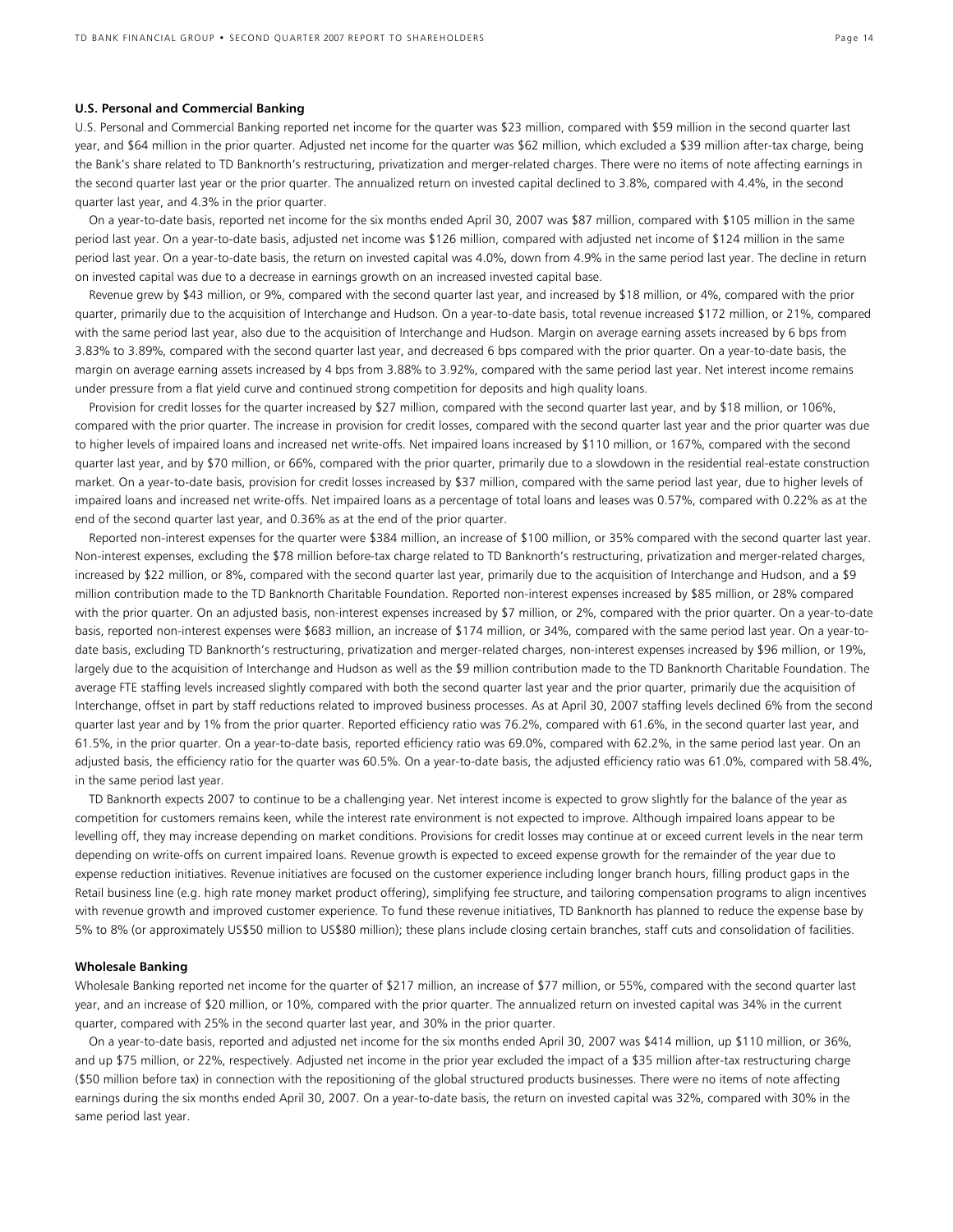Wholesale Banking revenue was derived primarily from capital markets, investing and corporate lending activities. Revenue for the quarter was \$642 million, compared with \$534 million in the second quarter last year and \$635 million in the previous quarter. The capital markets businesses generate revenue from advisory, underwriting, trading, facilitation and execution services. Capital markets revenue increased from the second quarter last year, primarily due to higher equity underwriting, advisory, interest rate and credit, and equity trading, partially offset by lower foreign exchange trading. Capital markets revenue decreased from the prior quarter, primarily due to weaker equity and foreign exchange trading, partially offset by higher equity underwriting. The equity investment portfolio delivered stronger security gains compared with the second quarter last year and the prior quarter. Corporate lending revenues were up from the second quarter last year due to an increase in loans and commitments related primarily to mergers and acquisitions activity, but down slightly compared with the prior quarter. On a year-to-date basis, revenue was \$1,277 million, an increase of \$82 million, or 7%, compared with the same period last year, primarily due to higher security gains, improved equity underwriting and equity trading, partially offset by lower foreign exchange trading.

Provision for credit losses was comprised of allowances for credit losses and accrual costs for credit protection. Provision for credit losses was \$12 million in the quarter, compared with \$11 million in the second quarter last year and \$24 million in the prior quarter. The provision for the quarter was entirely related to the cost of credit protection. Provision for credit losses in the previous quarter included a \$12 million specific allowance related to a single credit exposure in the corporate lending portfolio. On a year-to-date basis, provision for credit losses was \$36 million, a reduction of \$4 million, or 10%, compared with the same period last year.

Wholesale Banking continues to proactively manage its credit risk and currently holds \$2.8 billion in notional credit default swap protection, a decrease of \$0.1 billion compared with the second quarter last year and down \$0.3 billion compared with the prior quarter.

Expenses were \$329 million, an increase of \$8 million compared with the second quarter last year, primarily due to higher variable compensation, partially offset by lower severance costs. Expenses decreased \$3 million from the last quarter. On a year-to-date basis, expenses were \$661 million, a decrease of \$55 million, or 8%, compared with the same period last year as prior year expenses included restructuring costs of \$50 million.

Overall, Wholesale Banking had an excellent quarter driven by strong domestic franchise and solid trading revenues, and a very strong contribution from the equity investment portfolio. While Wholesale Banking had a very strong performance in the first half of the year, it is not expected that this performance will be repeated in the traditionally slower second half of the year. Key priorities for 2007 continue to include: focus on being a top three dealer in Canada, seek opportunities to grow proprietary trading in scalable and liquid markets, maintain a superior rate of return on invested capital, and enhance the efficiency ratio through improved cost control.

#### **Corporate**

Corporate segment reported a net loss of \$98 million for the quarter, compared with a reported net loss of \$78 million in the second quarter last year, and a reported net loss of \$70 million in the prior quarter. On an adjusted basis, the current quarter results reflected a net loss of \$21 million, compared with a net loss of \$36 million in the second quarter last year, primarily driven by lower unallocated corporate expenses. Adjusted net loss for the quarter, compared with the adjusted net income of \$18 million in the prior quarter, was mainly due to favourable tax and other items realized in the prior quarter and lower securitization gains, partially offset by lower unallocated corporate expenses.

Adjusted net loss in the current quarter excluded amortization of intangibles of \$80 million after tax, a \$4 million after-tax restructuring charge related to the transfer of functions from TD Bank USA to TD Banknorth and a \$7 million after-tax gain in excess of accrued cost for the period in credit default swaps (CDS) hedging the corporate loan book. Adjusted net income in the second quarter last year excluded amortization of intangibles of \$86 million after tax, a \$39 million after-tax general allowance release, a \$10 million after-tax gain in excess of accrued cost for the period in CDS hedging the corporate loan book, and a \$5 million dilution loss on the sale of TD Waterhouse U.S.A. to Ameritrade. Adjusted net income in the prior quarter excluded amortization of intangibles of \$83 million after tax and a \$5 million after-tax loss, in excess of accrued cost for the period, on CDS hedging the corporate loan book.

The Corporate segment reported a net loss of \$168 million for the six months ended April 30, 2007. On an adjusted basis, the year-to-date net loss was \$3 million, an improvement of \$76 million over the same period in the prior year, mainly driven by lower unallocated corporate expenses, securitization gains, and some favourable tax and other items. Adjusted net loss for the current year-to-date period excluded amortization of intangibles of \$163 million after tax, a \$4 million after-tax restructuring charge related to the transfer of functions from TD Bank USA to TD Banknorth, and a \$2 million after-tax gain in excess of accrued cost for the period in CDS hedging the corporate loan book. Adjusted net loss for the year-to-date period last year excluded a \$1,665 million after-tax dilution gain on the sale of TD Waterhouse U.S.A. to Ameritrade and a \$72 million after-tax dilution loss related to the acquisition of Hudson by TD Banknorth. Also excluded was a general allowance release of \$39 million after tax, amortization of intangibles of \$168 million after tax, and gains of \$20 million on CDS in excess of the accrued cost.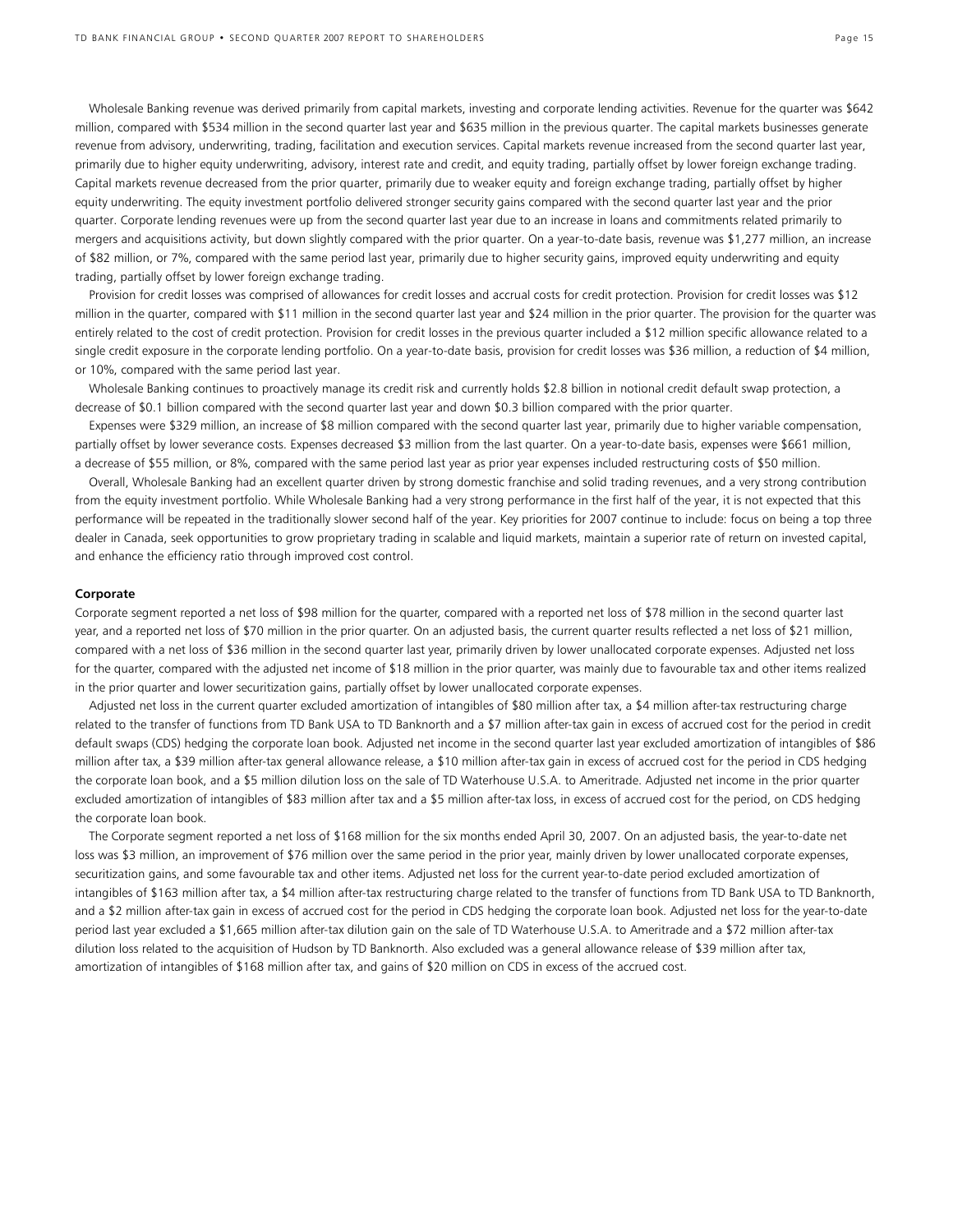### **BALANCE SHEET REVIEW**

Total assets were \$396.7 billion as at April 30, 2007, \$3.8 billion higher than at October 31, 2006. The net increase was composed primarily of an increase of \$9.4 billion in loans and \$5.0 billion in other assets, partially offset by decreases of \$5.9 billion in securities and \$5.5 billion in securities purchased under resale agreements. The increase in total loans is attributable to higher loan balances in Canadian Personal and Commercial Banking and Wholesale Banking, the acquisition of Interchange by TD Banknorth, and growth in Wealth Management margin loans. The increase in other assets is attributable to the gross-up of non-trading derivatives as required by the new financial instruments standards, increase in goodwill and intangibles related to the acquisition of Interchange by TD Banknorth as well as the privatization of TD Banknorth, and an increase in the investment in TD Ameritrade. The decrease in securities was due to lower trading securities which is influenced by market movements, client flows, and proprietary trading strategies. The decrease in securities purchased under reverse repurchase agreements reflects reduced balances in this product within Wholesale Banking.

Total deposits were \$270.2 billion at the end of the quarter, an increase of \$9.3 billion from October 31, 2006. Personal deposits increased \$4.6 billion primarily due to increased volumes in Canadian Personal and Commercial Banking and the acquisition of Interchange by TD Banknorth. Other deposits increased \$4.6 billion, largely due to growth in term deposits in the U.S. Wholesale business. Total other liabilities declined by \$7.5 billion from October 31, 2006. The net decrease was composed of declines in obligations related to securities sold short and obligations related to securities sold under repurchase agreements, partially offset by an increase in other liabilities. Obligations related to securities sold under repurchase agreements decreased by \$7.3 billion consistent with the movement in reverse repurchase agreements noted above. Obligations related to securities sold short decreased by \$2.0 billion reflecting market movements and trading activities. Other liabilities increased \$1.5 billion largely due to the gross up of non-trading derivatives as required under the new financial instruments standards. Subordinated notes and debentures increased \$2.3 billion, primarily as a result of a new issuance in December 2006. The Bank's non-controlling interests in subsidiaries as at April 30, 2007 declined \$2.4 billion from October 31, 2006 due to the privatization of TD Banknorth in the current quarter.

### **CREDIT PORTFOLIO QUALITY**

Gross impaired loans were \$554 million at April 30, 2007, \$143 million higher than at October 31, 2006, largely due to the addition of impaired loans in U.S. Personal and Commercial Banking. Net impaired loans as at April 30, 2007, after deducting specific and general allowances, totalled \$(824) million, compared with \$(906) million as at October 31, 2006.

The total allowance for credit losses of \$1,378 million as at April 30, 2007 comprised total specific allowances of \$227 million and a general allowance of \$1,151 million. Specific allowances increased by \$55 million from \$172 million as at October 31, 2006, mainly due to higher specific provisions in the Canadian and U.S. Personal and Commercial Banking segments. The general allowance for credit losses as at April 30, 2007 was up by \$6 million, compared with October 31, 2006, mainly due to the inclusion of \$22 million general allowance related to VFC and the consolidation of Interchange, partially offset by a \$23 million reduction in the TD Banknorth general allowance in the current quarter. The Bank establishes general allowances to recognize losses that management estimates to have occurred in the portfolio at the balance sheet date for loans or credits not yet specifically identified as impaired.

#### **Changes in Gross Impaired Loans and Acceptances** (unaudited)

|                                             |         | For the three months ended |         |
|---------------------------------------------|---------|----------------------------|---------|
|                                             | Apr. 30 | Oct. 31                    | Apr. 30 |
| (millions of Canadian dollars)              | 2007    | 2006                       | 2006    |
| Balance at beginning of period              | \$462   | \$357                      | \$365   |
| Additions                                   | 416     | 299                        | 214     |
| Return to performing status, repaid or sold | (130)   | (81)                       | (97)    |
| Write-offs                                  | (191)   | (164)                      | (130)   |
| Foreign exchange and other adjustments      | (3)     | $\overline{\phantom{0}}$   | (3)     |
| Balance at end of period                    | \$554   | \$411                      | \$349   |

#### **Allowance for Credit Losses** (unaudited)

|                                                                  |           |         | As at    |
|------------------------------------------------------------------|-----------|---------|----------|
|                                                                  | Apr. 30   | Oct. 31 | Apr. 30  |
| (millions of Canadian dollars)                                   | 2007      | 2006    | 2006     |
| Specific allowance                                               | \$227     | \$172   | \$135    |
| General allowance                                                | 1.151     | 1.145   | 1,156    |
| Total allowance for credit losses                                | \$1,378   | \$1,317 | \$1,291  |
| <b>Total net impaired loans</b>                                  | \$ (824)  | \$(906) | \$ (942) |
| Net impaired loans as a percentage of net loans                  | $(0.5)\%$ | (0.5)%  | (0.6)%   |
| Provision for credit losses as a percentage of net average loans | 0.41%     | 0.40%   | 0.04%    |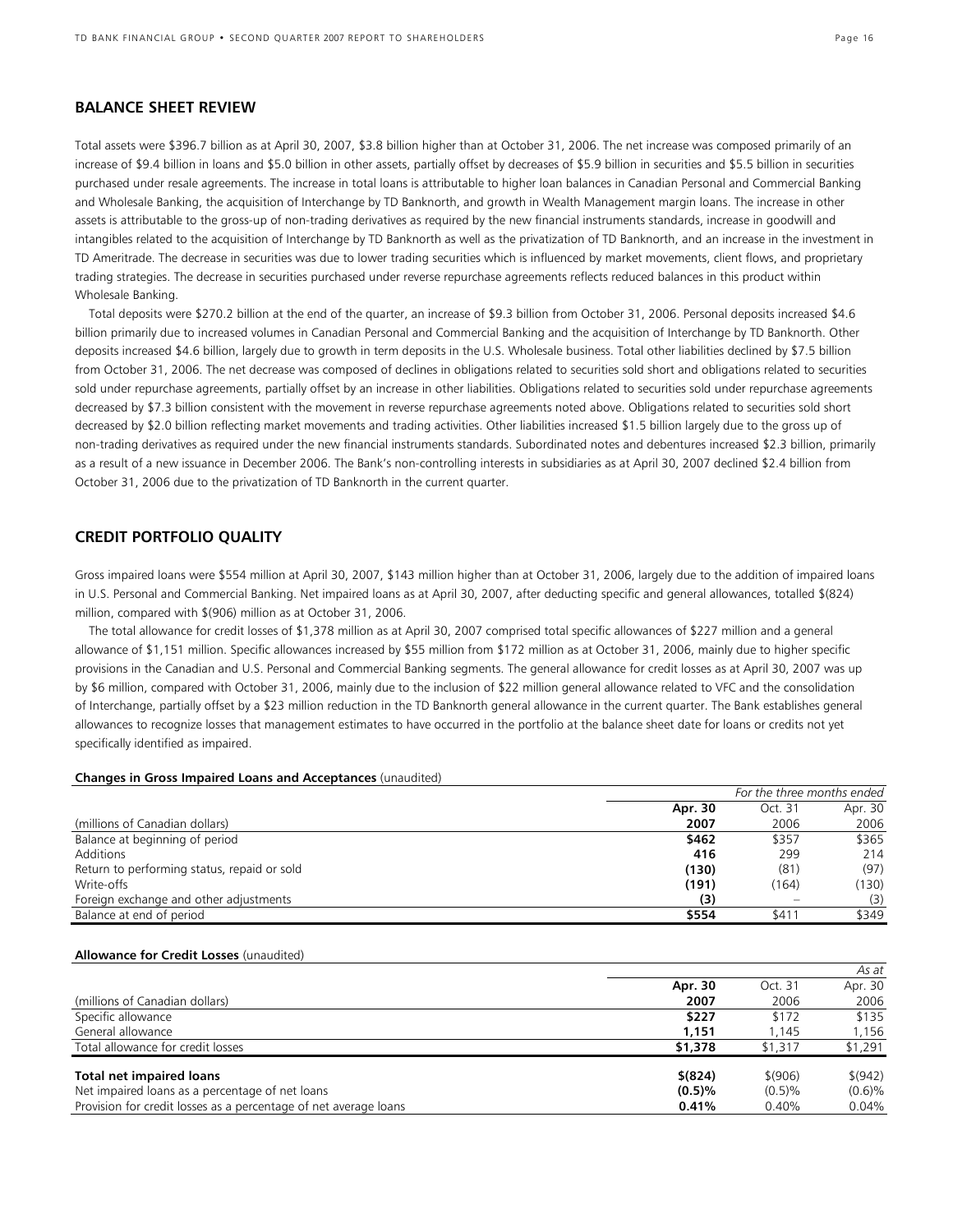## **CAPITAL POSITION**

The Bank's capital ratios are calculated using the guidelines of the Office of the Superintendent of Financial Institutions (OSFI). As at April 30, 2007, the Bank's Tier 1 capital ratio was 9.8%, compared with 12.0% at October 31, 2006, and the total capital ratio was 12.3%, compared with 13.1% at October 31, 2006. The Bank's overall Tier 1 capital was down \$2.4 billion from October 31, 2006. The decrease in the Tier 1 capital ratio from October 31, 2006 was largely due to the privatization of TD Banknorth which reduced Tier 1 capital by \$3.7 billion due to the exclusion of non-controlling interests and an increase in goodwill and intangibles assets. Total capital was down \$0.2 billion, compared with October 31, 2006, due to the privatization of TD Banknorth, partially offset by the \$2.25 billion Tier 2A subordinated debt issue in December 2006. Risk-weighted assets were up \$7.5 billion from October 31, 2006, primarily due to TD Banknorth's acquisition of Interchange and the overall growth in assets within the Bank, including those resulting from changes in foreign exchange rates and the implementation of the new financial instruments accounting standards. The Bank continues to hold sufficient capital levels to ensure that flexibility is maintained to grow operations, both organically and through strategic acquisitions. The strong capital ratios are the result of the Bank's internal capital generation, management of the balance sheet and periodic issuance of capital securities.

During the prior quarter, the Bank issued \$2.25 billion of medium-term notes constituting subordinated indebtedness which qualify as Tier 2A regulatory capital. During the six months ended April 30, 2007, no shares were repurchased under the Bank's normal course issuer bid, which commenced on December 20, 2006 to repurchase for cancellation, up to five million common shares.

### **Capital Structure and Ratios** (unaudited)

|                                                                |         |         | As at   |
|----------------------------------------------------------------|---------|---------|---------|
|                                                                | Apr. 30 | Oct. 31 | Apr. 30 |
| (billions of Canadian dollars)                                 | 2007    | 2006    | 2006    |
| Tier 1 capital                                                 | \$14.7  | \$17.1  | \$16.4  |
| Tier 1 capital ratio                                           | 9.8%    | 12.0%   | 12.1%   |
| Total capital                                                  | \$18.4  | \$18.6  | \$19.2  |
| Total capital ratio                                            | 12.3%   | 13.1%   | 14.1%   |
| Risk-weighted assets                                           | \$149.4 | \$141.9 | \$135.8 |
| Tangible common equity                                         | \$10.5  | \$12.9  | \$12.3  |
| Tangible common equity as a percentage of risk-weighted assets | 7.0%    | 9.1%    | $9.0\%$ |

### **MANAGING RISK**

### **Interest Rate Risk**

The objective of interest rate risk management for the non-trading portfolio is to ensure that stable and predictable earnings are realized over time. In this context, the Bank has adopted a disciplined hedging approach to profitably manage its asset and liability positions, including a modeled maturity profile for non-rate sensitive assets, liabilities and equity. Key aspects of this approach are:

- minimizing the impact of interest rate risk on net interest income and economic value within Canadian Personal and Commercial Banking; and
- measuring the contribution of each product on a risk adjusted, fully-hedged basis, including the impact of financial options granted to customers.

The Bank uses derivative financial instruments, wholesale instruments and other capital market alternatives and, less frequently, product pricing strategies to manage interest rate risk. As at April 30, 2007, an immediate and sustained 100 bps increase in rates would have increased the economic value of shareholders' equity by \$33 million after tax or 0.15%. An immediate and sustained 100 bps decrease in rates would have decreased the economic value of shareholders' equity by \$43 million after tax or 0.20%.

### **Liquidity Risk**

The Bank holds a sufficient amount of liquidity to fund its obligations as they become due under normal operating conditions as well as under a base case stress scenario that defines the minimum amount of liquidity that must be held at all times. The surplus liquid asset position is defined as total available liquid assets, less the Bank's total maturing wholesale funding, potential non-wholesale deposit run-off and contingent liabilities, measured at a number of points in time up to and including 90 days forward. As at April 30, 2007, the Bank's consolidated surplus liquid asset position, on a cumulative basis*,* up to 90 days forward, was \$10.2 billion, compared with a consolidated surplus liquid asset position of \$18.8 billion as at October 31, 2006. The Bank ensures that funding obligations are fulfilled by managing its cash flows and holding highly liquid assets that can be readily converted into cash. The Bank manages liquidity on a global basis, ensuring prudent management of liquidity risk in all its operations. In addition to a large base of stable retail and commercial deposits, the Bank has an active wholesale funding program, including asset securitization. This funding is highly diversified as to source, type, currency and geographical location.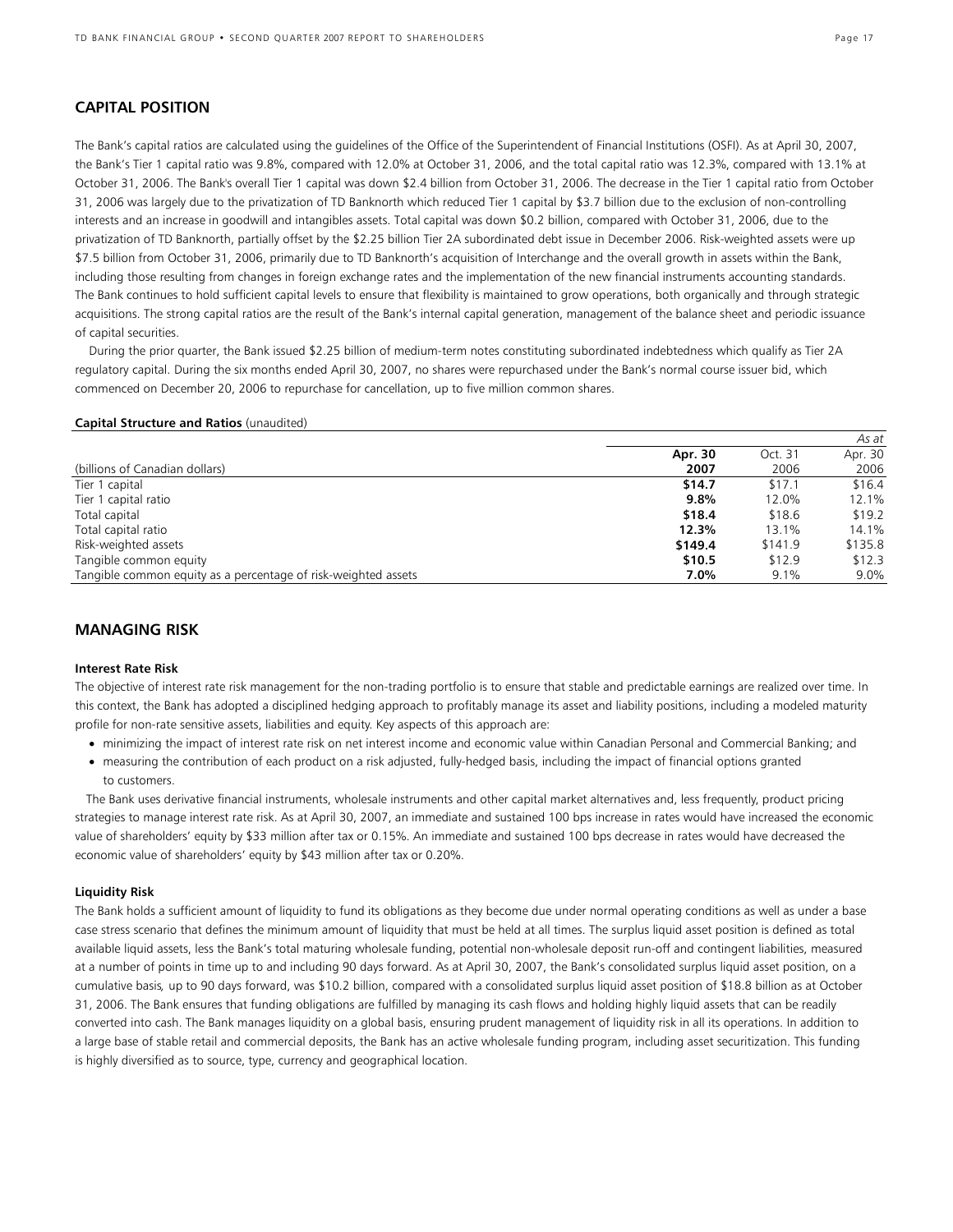### **Market Risk**

The Bank manages market risk in its trading books by using several key controls. The Bank's market risk policy sets out detailed limits for each trading business, including Value-at-Risk (VaR), stress test, stop loss, and sensitivity to various market risk factors. Policy controls are augmented through active oversight by independent market risk staff and frequent management reporting. VaR is a statistical loss threshold, which should not be exceeded, on average, more than once in 100 days. It is also the basis for regulatory capital for market risk. The following table presents average and end-of-quarter general market risk VaR usage for the three and six months ended April 30, 2007, as well as average VaR for the three and six months ended April 30, 2006. For the three and six months ended April 30, 2007, net daily capital markets revenues were positive for 93.6% and 93.8% of the trading days respectively. Losses in the second quarter did not exceed the Bank's statistically predicted VaR for the total of the Bank's trading-related businesses.

### **Value-at-Risk Usage** (unaudited)

|                                | For the three months ended |         |         |         | For the six months ended |         |  |
|--------------------------------|----------------------------|---------|---------|---------|--------------------------|---------|--|
|                                | As at                      | Average | Average | Average | Average                  | Average |  |
|                                | Apr. 30                    | Apr. 30 | Jan. 31 | Apr. 30 | Apr. 30                  | Apr. 30 |  |
| (millions of Canadian dollars) | 2007                       | 2007    | 2007    | 2006    | 2007                     | 2006    |  |
| Interest rate risk             | \$8.5                      | \$7.0   | \$7.5   | \$10.8  | \$7.3                    | \$9.4   |  |
| Equity risk                    | 9.4                        | 10.3    | 7.2     | 5.3     | 8.7                      | 5.1     |  |
| Foreign exchange risk          | 2.8                        | 2.0     | 2.0     | 1.9     | 2.0                      | 2.1     |  |
| Commodity risk                 | 0.9                        | 1.6     | l.6     | 1.1     | 1.6                      | 1.0     |  |
| Diversification effect         | (11.3)                     | (10.8)  | (8.0)   | (8.1)   | (9.4)                    | (7.1)   |  |
| General market Value-at-Risk   | \$10.3                     | \$10.1  | \$10.3  | \$11.0  | \$10.2                   | \$10.5  |  |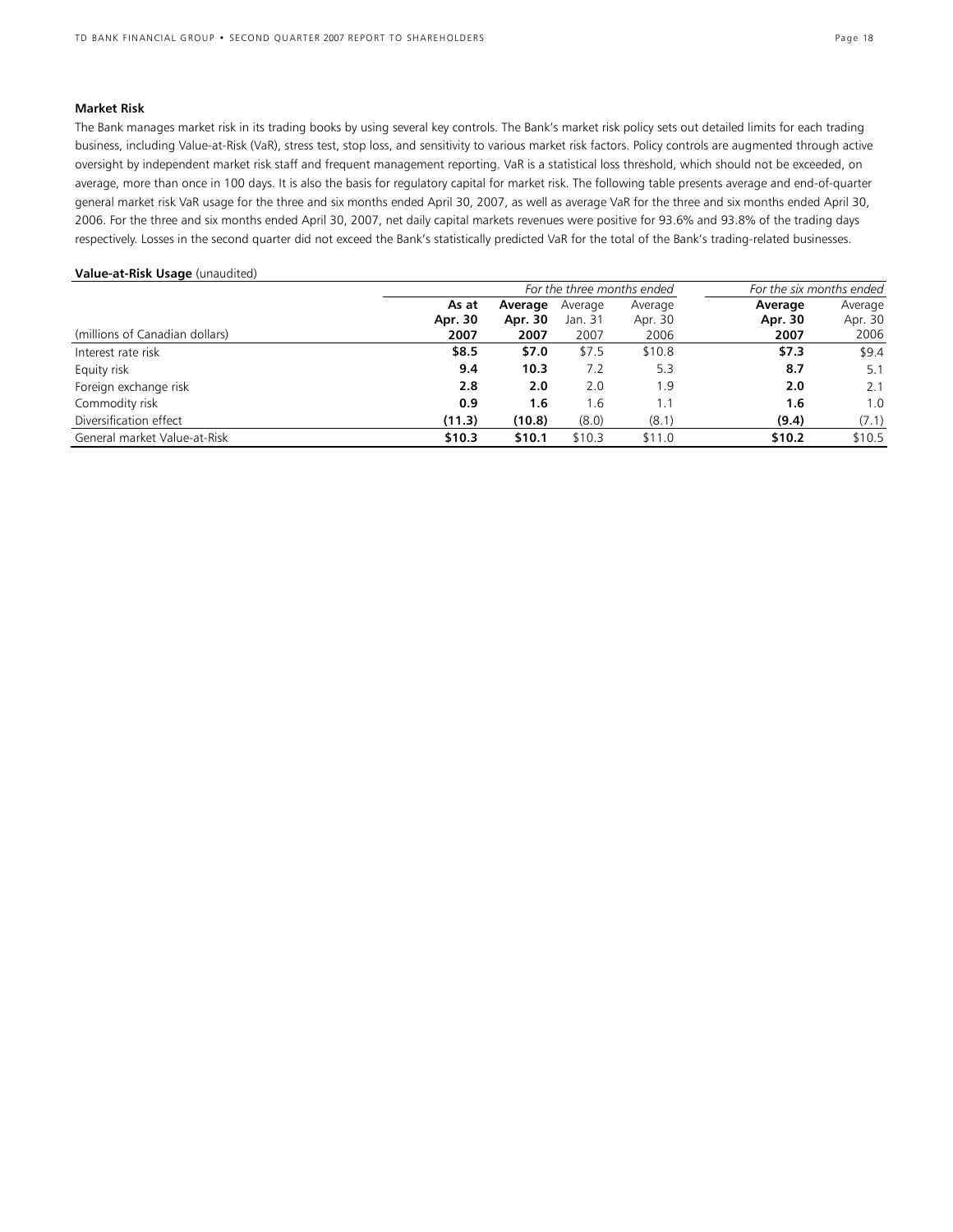# **QUARTERLY RESULTS**

The following table provides summary information related to the Bank's eight most recently completed quarters.

### **Quarterly Results** (unaudited)

|                                            |                          |                          |                          |                          |                          |          | For the three months ended |          |
|--------------------------------------------|--------------------------|--------------------------|--------------------------|--------------------------|--------------------------|----------|----------------------------|----------|
|                                            |                          | 2007                     |                          |                          |                          | 2006     |                            | 2005     |
| (millions of Canadian dollars)             | Apr. 30                  | Jan. 31                  | Oct. 31                  | July 31                  | Apr. 30                  | Jan. 31  | Oct. 31                    | July 31  |
| Net interest income                        | \$1,662                  | \$1,671                  | \$1,714                  | \$1,623                  | \$1,427                  | \$1,607  | \$1,641                    | \$1,563  |
| Other income                               | 1,837                    | 1,802                    | 1,580                    | 1,665                    | 1,691                    | 1,797    | 1,442                      | 1,535    |
| Total revenues                             | 3,499                    | 3,473                    | 3,294                    | 3,288                    | 3,118                    | 3,404    | 3,083                      | 3,098    |
| Provision for (reversal of) credit losses  | (172)                    | (163)                    | (170)                    | (109)                    | (16)                     | (114)    | 15                         | (40)     |
| Non-interest expenses                      | (2, 252)                 | (2, 189)                 | (2, 187)                 | (2, 147)                 | (2, 103)                 | (2, 290) | (2, 203)                   | (2, 577) |
| Dilution gain, net                         |                          |                          |                          |                          | (5)                      | 1,564    |                            |          |
| Income before provision for income         |                          |                          |                          |                          |                          |          |                            |          |
| taxes, non-controlling interests in        |                          |                          |                          |                          |                          |          |                            |          |
| subsidiaries and equity in net income      |                          |                          |                          |                          |                          |          |                            |          |
|                                            |                          |                          |                          |                          |                          |          |                            |          |
| of an associated company                   | 1,075                    | 1,121                    | 937                      | 1,032                    | 994                      | 2,564    | 895                        | 481      |
| Provision for income taxes                 | (234)                    | (218)                    | (175)                    | (235)                    | (244)                    | (220)    | (253)                      | (12)     |
| Non-controlling interests in subsidiaries, |                          |                          |                          |                          |                          |          |                            |          |
| net of income taxes                        | (27)                     | (47)                     | (48)                     | (52)                     | (47)                     | (37)     | (53)                       | (58)     |
| Equity in net income of an associated      |                          |                          |                          |                          |                          |          |                            |          |
| company, net of income taxes               | 65                       | 65                       | 48                       | 51                       | 35                       |          |                            |          |
| Net income - reported                      | 879                      | 921                      | 762                      | 796                      | 738                      | 2,307    | 589                        | 411      |
| Items of note affecting net income,        |                          |                          |                          |                          |                          |          |                            |          |
| net of income taxes:                       |                          |                          |                          |                          |                          |          |                            |          |
| Amortization of intangibles                | 80                       | 83                       | 87                       | 61                       | 86                       | 82       | 86                         | 91       |
| Dilution gain on Ameritrade                |                          |                          |                          |                          |                          |          |                            |          |
| transaction, net of costs                  |                          |                          |                          |                          | 5                        | (1,670)  |                            |          |
| Dilution loss on the acquisition of        |                          |                          |                          |                          |                          |          |                            |          |
| Hudson by TD Banknorth                     |                          |                          |                          |                          |                          | 72       |                            |          |
| Balance sheet restructuring charge in      |                          |                          |                          |                          |                          |          |                            |          |
| TD Banknorth                               |                          |                          |                          |                          |                          | 19       |                            |          |
| Wholesale Banking restructuring            |                          |                          |                          |                          |                          |          |                            |          |
| charge                                     |                          |                          |                          |                          |                          | 35       | 4                          | 10       |
| TD Banknorth restructuring,                |                          |                          |                          |                          |                          |          |                            |          |
| privatization and merger-related           |                          |                          |                          |                          |                          |          |                            |          |
| charges                                    | 43                       |                          |                          |                          |                          |          |                            |          |
| Change in fair value of credit default     |                          |                          |                          |                          |                          |          |                            |          |
| swaps hedging the corporate loan           |                          |                          |                          |                          |                          |          |                            |          |
| book                                       | (7)                      | 5                        | 8                        | 5                        | (10)                     | (10)     | (7)                        | 12       |
| Non-core portfolio loan loss recoveries    |                          |                          |                          |                          |                          |          |                            |          |
| (sectoral related)                         |                          | $\overline{\phantom{0}}$ | -                        |                          | $\overline{\phantom{0}}$ |          | (60)                       | (23)     |
| Tax charge related to reorganizations      |                          |                          |                          |                          | ÷                        |          | 138                        |          |
| Other tax items                            |                          |                          |                          | 24                       |                          |          | (68)                       | (30)     |
| Loss on structured derivative portfolios   |                          | $\equiv$                 | $\equiv$                 |                          | $\overline{\phantom{0}}$ |          | 70                         | 30       |
| Preferred share redemption                 |                          |                          | $\overline{\phantom{0}}$ |                          |                          |          | 13                         |          |
| Initial set up of specific allowance for   |                          |                          |                          |                          |                          |          |                            |          |
| credit card and overdraft loans            |                          |                          | 18                       | $\overline{\phantom{0}}$ | $\overline{\phantom{m}}$ |          |                            |          |
| General allowance release                  |                          |                          | $\overline{\phantom{0}}$ |                          | (39)                     |          |                            |          |
| Litigation charge                          | $\overline{\phantom{0}}$ | $\equiv$                 | $\overline{\phantom{m}}$ | $\overline{\phantom{0}}$ | $\qquad \qquad -$        |          |                            | 238      |
| Total items of note                        | 116                      | 88                       | 113                      | 90                       | 42                       | (1, 472) | 176                        | 328      |
| Net income - adjusted                      | 995                      | 1,009                    | 875                      | 886                      | 780                      | 835      | 765                        | 739      |
| Preferred dividends                        | (7)                      | (6)                      | (5)                      | (6)                      | (6)                      | (5)      |                            |          |
| Net income available to common             |                          |                          |                          |                          |                          |          |                            | $\equiv$ |
| shareholders - adjusted                    | \$988                    | \$1,003                  | \$870                    | \$880                    | \$774                    | \$830    | \$765                      | \$739    |
|                                            |                          |                          |                          |                          |                          |          |                            |          |
|                                            |                          |                          |                          |                          |                          |          |                            |          |
| (Canadian dollars)                         |                          |                          |                          |                          |                          |          |                            |          |
| Basic earnings per share                   |                          |                          |                          |                          |                          |          |                            |          |
| - reported                                 | \$1.21                   | \$1.27                   | \$1.05                   | \$1.10                   | \$1.02                   | \$3.23   | \$0.83                     | \$0.58   |
| - adjusted                                 | 1.37                     | 1.40                     | 1.21                     | 1.22                     | 1.10                     | 1.16     | 1.08                       | 1.04     |
| Diluted earnings per share                 |                          |                          |                          |                          |                          |          |                            |          |
| - reported                                 | 1.20                     | 1.26                     | 1.04                     | 1.09                     | 1.01                     | 3.20     | 0.82                       | 0.58     |
| - adjusted                                 | 1.36                     | 1.38                     | 1.20                     | 1.21                     | 1.09                     | 1.15     | 1.06                       | 1.04     |
| Return on common shareholders' equity      | 17.1%                    | 18.2%                    | 15.7%                    | 16.8%                    | 16.5%                    | 55.4%    | 14.8%                      | 10.4%    |
|                                            |                          |                          |                          |                          |                          |          |                            |          |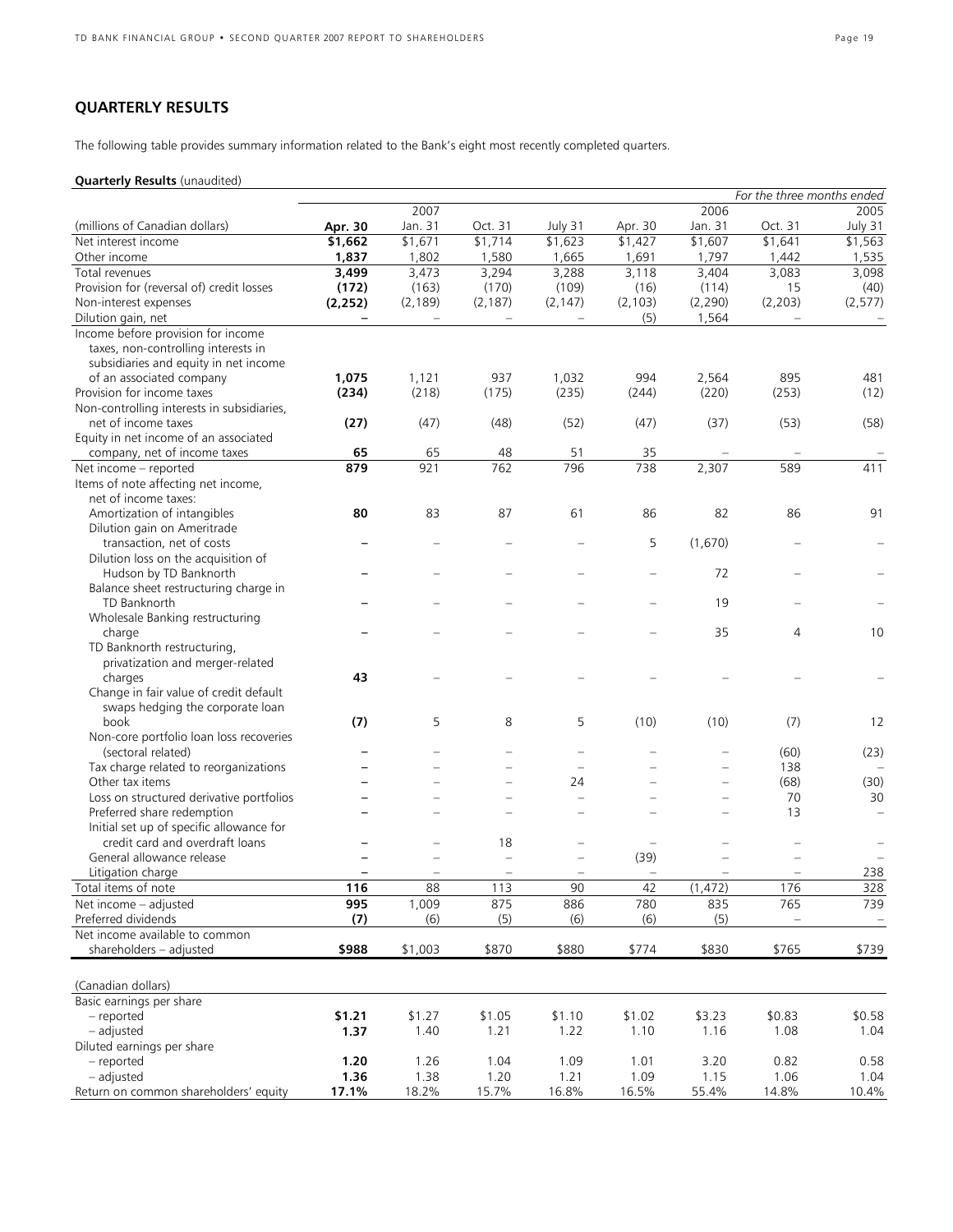### **ACCOUNTING POLICIES AND ESTIMATES**

The Bank's unaudited Interim Consolidated Financial Statements, as presented on pages 21 to 37 of this Report to Shareholders, have been prepared in accordance with GAAP. These Consolidated Financial Statements should be read in conjunction with the Bank's audited Consolidated Financial Statements for the year ended October 31, 2006. The accounting policies used in the preparation of these Consolidated Financial Statements are consistent with those used in the Bank's October 31, 2006 audited Consolidated Financial Statements, except as described below.

### **Changes in Significant Accounting Policies**

### *Financial Instruments, Hedges and Comprehensive /ncome*

The Bank adopted the Canadian Institute of Chartered Accountants (CICA) Handbook Section 3855, *Financial Instruments – Recognition and Measurement*; Section 3865, *Hedges*; Section 1530, *Comprehensive Income* and Section 3861, *Financial Instruments – Disclosure and Presentation* on November 1, 2006. The adoption of these new Financial Instruments standards resulted in changes in the accounting for financial instruments and hedges as well as the recognition of certain transition adjustments that have been recorded in opening retained earnings or opening accumulated other comprehensive income. The comparative Interim Consolidated Financial Statements have not been restated. With the adoption of these standards, the Bank's accounting for financial instruments is now largely harmonized with U.S. GAAP for this area. For a description of the principal changes in the accounting for financial instruments and hedges due to the adoption of these accounting standards and for further details on changes in significant accounting policies, see Note 2 to the Interim Consolidated Financial Statements for the quarter ended April 30, 2007.

### *Determining Variable Interest Entities*

In September 2006, the Emerging Issues Committee of the CICA issued EIC-163, *Determining the Variability to be Considered in Applying AcG-15*, which provides additional guidance on how to analyze and consolidate variable interest entities. The guidance became effective February 1, 2007 for the Bank. The new guidance does not have a material effect on the financial position or earnings of the Bank.

There were no other changes in the Bank's accounting policies during the six months ended April 30, 2007.

### **Critical Accounting Estimates**

The critical accounting estimates remain unchanged from those disclosed in the Bank's 2006 Annual Report.

### **Future Changes in Accounting Policies**

### *Capital Disclosures*

The CICA issued a new accounting standard, Section 1535, *Capital Disclosures*, which requires the disclosure of both qualitative and quantitative information that enables users of financial statements to evaluate the entity's objectives, policies and processes for managing capital. This new standard is effective for the Bank beginning November 1, 2007.

### *Financial Instruments*

The CICA issued two new accounting standards, Section 3862, *Financial Instruments – Disclosures*, and Section 3863, *Financial Instruments – Presentation,* which apply to interim and annual financial statements relating to fiscal years beginning on or after October 1, 2007. The Bank intends to adopt these new standards effective November 1, 2007.

### **CHANGES IN INTERNAL CONTROL OVER FINANCIAL REPORTING**

During the most recent interim period, there have been no changes in the Bank's policies and procedures and other processes that comprise its internal control over financial reporting, that have materially affected, or are reasonably likely to materially affect, the Bank's internal control over financial reporting.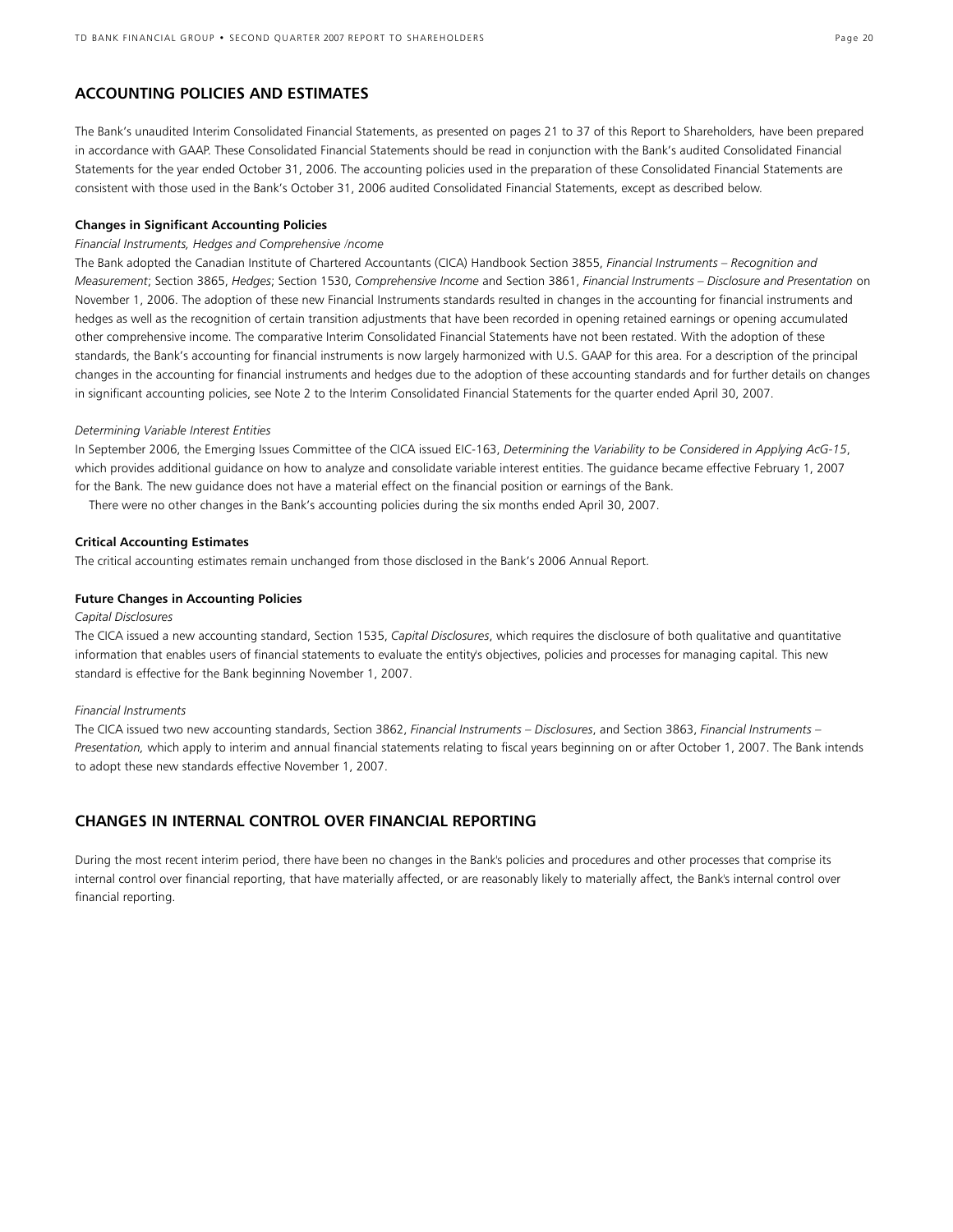### **INTERIM CONSOLIDATED FINANCIAL STATEMENTS** (unaudited)

### **INTERIM CONSOLIDATED BALANCE SHEET** (unaudited)

| April 30<br>2007<br>(millions of Canadian dollars)<br><b>ASSETS</b><br>Cash and due from banks<br>\$1,994<br>\$2,019<br>Interest-bearing deposits with banks<br>9,796<br>8,763<br>11,790<br>10,782<br><b>Securities</b><br>Trading<br>69,093<br>77,482<br>1,862<br>Designated as trading under the fair value option<br>Available-for-sale<br>35,668<br>Held-to-maturity<br>11,887<br>Investment<br>118,510<br>124,458<br>30,961<br>Securities purchased under reverse repurchase agreements<br>25,434<br>Loans<br>53,997<br>Residential mortgages<br>53,425<br>Consumer instalment and other personal<br>65,370<br>63,130<br>Credit card<br>5,369<br>4,856<br>45,081<br>Business and government<br>40,514<br>1,465<br>Business and government designated as trading under the fair value option<br>171,282<br>161,925<br>(1, 378)<br>Allowance for credit losses (Note 4)<br>(1,317)<br>Loans, net of allowance for credit losses<br>169,904<br>160,608<br>Other<br>Customers' liability under acceptances<br>9,233<br>8,676<br>Investment in TD Ameritrade (Note 14)<br>5,131<br>4,379<br>27,569<br>Trading derivatives<br>27,845<br>Goodwill<br>8,940<br>7,396<br>Other intangibles<br>2,368<br>1,946<br>Land, buildings and equipment<br>1,905<br>1,862<br>15,950<br>Other assets<br>71,096<br>66,105<br><b>Total assets</b><br>\$396,734<br>\$392,914<br><b>LIABILITIES</b><br><b>Deposits</b><br>Personal<br>\$151,272<br>\$146,636<br><b>Banks</b><br>12,681<br>14,186<br>70,655<br>Business and government<br>35,554<br>Trading<br>270,162<br>260,907<br>Other<br>Acceptances<br>9,233<br>8,676<br>Obligations related to securities sold short<br>25,143<br>27,113<br>11,322<br>18,655<br>Obligations related to securities sold under repurchase agreements<br>29,143<br>29,337<br>Trading derivatives<br>Other liabilities<br>18,936<br>93,777<br>Subordinated notes and debentures (Note 6)<br>9,210<br>6,900<br>Liabilities for preferred shares and capital trust securities (Note 7)<br>1,794<br>1,797<br>Non-controlling interests in subsidiaries<br>2,439<br>13<br><b>SHAREHOLDERS' EQUITY</b><br>Common shares (millions of shares issued and outstanding: April 30, 2007- 719.9; Oct. 31, 2006 - 717.4)<br>(Note 8)<br>6,455<br>6,334<br>Preferred shares (millions of shares issued and outstanding: April 30, 2007-17.0; Oct. 31, 2006 - 17.0)<br>(Note 8)<br>425<br>425<br>Contributed surplus<br>124<br>66<br>Retained earnings<br>14,865<br>13,725<br>Accumulated other comprehensive income<br>(94)<br>21,775<br>Total liabilities and shareholders' equity<br>\$396,734 |  | As at     |
|----------------------------------------------------------------------------------------------------------------------------------------------------------------------------------------------------------------------------------------------------------------------------------------------------------------------------------------------------------------------------------------------------------------------------------------------------------------------------------------------------------------------------------------------------------------------------------------------------------------------------------------------------------------------------------------------------------------------------------------------------------------------------------------------------------------------------------------------------------------------------------------------------------------------------------------------------------------------------------------------------------------------------------------------------------------------------------------------------------------------------------------------------------------------------------------------------------------------------------------------------------------------------------------------------------------------------------------------------------------------------------------------------------------------------------------------------------------------------------------------------------------------------------------------------------------------------------------------------------------------------------------------------------------------------------------------------------------------------------------------------------------------------------------------------------------------------------------------------------------------------------------------------------------------------------------------------------------------------------------------------------------------------------------------------------------------------------------------------------------------------------------------------------------------------------------------------------------------------------------------------------------------------------------------------------------------------------------------------------------------------------------------------------------------------------------------------------------------------------------------------------------------------------------------------------------------------------------------------|--|-----------|
|                                                                                                                                                                                                                                                                                                                                                                                                                                                                                                                                                                                                                                                                                                                                                                                                                                                                                                                                                                                                                                                                                                                                                                                                                                                                                                                                                                                                                                                                                                                                                                                                                                                                                                                                                                                                                                                                                                                                                                                                                                                                                                                                                                                                                                                                                                                                                                                                                                                                                                                                                                                                    |  | Oct. 31   |
|                                                                                                                                                                                                                                                                                                                                                                                                                                                                                                                                                                                                                                                                                                                                                                                                                                                                                                                                                                                                                                                                                                                                                                                                                                                                                                                                                                                                                                                                                                                                                                                                                                                                                                                                                                                                                                                                                                                                                                                                                                                                                                                                                                                                                                                                                                                                                                                                                                                                                                                                                                                                    |  | 2006      |
|                                                                                                                                                                                                                                                                                                                                                                                                                                                                                                                                                                                                                                                                                                                                                                                                                                                                                                                                                                                                                                                                                                                                                                                                                                                                                                                                                                                                                                                                                                                                                                                                                                                                                                                                                                                                                                                                                                                                                                                                                                                                                                                                                                                                                                                                                                                                                                                                                                                                                                                                                                                                    |  |           |
|                                                                                                                                                                                                                                                                                                                                                                                                                                                                                                                                                                                                                                                                                                                                                                                                                                                                                                                                                                                                                                                                                                                                                                                                                                                                                                                                                                                                                                                                                                                                                                                                                                                                                                                                                                                                                                                                                                                                                                                                                                                                                                                                                                                                                                                                                                                                                                                                                                                                                                                                                                                                    |  |           |
|                                                                                                                                                                                                                                                                                                                                                                                                                                                                                                                                                                                                                                                                                                                                                                                                                                                                                                                                                                                                                                                                                                                                                                                                                                                                                                                                                                                                                                                                                                                                                                                                                                                                                                                                                                                                                                                                                                                                                                                                                                                                                                                                                                                                                                                                                                                                                                                                                                                                                                                                                                                                    |  |           |
|                                                                                                                                                                                                                                                                                                                                                                                                                                                                                                                                                                                                                                                                                                                                                                                                                                                                                                                                                                                                                                                                                                                                                                                                                                                                                                                                                                                                                                                                                                                                                                                                                                                                                                                                                                                                                                                                                                                                                                                                                                                                                                                                                                                                                                                                                                                                                                                                                                                                                                                                                                                                    |  |           |
|                                                                                                                                                                                                                                                                                                                                                                                                                                                                                                                                                                                                                                                                                                                                                                                                                                                                                                                                                                                                                                                                                                                                                                                                                                                                                                                                                                                                                                                                                                                                                                                                                                                                                                                                                                                                                                                                                                                                                                                                                                                                                                                                                                                                                                                                                                                                                                                                                                                                                                                                                                                                    |  |           |
|                                                                                                                                                                                                                                                                                                                                                                                                                                                                                                                                                                                                                                                                                                                                                                                                                                                                                                                                                                                                                                                                                                                                                                                                                                                                                                                                                                                                                                                                                                                                                                                                                                                                                                                                                                                                                                                                                                                                                                                                                                                                                                                                                                                                                                                                                                                                                                                                                                                                                                                                                                                                    |  |           |
|                                                                                                                                                                                                                                                                                                                                                                                                                                                                                                                                                                                                                                                                                                                                                                                                                                                                                                                                                                                                                                                                                                                                                                                                                                                                                                                                                                                                                                                                                                                                                                                                                                                                                                                                                                                                                                                                                                                                                                                                                                                                                                                                                                                                                                                                                                                                                                                                                                                                                                                                                                                                    |  |           |
|                                                                                                                                                                                                                                                                                                                                                                                                                                                                                                                                                                                                                                                                                                                                                                                                                                                                                                                                                                                                                                                                                                                                                                                                                                                                                                                                                                                                                                                                                                                                                                                                                                                                                                                                                                                                                                                                                                                                                                                                                                                                                                                                                                                                                                                                                                                                                                                                                                                                                                                                                                                                    |  |           |
|                                                                                                                                                                                                                                                                                                                                                                                                                                                                                                                                                                                                                                                                                                                                                                                                                                                                                                                                                                                                                                                                                                                                                                                                                                                                                                                                                                                                                                                                                                                                                                                                                                                                                                                                                                                                                                                                                                                                                                                                                                                                                                                                                                                                                                                                                                                                                                                                                                                                                                                                                                                                    |  |           |
|                                                                                                                                                                                                                                                                                                                                                                                                                                                                                                                                                                                                                                                                                                                                                                                                                                                                                                                                                                                                                                                                                                                                                                                                                                                                                                                                                                                                                                                                                                                                                                                                                                                                                                                                                                                                                                                                                                                                                                                                                                                                                                                                                                                                                                                                                                                                                                                                                                                                                                                                                                                                    |  |           |
|                                                                                                                                                                                                                                                                                                                                                                                                                                                                                                                                                                                                                                                                                                                                                                                                                                                                                                                                                                                                                                                                                                                                                                                                                                                                                                                                                                                                                                                                                                                                                                                                                                                                                                                                                                                                                                                                                                                                                                                                                                                                                                                                                                                                                                                                                                                                                                                                                                                                                                                                                                                                    |  | 46,976    |
|                                                                                                                                                                                                                                                                                                                                                                                                                                                                                                                                                                                                                                                                                                                                                                                                                                                                                                                                                                                                                                                                                                                                                                                                                                                                                                                                                                                                                                                                                                                                                                                                                                                                                                                                                                                                                                                                                                                                                                                                                                                                                                                                                                                                                                                                                                                                                                                                                                                                                                                                                                                                    |  |           |
|                                                                                                                                                                                                                                                                                                                                                                                                                                                                                                                                                                                                                                                                                                                                                                                                                                                                                                                                                                                                                                                                                                                                                                                                                                                                                                                                                                                                                                                                                                                                                                                                                                                                                                                                                                                                                                                                                                                                                                                                                                                                                                                                                                                                                                                                                                                                                                                                                                                                                                                                                                                                    |  |           |
|                                                                                                                                                                                                                                                                                                                                                                                                                                                                                                                                                                                                                                                                                                                                                                                                                                                                                                                                                                                                                                                                                                                                                                                                                                                                                                                                                                                                                                                                                                                                                                                                                                                                                                                                                                                                                                                                                                                                                                                                                                                                                                                                                                                                                                                                                                                                                                                                                                                                                                                                                                                                    |  |           |
|                                                                                                                                                                                                                                                                                                                                                                                                                                                                                                                                                                                                                                                                                                                                                                                                                                                                                                                                                                                                                                                                                                                                                                                                                                                                                                                                                                                                                                                                                                                                                                                                                                                                                                                                                                                                                                                                                                                                                                                                                                                                                                                                                                                                                                                                                                                                                                                                                                                                                                                                                                                                    |  |           |
|                                                                                                                                                                                                                                                                                                                                                                                                                                                                                                                                                                                                                                                                                                                                                                                                                                                                                                                                                                                                                                                                                                                                                                                                                                                                                                                                                                                                                                                                                                                                                                                                                                                                                                                                                                                                                                                                                                                                                                                                                                                                                                                                                                                                                                                                                                                                                                                                                                                                                                                                                                                                    |  |           |
|                                                                                                                                                                                                                                                                                                                                                                                                                                                                                                                                                                                                                                                                                                                                                                                                                                                                                                                                                                                                                                                                                                                                                                                                                                                                                                                                                                                                                                                                                                                                                                                                                                                                                                                                                                                                                                                                                                                                                                                                                                                                                                                                                                                                                                                                                                                                                                                                                                                                                                                                                                                                    |  |           |
|                                                                                                                                                                                                                                                                                                                                                                                                                                                                                                                                                                                                                                                                                                                                                                                                                                                                                                                                                                                                                                                                                                                                                                                                                                                                                                                                                                                                                                                                                                                                                                                                                                                                                                                                                                                                                                                                                                                                                                                                                                                                                                                                                                                                                                                                                                                                                                                                                                                                                                                                                                                                    |  |           |
|                                                                                                                                                                                                                                                                                                                                                                                                                                                                                                                                                                                                                                                                                                                                                                                                                                                                                                                                                                                                                                                                                                                                                                                                                                                                                                                                                                                                                                                                                                                                                                                                                                                                                                                                                                                                                                                                                                                                                                                                                                                                                                                                                                                                                                                                                                                                                                                                                                                                                                                                                                                                    |  |           |
|                                                                                                                                                                                                                                                                                                                                                                                                                                                                                                                                                                                                                                                                                                                                                                                                                                                                                                                                                                                                                                                                                                                                                                                                                                                                                                                                                                                                                                                                                                                                                                                                                                                                                                                                                                                                                                                                                                                                                                                                                                                                                                                                                                                                                                                                                                                                                                                                                                                                                                                                                                                                    |  |           |
|                                                                                                                                                                                                                                                                                                                                                                                                                                                                                                                                                                                                                                                                                                                                                                                                                                                                                                                                                                                                                                                                                                                                                                                                                                                                                                                                                                                                                                                                                                                                                                                                                                                                                                                                                                                                                                                                                                                                                                                                                                                                                                                                                                                                                                                                                                                                                                                                                                                                                                                                                                                                    |  |           |
|                                                                                                                                                                                                                                                                                                                                                                                                                                                                                                                                                                                                                                                                                                                                                                                                                                                                                                                                                                                                                                                                                                                                                                                                                                                                                                                                                                                                                                                                                                                                                                                                                                                                                                                                                                                                                                                                                                                                                                                                                                                                                                                                                                                                                                                                                                                                                                                                                                                                                                                                                                                                    |  |           |
|                                                                                                                                                                                                                                                                                                                                                                                                                                                                                                                                                                                                                                                                                                                                                                                                                                                                                                                                                                                                                                                                                                                                                                                                                                                                                                                                                                                                                                                                                                                                                                                                                                                                                                                                                                                                                                                                                                                                                                                                                                                                                                                                                                                                                                                                                                                                                                                                                                                                                                                                                                                                    |  |           |
|                                                                                                                                                                                                                                                                                                                                                                                                                                                                                                                                                                                                                                                                                                                                                                                                                                                                                                                                                                                                                                                                                                                                                                                                                                                                                                                                                                                                                                                                                                                                                                                                                                                                                                                                                                                                                                                                                                                                                                                                                                                                                                                                                                                                                                                                                                                                                                                                                                                                                                                                                                                                    |  |           |
|                                                                                                                                                                                                                                                                                                                                                                                                                                                                                                                                                                                                                                                                                                                                                                                                                                                                                                                                                                                                                                                                                                                                                                                                                                                                                                                                                                                                                                                                                                                                                                                                                                                                                                                                                                                                                                                                                                                                                                                                                                                                                                                                                                                                                                                                                                                                                                                                                                                                                                                                                                                                    |  |           |
|                                                                                                                                                                                                                                                                                                                                                                                                                                                                                                                                                                                                                                                                                                                                                                                                                                                                                                                                                                                                                                                                                                                                                                                                                                                                                                                                                                                                                                                                                                                                                                                                                                                                                                                                                                                                                                                                                                                                                                                                                                                                                                                                                                                                                                                                                                                                                                                                                                                                                                                                                                                                    |  |           |
|                                                                                                                                                                                                                                                                                                                                                                                                                                                                                                                                                                                                                                                                                                                                                                                                                                                                                                                                                                                                                                                                                                                                                                                                                                                                                                                                                                                                                                                                                                                                                                                                                                                                                                                                                                                                                                                                                                                                                                                                                                                                                                                                                                                                                                                                                                                                                                                                                                                                                                                                                                                                    |  |           |
|                                                                                                                                                                                                                                                                                                                                                                                                                                                                                                                                                                                                                                                                                                                                                                                                                                                                                                                                                                                                                                                                                                                                                                                                                                                                                                                                                                                                                                                                                                                                                                                                                                                                                                                                                                                                                                                                                                                                                                                                                                                                                                                                                                                                                                                                                                                                                                                                                                                                                                                                                                                                    |  |           |
|                                                                                                                                                                                                                                                                                                                                                                                                                                                                                                                                                                                                                                                                                                                                                                                                                                                                                                                                                                                                                                                                                                                                                                                                                                                                                                                                                                                                                                                                                                                                                                                                                                                                                                                                                                                                                                                                                                                                                                                                                                                                                                                                                                                                                                                                                                                                                                                                                                                                                                                                                                                                    |  |           |
|                                                                                                                                                                                                                                                                                                                                                                                                                                                                                                                                                                                                                                                                                                                                                                                                                                                                                                                                                                                                                                                                                                                                                                                                                                                                                                                                                                                                                                                                                                                                                                                                                                                                                                                                                                                                                                                                                                                                                                                                                                                                                                                                                                                                                                                                                                                                                                                                                                                                                                                                                                                                    |  |           |
|                                                                                                                                                                                                                                                                                                                                                                                                                                                                                                                                                                                                                                                                                                                                                                                                                                                                                                                                                                                                                                                                                                                                                                                                                                                                                                                                                                                                                                                                                                                                                                                                                                                                                                                                                                                                                                                                                                                                                                                                                                                                                                                                                                                                                                                                                                                                                                                                                                                                                                                                                                                                    |  |           |
|                                                                                                                                                                                                                                                                                                                                                                                                                                                                                                                                                                                                                                                                                                                                                                                                                                                                                                                                                                                                                                                                                                                                                                                                                                                                                                                                                                                                                                                                                                                                                                                                                                                                                                                                                                                                                                                                                                                                                                                                                                                                                                                                                                                                                                                                                                                                                                                                                                                                                                                                                                                                    |  | 14,001    |
|                                                                                                                                                                                                                                                                                                                                                                                                                                                                                                                                                                                                                                                                                                                                                                                                                                                                                                                                                                                                                                                                                                                                                                                                                                                                                                                                                                                                                                                                                                                                                                                                                                                                                                                                                                                                                                                                                                                                                                                                                                                                                                                                                                                                                                                                                                                                                                                                                                                                                                                                                                                                    |  |           |
|                                                                                                                                                                                                                                                                                                                                                                                                                                                                                                                                                                                                                                                                                                                                                                                                                                                                                                                                                                                                                                                                                                                                                                                                                                                                                                                                                                                                                                                                                                                                                                                                                                                                                                                                                                                                                                                                                                                                                                                                                                                                                                                                                                                                                                                                                                                                                                                                                                                                                                                                                                                                    |  |           |
|                                                                                                                                                                                                                                                                                                                                                                                                                                                                                                                                                                                                                                                                                                                                                                                                                                                                                                                                                                                                                                                                                                                                                                                                                                                                                                                                                                                                                                                                                                                                                                                                                                                                                                                                                                                                                                                                                                                                                                                                                                                                                                                                                                                                                                                                                                                                                                                                                                                                                                                                                                                                    |  |           |
|                                                                                                                                                                                                                                                                                                                                                                                                                                                                                                                                                                                                                                                                                                                                                                                                                                                                                                                                                                                                                                                                                                                                                                                                                                                                                                                                                                                                                                                                                                                                                                                                                                                                                                                                                                                                                                                                                                                                                                                                                                                                                                                                                                                                                                                                                                                                                                                                                                                                                                                                                                                                    |  |           |
|                                                                                                                                                                                                                                                                                                                                                                                                                                                                                                                                                                                                                                                                                                                                                                                                                                                                                                                                                                                                                                                                                                                                                                                                                                                                                                                                                                                                                                                                                                                                                                                                                                                                                                                                                                                                                                                                                                                                                                                                                                                                                                                                                                                                                                                                                                                                                                                                                                                                                                                                                                                                    |  |           |
|                                                                                                                                                                                                                                                                                                                                                                                                                                                                                                                                                                                                                                                                                                                                                                                                                                                                                                                                                                                                                                                                                                                                                                                                                                                                                                                                                                                                                                                                                                                                                                                                                                                                                                                                                                                                                                                                                                                                                                                                                                                                                                                                                                                                                                                                                                                                                                                                                                                                                                                                                                                                    |  |           |
|                                                                                                                                                                                                                                                                                                                                                                                                                                                                                                                                                                                                                                                                                                                                                                                                                                                                                                                                                                                                                                                                                                                                                                                                                                                                                                                                                                                                                                                                                                                                                                                                                                                                                                                                                                                                                                                                                                                                                                                                                                                                                                                                                                                                                                                                                                                                                                                                                                                                                                                                                                                                    |  |           |
|                                                                                                                                                                                                                                                                                                                                                                                                                                                                                                                                                                                                                                                                                                                                                                                                                                                                                                                                                                                                                                                                                                                                                                                                                                                                                                                                                                                                                                                                                                                                                                                                                                                                                                                                                                                                                                                                                                                                                                                                                                                                                                                                                                                                                                                                                                                                                                                                                                                                                                                                                                                                    |  | 100,085   |
|                                                                                                                                                                                                                                                                                                                                                                                                                                                                                                                                                                                                                                                                                                                                                                                                                                                                                                                                                                                                                                                                                                                                                                                                                                                                                                                                                                                                                                                                                                                                                                                                                                                                                                                                                                                                                                                                                                                                                                                                                                                                                                                                                                                                                                                                                                                                                                                                                                                                                                                                                                                                    |  |           |
|                                                                                                                                                                                                                                                                                                                                                                                                                                                                                                                                                                                                                                                                                                                                                                                                                                                                                                                                                                                                                                                                                                                                                                                                                                                                                                                                                                                                                                                                                                                                                                                                                                                                                                                                                                                                                                                                                                                                                                                                                                                                                                                                                                                                                                                                                                                                                                                                                                                                                                                                                                                                    |  |           |
|                                                                                                                                                                                                                                                                                                                                                                                                                                                                                                                                                                                                                                                                                                                                                                                                                                                                                                                                                                                                                                                                                                                                                                                                                                                                                                                                                                                                                                                                                                                                                                                                                                                                                                                                                                                                                                                                                                                                                                                                                                                                                                                                                                                                                                                                                                                                                                                                                                                                                                                                                                                                    |  |           |
|                                                                                                                                                                                                                                                                                                                                                                                                                                                                                                                                                                                                                                                                                                                                                                                                                                                                                                                                                                                                                                                                                                                                                                                                                                                                                                                                                                                                                                                                                                                                                                                                                                                                                                                                                                                                                                                                                                                                                                                                                                                                                                                                                                                                                                                                                                                                                                                                                                                                                                                                                                                                    |  |           |
|                                                                                                                                                                                                                                                                                                                                                                                                                                                                                                                                                                                                                                                                                                                                                                                                                                                                                                                                                                                                                                                                                                                                                                                                                                                                                                                                                                                                                                                                                                                                                                                                                                                                                                                                                                                                                                                                                                                                                                                                                                                                                                                                                                                                                                                                                                                                                                                                                                                                                                                                                                                                    |  |           |
|                                                                                                                                                                                                                                                                                                                                                                                                                                                                                                                                                                                                                                                                                                                                                                                                                                                                                                                                                                                                                                                                                                                                                                                                                                                                                                                                                                                                                                                                                                                                                                                                                                                                                                                                                                                                                                                                                                                                                                                                                                                                                                                                                                                                                                                                                                                                                                                                                                                                                                                                                                                                    |  |           |
|                                                                                                                                                                                                                                                                                                                                                                                                                                                                                                                                                                                                                                                                                                                                                                                                                                                                                                                                                                                                                                                                                                                                                                                                                                                                                                                                                                                                                                                                                                                                                                                                                                                                                                                                                                                                                                                                                                                                                                                                                                                                                                                                                                                                                                                                                                                                                                                                                                                                                                                                                                                                    |  |           |
|                                                                                                                                                                                                                                                                                                                                                                                                                                                                                                                                                                                                                                                                                                                                                                                                                                                                                                                                                                                                                                                                                                                                                                                                                                                                                                                                                                                                                                                                                                                                                                                                                                                                                                                                                                                                                                                                                                                                                                                                                                                                                                                                                                                                                                                                                                                                                                                                                                                                                                                                                                                                    |  |           |
|                                                                                                                                                                                                                                                                                                                                                                                                                                                                                                                                                                                                                                                                                                                                                                                                                                                                                                                                                                                                                                                                                                                                                                                                                                                                                                                                                                                                                                                                                                                                                                                                                                                                                                                                                                                                                                                                                                                                                                                                                                                                                                                                                                                                                                                                                                                                                                                                                                                                                                                                                                                                    |  | 17,461    |
|                                                                                                                                                                                                                                                                                                                                                                                                                                                                                                                                                                                                                                                                                                                                                                                                                                                                                                                                                                                                                                                                                                                                                                                                                                                                                                                                                                                                                                                                                                                                                                                                                                                                                                                                                                                                                                                                                                                                                                                                                                                                                                                                                                                                                                                                                                                                                                                                                                                                                                                                                                                                    |  | 101,242   |
|                                                                                                                                                                                                                                                                                                                                                                                                                                                                                                                                                                                                                                                                                                                                                                                                                                                                                                                                                                                                                                                                                                                                                                                                                                                                                                                                                                                                                                                                                                                                                                                                                                                                                                                                                                                                                                                                                                                                                                                                                                                                                                                                                                                                                                                                                                                                                                                                                                                                                                                                                                                                    |  |           |
|                                                                                                                                                                                                                                                                                                                                                                                                                                                                                                                                                                                                                                                                                                                                                                                                                                                                                                                                                                                                                                                                                                                                                                                                                                                                                                                                                                                                                                                                                                                                                                                                                                                                                                                                                                                                                                                                                                                                                                                                                                                                                                                                                                                                                                                                                                                                                                                                                                                                                                                                                                                                    |  |           |
|                                                                                                                                                                                                                                                                                                                                                                                                                                                                                                                                                                                                                                                                                                                                                                                                                                                                                                                                                                                                                                                                                                                                                                                                                                                                                                                                                                                                                                                                                                                                                                                                                                                                                                                                                                                                                                                                                                                                                                                                                                                                                                                                                                                                                                                                                                                                                                                                                                                                                                                                                                                                    |  |           |
|                                                                                                                                                                                                                                                                                                                                                                                                                                                                                                                                                                                                                                                                                                                                                                                                                                                                                                                                                                                                                                                                                                                                                                                                                                                                                                                                                                                                                                                                                                                                                                                                                                                                                                                                                                                                                                                                                                                                                                                                                                                                                                                                                                                                                                                                                                                                                                                                                                                                                                                                                                                                    |  |           |
|                                                                                                                                                                                                                                                                                                                                                                                                                                                                                                                                                                                                                                                                                                                                                                                                                                                                                                                                                                                                                                                                                                                                                                                                                                                                                                                                                                                                                                                                                                                                                                                                                                                                                                                                                                                                                                                                                                                                                                                                                                                                                                                                                                                                                                                                                                                                                                                                                                                                                                                                                                                                    |  |           |
|                                                                                                                                                                                                                                                                                                                                                                                                                                                                                                                                                                                                                                                                                                                                                                                                                                                                                                                                                                                                                                                                                                                                                                                                                                                                                                                                                                                                                                                                                                                                                                                                                                                                                                                                                                                                                                                                                                                                                                                                                                                                                                                                                                                                                                                                                                                                                                                                                                                                                                                                                                                                    |  |           |
|                                                                                                                                                                                                                                                                                                                                                                                                                                                                                                                                                                                                                                                                                                                                                                                                                                                                                                                                                                                                                                                                                                                                                                                                                                                                                                                                                                                                                                                                                                                                                                                                                                                                                                                                                                                                                                                                                                                                                                                                                                                                                                                                                                                                                                                                                                                                                                                                                                                                                                                                                                                                    |  |           |
|                                                                                                                                                                                                                                                                                                                                                                                                                                                                                                                                                                                                                                                                                                                                                                                                                                                                                                                                                                                                                                                                                                                                                                                                                                                                                                                                                                                                                                                                                                                                                                                                                                                                                                                                                                                                                                                                                                                                                                                                                                                                                                                                                                                                                                                                                                                                                                                                                                                                                                                                                                                                    |  |           |
|                                                                                                                                                                                                                                                                                                                                                                                                                                                                                                                                                                                                                                                                                                                                                                                                                                                                                                                                                                                                                                                                                                                                                                                                                                                                                                                                                                                                                                                                                                                                                                                                                                                                                                                                                                                                                                                                                                                                                                                                                                                                                                                                                                                                                                                                                                                                                                                                                                                                                                                                                                                                    |  |           |
|                                                                                                                                                                                                                                                                                                                                                                                                                                                                                                                                                                                                                                                                                                                                                                                                                                                                                                                                                                                                                                                                                                                                                                                                                                                                                                                                                                                                                                                                                                                                                                                                                                                                                                                                                                                                                                                                                                                                                                                                                                                                                                                                                                                                                                                                                                                                                                                                                                                                                                                                                                                                    |  |           |
|                                                                                                                                                                                                                                                                                                                                                                                                                                                                                                                                                                                                                                                                                                                                                                                                                                                                                                                                                                                                                                                                                                                                                                                                                                                                                                                                                                                                                                                                                                                                                                                                                                                                                                                                                                                                                                                                                                                                                                                                                                                                                                                                                                                                                                                                                                                                                                                                                                                                                                                                                                                                    |  | (918)     |
|                                                                                                                                                                                                                                                                                                                                                                                                                                                                                                                                                                                                                                                                                                                                                                                                                                                                                                                                                                                                                                                                                                                                                                                                                                                                                                                                                                                                                                                                                                                                                                                                                                                                                                                                                                                                                                                                                                                                                                                                                                                                                                                                                                                                                                                                                                                                                                                                                                                                                                                                                                                                    |  | 19,632    |
|                                                                                                                                                                                                                                                                                                                                                                                                                                                                                                                                                                                                                                                                                                                                                                                                                                                                                                                                                                                                                                                                                                                                                                                                                                                                                                                                                                                                                                                                                                                                                                                                                                                                                                                                                                                                                                                                                                                                                                                                                                                                                                                                                                                                                                                                                                                                                                                                                                                                                                                                                                                                    |  | \$392,914 |

Certain comparative amounts have been reclassified to conform to the current period's presentation. The accompanying notes are an integral part of these Interim Consolidated Financial Statements.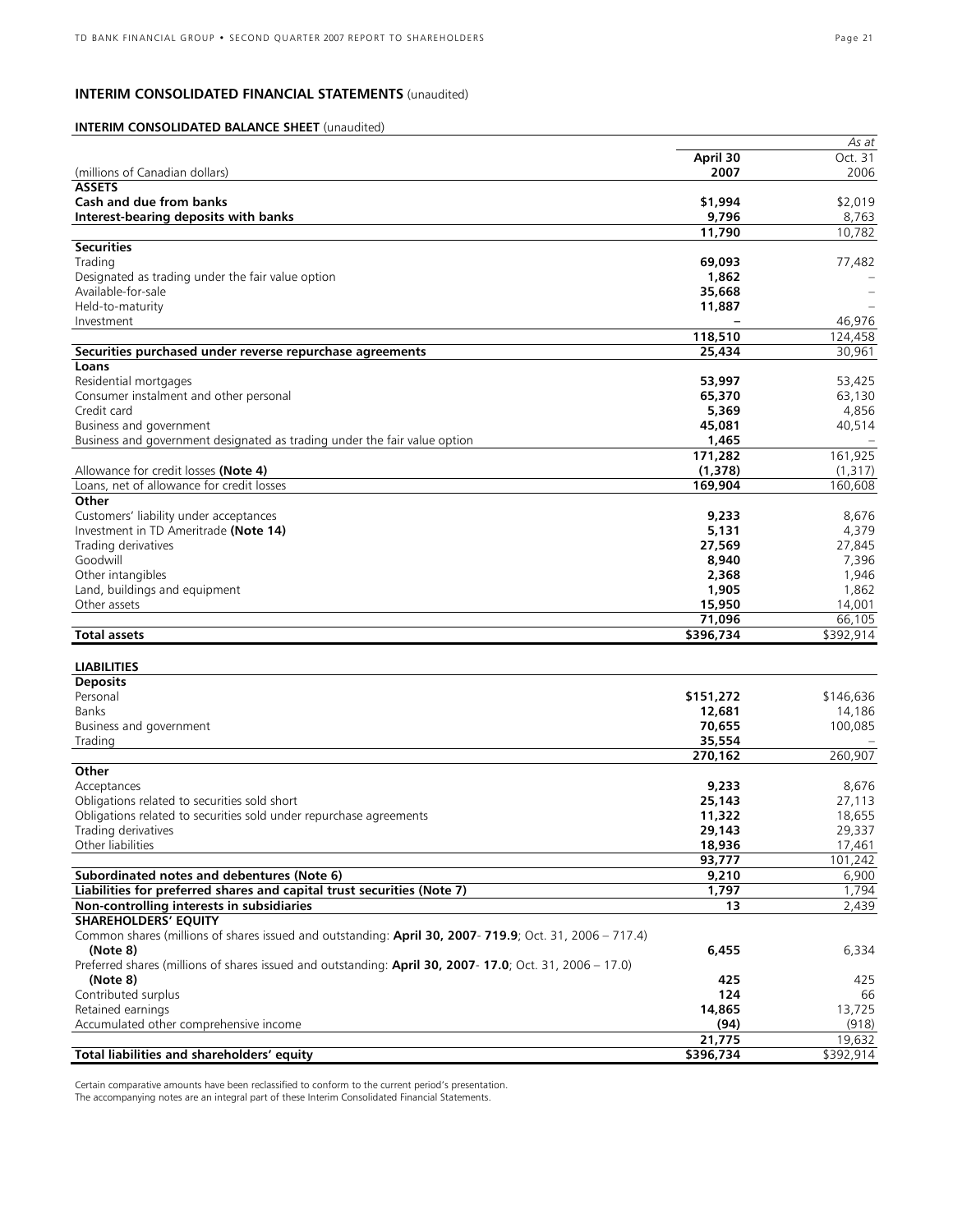### **INTERIM CONSOLIDATED STATEMENT OF INCOME** (unaudited)

|                                                                                     | For the three months ended |          |                   | For the six months ended |  |
|-------------------------------------------------------------------------------------|----------------------------|----------|-------------------|--------------------------|--|
|                                                                                     | April 30                   | April 30 | April 30          | April 30                 |  |
| (millions of Canadian dollars)                                                      | 2007                       | 2006     | 2007              | 2006                     |  |
| Interest income                                                                     |                            |          |                   |                          |  |
| Loans                                                                               | \$3,117                    | \$2,514  | \$6,191           | \$4,966                  |  |
| Securities                                                                          |                            |          |                   |                          |  |
| <b>Dividends</b>                                                                    | 189                        | 190      | 462               | 412                      |  |
| Interest                                                                            | 919                        | 776      | 1,905             | 1,813                    |  |
| Deposits with banks                                                                 | 111                        | 78       | 158               | 158                      |  |
|                                                                                     | 4,336                      | 3,558    | 8,716             | 7,349                    |  |
| Interest expense                                                                    |                            |          |                   |                          |  |
| Deposits                                                                            | 1,989                      | 1,754    | 4,037             | 3,288                    |  |
| Subordinated notes and debentures                                                   | 124                        | 99       | 232               | 185                      |  |
| Preferred shares and capital trust securities                                       | 32                         | 28       | 62                | 67                       |  |
| Other liabilities                                                                   | 529                        | 250      | 1,052             | 775                      |  |
|                                                                                     | 2,674                      | 2,131    | 5,383             | 4,315                    |  |
| Net interest income                                                                 | 1,662                      | 1,427    | 3,333             | 3,034                    |  |
| Other income                                                                        |                            |          |                   |                          |  |
| Investment and securities services                                                  | 574                        | 532      | 1,122             | 1,174                    |  |
| Credit fees                                                                         | 103                        | 82       | 199               | 168                      |  |
| Net securities gains                                                                | 102                        | 82       | 172               | 105                      |  |
| Trading income                                                                      | 192                        | 247      | 408               | 539                      |  |
|                                                                                     | 5                          |          |                   |                          |  |
| Income from financial instruments designated as trading under the fair value option |                            |          | (4)               |                          |  |
| Service charges                                                                     | 244                        | 220      | 493               | 441                      |  |
| Loan securitizations (Note 5)                                                       | 97                         | 72       | 231               | 164                      |  |
| Card services                                                                       | 108                        | 86       | 218               | 167                      |  |
| Insurance, net of claims                                                            | 251                        | 228      | 505               | 452                      |  |
| Trust fees                                                                          | 38                         | 37       | 69                | 66                       |  |
| Other                                                                               | 123                        | 105      | 226               | 212                      |  |
|                                                                                     | 1,837                      | 1,691    | 3,639             | 3,488                    |  |
| <b>Total revenues</b>                                                               | 3,499                      | 3,118    | 6,972             | 6,522                    |  |
| Provision for credit losses (Note 4)                                                | 172                        | 16       | 335               | 130                      |  |
| Non-interest expenses                                                               |                            |          |                   |                          |  |
| Salaries and employee benefits                                                      | 1,169                      | 1,093    | 2,326             | 2,267                    |  |
| Occupancy, including depreciation                                                   | 185                        | 172      | 360               | 338                      |  |
| Equipment, including depreciation                                                   | 153                        | 138      | 297               | 285                      |  |
| Amortization of other intangibles                                                   | 112                        | 125      | 230               | 253                      |  |
| Restructuring costs                                                                 | 67                         |          | 67                | 50                       |  |
| Marketing and business development                                                  | 111                        | 96       | 224               | 229                      |  |
| Brokerage-related fees                                                              | 39                         | 39       | 75                | 92                       |  |
| Professional and advisory services                                                  | 98                         | 126      | 215               | 231                      |  |
| Communications                                                                      | 49                         | 48       | 98                | 97                       |  |
| Other                                                                               | 269                        | 266      | 549               | 551                      |  |
|                                                                                     | 2,252                      | 2,103    | 4,441             | 4,393                    |  |
| Dilution gain (loss), net                                                           |                            | (5)      | $\qquad \qquad -$ | 1,559                    |  |
| Income before provision for income taxes, non-controlling interests in              |                            |          |                   |                          |  |
| subsidiaries and equity in net income of an associated company                      | 1,075                      | 994      | 2,196             | 3,558                    |  |
| <b>Provision for income taxes</b>                                                   | 234                        | 244      | 452               | 464                      |  |
| Non-controlling interests in subsidiaries, net of income taxes                      | 27                         | 47       | 74                | 84                       |  |
| Equity in net income of an associated company, net of income taxes                  | 65                         | 35       | 130               | 35                       |  |
| Net income                                                                          | 879                        | 738      | 1,800             | 3,045                    |  |
| <b>Preferred dividends</b>                                                          |                            |          |                   |                          |  |
|                                                                                     | 7                          | 6        | 13                | 11                       |  |
| Net income available to common shareholders                                         | \$872                      | \$732    | \$1,787           | \$3,034                  |  |
| Average number of common shares outstanding (millions)                              |                            |          |                   |                          |  |
| <b>Basic</b>                                                                        | 719.1                      | 715.7    | 718.7             | 714.1                    |  |
| Diluted                                                                             | 725.9                      | 722.5    | 725.4             | 720.7                    |  |
| Earnings per share (in dollars)                                                     |                            |          |                   |                          |  |
| Basic                                                                               | \$1.21                     | \$1.02   | \$2.49            | \$4.25                   |  |
| Diluted                                                                             | 1.20                       | 1.01     | 2.46              | 4.21                     |  |
| Dividends per share (in dollars)                                                    | 0.53                       | 0.44     | 1.01              | 0.86                     |  |

Certain comparative amounts have been reclassified to conform to the current period's presentation. The accompanying notes are an integral part of these Interim Consolidated Financial Statements.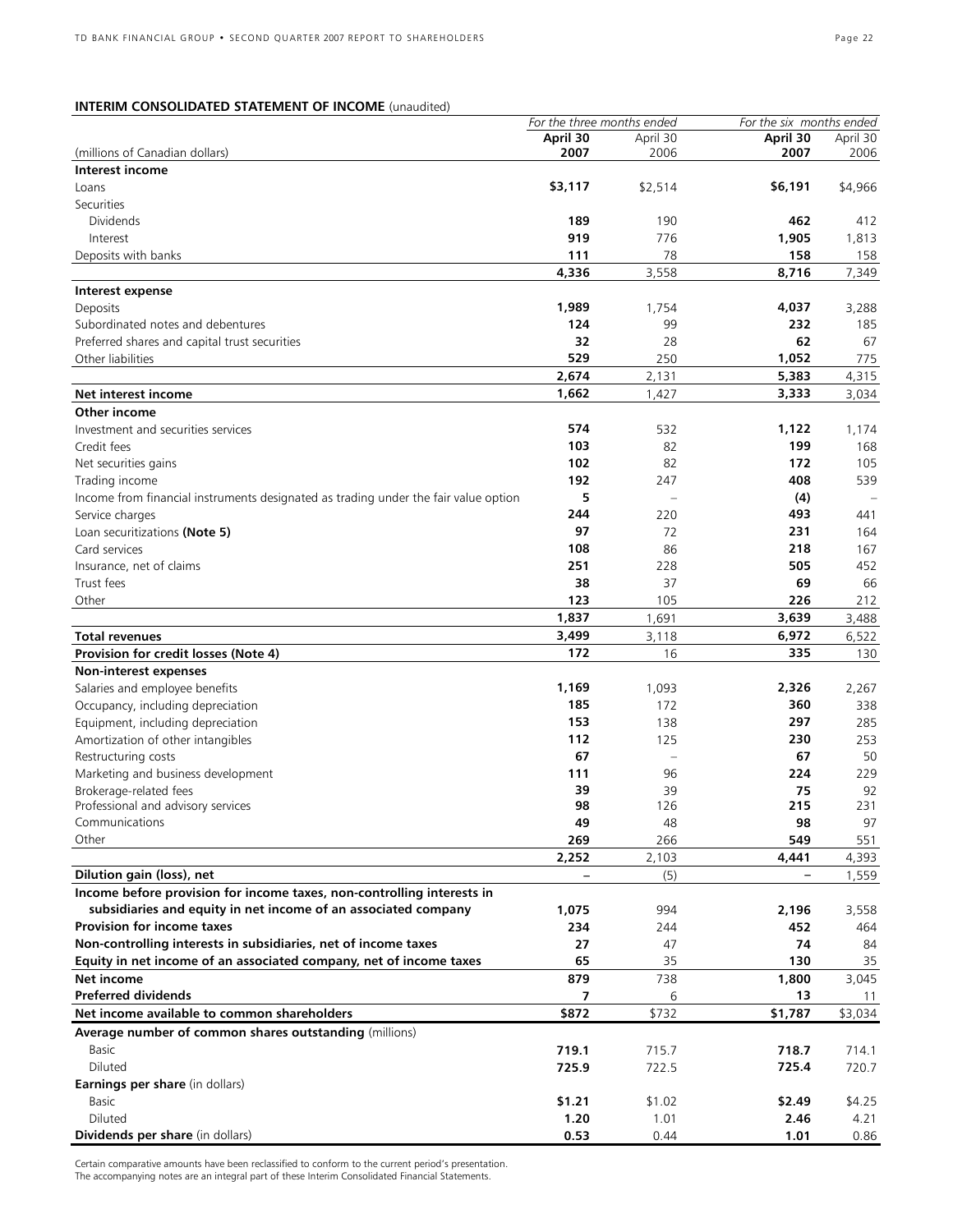### **INTERIM CONSOLIDATED STATEMENT OF CHANGES IN SHAREHOLDERS' EQUITY** (unaudited)

|                                                                               |          | For the six months ended |
|-------------------------------------------------------------------------------|----------|--------------------------|
|                                                                               | April 30 | April 30                 |
| (millions of Canadian dollars)                                                | 2007     | 2006                     |
| <b>Common shares</b>                                                          |          |                          |
| Balance at beginning of period                                                | \$6,334  | \$5,872                  |
| Proceeds from shares issued on exercise of options                            | 53       | 80                       |
| Shares issued as a result of dividend reinvestment plan                       | 40       | 207                      |
| Impact of shares sold (acquired) in Wholesale Banking                         | 28       | 16                       |
| Issued on acquisition of VFC                                                  |          | 70                       |
| Balance at end of period                                                      | 6,455    | 6,245                    |
| <b>Preferred shares</b>                                                       |          |                          |
| Balance at beginning of period                                                | 425      |                          |
| Share issues                                                                  |          | 425                      |
| Balance at end of period                                                      | 425      | 425                      |
| Contributed surplus                                                           |          |                          |
| Balance at beginning of period                                                | 66       | 40                       |
| Stock options (Note 9)                                                        | 6        | 11                       |
| Conversion of TD Banknorth options on privatization (Note 9)                  | 52       |                          |
| Balance at end of period                                                      | 124      | 51                       |
| <b>Retained earnings</b>                                                      |          |                          |
| Balance at beginning of period                                                | 13,725   | 10,650                   |
| Transition adjustment on adoption of Financial Instruments standards (Note 2) | 80       |                          |
| Net income                                                                    | 1,800    | 3,045                    |
| Common dividends                                                              | (727)    | (615)                    |
| Preferred dividends                                                           | (13)     | (11)                     |
| Balance at end of period                                                      | 14,865   | 13,069                   |
| Accumulated other comprehensive income, net of income taxes                   |          |                          |
| Balance at beginning of period                                                | (918)    | (696)                    |
| Transition adjustment on adoption of Financial Instrument standards (Note 2)  | 426      |                          |
| Other comprehensive income for the period                                     | 398      | 189                      |
| Balance at end of period (Note 17)                                            | (94)     | (507)                    |
| Total shareholders' equity at end of period                                   | \$21,775 | \$19,283                 |

### **INTERIM CONSOLIDATED STATEMENT OF COMPREHENSIVE INCOME** (unaudited)

|                                                                                                                             | For the three months ended |          | For the six months ended |          |  |
|-----------------------------------------------------------------------------------------------------------------------------|----------------------------|----------|--------------------------|----------|--|
|                                                                                                                             | April 30                   | April 30 | April 30                 | April 30 |  |
| (millions of Canadian dollars)                                                                                              | 2007                       | 2006     | 2007                     | 2006     |  |
| Net income                                                                                                                  | \$879                      | \$738    | \$1,800                  | \$3,045  |  |
| Other comprehensive income (loss), net of income taxes                                                                      |                            |          |                          |          |  |
| Change in unrealized gains and (losses) on available-for-sale securities,<br>net of cash flow hedges <sup>a</sup>           | 87                         |          | 140                      |          |  |
| Reclassification to earnings in respect of available-for-sale securities <sup>b</sup>                                       | (26)                       |          | (55)                     |          |  |
| Change in foreign currency translation gains and (losses) on investments<br>in subsidiaries, net of hedging activities c, d | 97                         | 159      | 420                      | 189      |  |
| Change in gains and (losses) on derivative instruments designated as<br>cash flow hedges <sup>e</sup>                       | 13                         |          | (114)                    |          |  |
| Reclassification to earnings of gains and (losses) on cash flow hedges <sup>t</sup>                                         | 3                          |          |                          |          |  |
| Other comprehensive income for the period                                                                                   | 174                        | 159      | 398                      | 189      |  |
| Comprehensive income for the period                                                                                         | \$1,053                    | \$897    | \$2,198                  | \$3,234  |  |

a Net of income tax expense of \$38 million and \$62 million for the three and six months ended April 30, 2007 respectively.

b Net of income tax benefits of \$6 million and \$20 million for the three and six months ended April 30, 2007 respectively.

C Net of income tax expense of \$331 million for the three months ended April 30, 2007 (three months ended April 30, 2006 - \$80 million). Net of income tax expense of \$52 million for<br>the six months ended April 30, 2007 (six

d Includes \$681 million for the three months ended April 30, 2007 (three months ended April 30, 2006 - \$166 million) of after-tax gains (losses) arising from hedges of the Bank's

investment in foreign operations. Includes \$112 million for the six months ended April 30, 2007 (six months ended April 30, 2006 - \$522 million) of after-tax gains (losses) arising from hedges of the Bank's investment in foreign operations.

e Net of income tax expense of \$8 million for the three months ended April 30, 2007 and income tax benefit of \$70 million for the six months ended April 30, 2007.<br>If Net of income tax expense of \$1 million and \$4 million f

Certain comparative amounts have been reclassified to conform to the current period's presentation.

The accompanying notes are an integral part of these Interim Consolidated Financial Statements.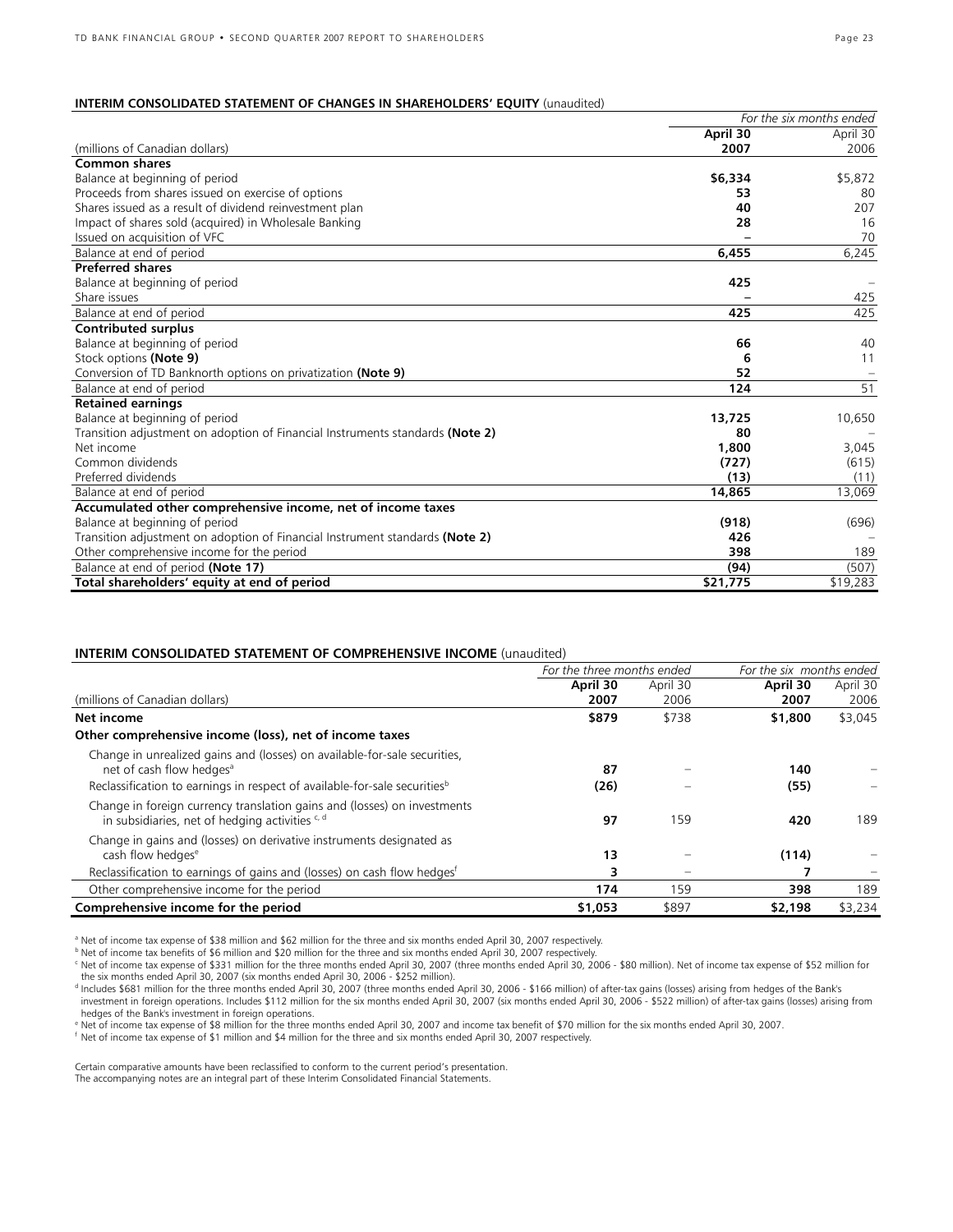### **INTERIM CONSOLIDATED STATEMENT OF CASH FLOWS** (unaudited)

|                                                                                                                          | For the three months ended     |                                  | For the six months ended |               |
|--------------------------------------------------------------------------------------------------------------------------|--------------------------------|----------------------------------|--------------------------|---------------|
|                                                                                                                          | April 30                       | April 30                         | April 30                 | April 30      |
| (millions of Canadian dollars)                                                                                           | 2007                           | 2006                             | 2007                     | 2006          |
| Cash flows from (used in) operating activities                                                                           |                                |                                  |                          |               |
| Net income                                                                                                               | \$879                          | \$738                            | \$1,800                  | \$3,045       |
| Adjustments to determine net cash flows from (used in) operating activities:                                             |                                |                                  |                          |               |
| Provision for credit losses                                                                                              | 172                            | 16                               | 335                      | 130           |
| Restructuring costs                                                                                                      | 67                             | $\overline{\phantom{a}}$         | 67                       | 50            |
| Depreciation                                                                                                             | 93                             | 77                               | 175                      | 162           |
| Amortization of other intangibles                                                                                        | 112                            | 125                              | 230                      | 253           |
| Stock options                                                                                                            | 56                             | 4                                | 58                       | 11            |
| Dilution loss (gain), net                                                                                                | $\overline{\phantom{0}}$       | 5                                | $\overline{\phantom{0}}$ | (1, 559)      |
| Net securities gains                                                                                                     | (102)                          | (82)                             | (172)                    | (105)         |
| Net gain on securitizations (Note 5)                                                                                     | (37)                           | (19)                             | (84)                     | (52)          |
| Equity in net income of an associated company                                                                            | (65)                           | (35)                             | (130)                    | (35)          |
| Non-controlling interests                                                                                                | 27                             | 47                               | 74                       | 84            |
| Future income taxes                                                                                                      | 189                            | (64)                             | 359                      | 105           |
| Changes in operating assets and liabilities:                                                                             |                                |                                  |                          |               |
| Current income taxes payable                                                                                             | 252                            | 39                               | (106)                    | (8)           |
| Interest receivable and payable                                                                                          | 65                             | 9                                | 137                      | (35)          |
| Trading securities                                                                                                       | 9,032                          | 5,191                            | 6,527                    | (4,034)       |
| Unrealized gains and amounts receivable on derivative contracts                                                          | (698)                          | (1,649)                          | 276                      | (1,779)       |
| Unrealized losses and amounts payable on derivative contracts                                                            | 821                            | 1,361                            | (194)                    | 2,797         |
| Other                                                                                                                    | (503)                          | (2, 501)                         | (3, 241)                 | (3,536)       |
| Net cash from (used in) operating activities                                                                             | 10,360                         | 3,262                            | 6,111                    | (4, 506)      |
| Cash flows from (used in) financing activities                                                                           |                                |                                  |                          |               |
| Change in deposits                                                                                                       | 474                            | (3,670)                          | 7,923                    | 1,330         |
| Securities sold under repurchase agreements<br>Securities sold short                                                     | (9, 275)                       | 4,463                            | (7, 333)                 | 4,993         |
|                                                                                                                          | (1,087)                        | 680                              | (1,970)                  | 2,631         |
| Issue of subordinated notes and debentures                                                                               |                                | 541                              | 2,274                    | 2,341         |
| Repayment of subordinated notes and debentures<br>Subordinated notes and debentures (acquired) sold in Wholesale Banking | $\overline{\phantom{0}}$<br>14 | $\overline{\phantom{0}}$<br>(21) | 7                        | (150)<br>(20) |
| Liability for preferred shares and capital trust securities                                                              | (3)                            | (7)                              | 3                        | (9)           |
| Translation adjustment on subordinated notes and debentures issued in                                                    |                                |                                  |                          |               |
| a foreign currency                                                                                                       | (13)                           | 3                                | 29                       | 3             |
| Common shares issued on exercise of options                                                                              | 19                             | 35                               | 53                       | 80            |
| Common shares (acquired) sold in Wholesale Banking                                                                       | (2)                            | 18                               | 28                       | 16            |
| Dividends paid in cash on common shares                                                                                  | (361)                          | (208)                            | (687)                    | (408)         |
| Issuance of preferred shares                                                                                             |                                |                                  |                          | 425           |
| Dividends paid on preferred shares                                                                                       | (7)                            | (6)                              | (13)                     | (11)          |
| Net cash from financing activities                                                                                       | (10, 241)                      | 1,828                            | 314                      | 11,221        |
| Cash flows from (used in) investing activities                                                                           |                                |                                  |                          |               |
| Interest-bearing deposits with banks                                                                                     | (1,072)                        | 931                              | (1,033)                  | 1,450         |
| Activity in available-for-sale, held-to-maturity and investment securities:                                              |                                |                                  |                          |               |
| Purchases                                                                                                                | (22, 332)                      | (54, 275)                        | (70, 562)                | (111, 140)    |
| Proceeds from maturities                                                                                                 | 23,430                         | 50,390                           | 63,908                   | 101,507       |
| Proceeds from sales                                                                                                      | 2,469                          | 7,496                            | 7,009                    | 12,220        |
|                                                                                                                          |                                |                                  |                          |               |
| Activity in lending activities:                                                                                          |                                |                                  |                          |               |
| Origination and acquisitions                                                                                             | (33, 165)                      | (55,040)                         | (72, 661)                | (104, 188)    |
| Proceeds from maturities                                                                                                 | 22,949                         | 51,531                           | 57,613                   | 97,756        |
| Proceeds from sales                                                                                                      | 1,190                          | 265                              | 1,788                    | 598           |
| Proceeds from loan securitizations (Note 5)                                                                              | 3,268                          | 2,050                            | 6,331                    | 3,392         |
| Land, buildings and equipment                                                                                            | (121)                          | (233)                            | (218)                    | (308)         |
| Securities purchased under reverse repurchase agreements                                                                 | 6,923                          | (7, 497)                         | 5,527                    | (5,961)       |
| TD Banknorth share repurchase program                                                                                    |                                | (290)                            |                          | (290)         |
|                                                                                                                          |                                |                                  |                          |               |
| Acquisitions and dispositions less cash and cash equivalents acquired (Note 14)                                          | (3,713)                        | (516)                            | (4, 139)                 | (1, 335)      |
| Net cash used in investing activities                                                                                    | (174)                          | (5, 188)                         | (6, 437)                 | (6, 299)      |
| Effect of exchange rate changes on cash and cash equivalents                                                             | (64)                           | (14)                             | (13)                     | (43)          |
| Net increase (decrease) in cash and cash equivalents                                                                     | (119)                          | (112)                            | (25)                     | 373           |
| Cash and cash equivalents at beginning of period                                                                         | 2,113                          | 2,158                            | 2,019                    | 1,673         |
| Cash and cash equivalents at end of period, represented by cash                                                          |                                |                                  |                          |               |
| and due from banks                                                                                                       | \$1,994                        | \$2,046                          |                          |               |
|                                                                                                                          |                                |                                  | \$1,994                  | \$2,046       |
| Supplementary disclosure of cash flow information                                                                        |                                |                                  |                          |               |
| Amount of interest paid during the period                                                                                | \$2,793                        | \$2,020                          | \$5,265                  | \$4,301       |
| Amount of income taxes paid during the period                                                                            | 275                            | 260                              | 673                      | 603           |
|                                                                                                                          |                                |                                  |                          |               |

Certain comparative amounts have been reclassified to conform to the current period's presentation. The accompanying notes are an integral part of these Interim Consolidated Financial Statements.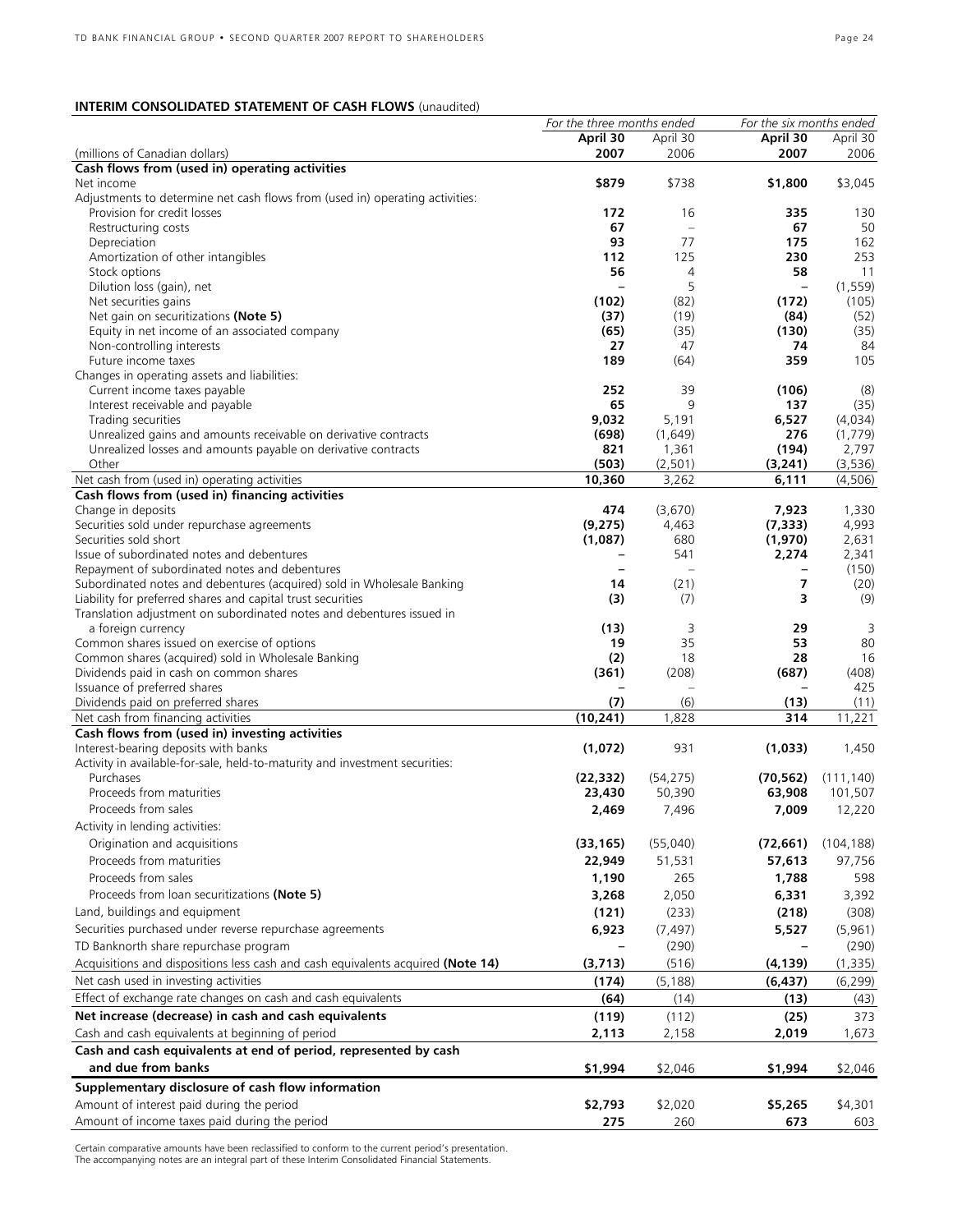### **NOTES TO INTERIM CONSOLIDATED FINANCIAL STATEMENTS** (unaudited)

### **Note 1: BASIS OF PRESENTATION**

These Interim Consolidated Financial Statements have been prepared in accordance with Canadian generally accepted accounting principles (GAAP) and follow the same accounting policies and methods of application as the Bank's Consolidated Financial Statements for the year ended October 31, 2006, except as described in Note 2 below. Under GAAP, additional disclosures are required in the annual financial statements and accordingly, these Interim Consolidated Financial Statements should be read in conjunction with the audited Consolidated Financial Statements for the year ended October 31, 2006 and the accompanying notes included on pages 71 to 113 of the Bank's 2006 Annual Report. The Interim Consolidated Financial Statements include all adjustments which are, in the opinion of management, necessary for a fair presentation of the results for the periods presented.

### **Note 2: CHANGES IN ACCOUNTING POLICIES**

#### **FINANCIAL INSTRUMENTS**

The Bank adopted the Canadian Institute of Chartered Accountants (CICA) Handbook Section 3855, *Financial Instruments – Recognition and Measurement*; Section 3865, *Hedges*; Section 1530, *Comprehensive Income* and Section 3861, *Financial Instruments – Disclosure and Presentation* on November 1, 2006. The adoption of these new Financial Instruments standards resulted in changes in the accounting for financial instruments and hedges as well as the recognition of certain transition adjustments that have been recorded in opening retained earnings or opening accumulated other comprehensive income as described below. The comparative Interim Consolidated Financial Statements have not been restated. With the adoption of these standards, the Bank's accounting for financial instruments is now largely harmonized with U.S. generally accepted accounting principles for this area. The principal changes in the accounting for financial instruments and hedges due to the adoption of these accounting standards are described below.

#### **(a) Financial Assets and Financial Liabilities**

Prior to the adoption of the new standards, the Bank classified all of its financial assets as trading securities, investment securities or loans and receivables. Trading securities were accounted for at fair value. Investment securities were accounted for at cost or amortized cost, net of any adjustment for other-than-temporary impairment. Loans and receivables were accounted for at amortized cost using the effective interest rate method. All of the Bank's financial liabilities, except those classified as trading and short positions in securities, were accounted for on an accrual basis.

Under the new standards, financial assets and financial liabilities are initially recognized at fair value and are subsequently accounted for based on their classification as described below. The classification depends on the purpose for which the financial instruments were acquired and their characteristics. Except in very limited circumstances, the classification is not changed subsequent to initial recognition. Financial assets purchased and sold, where the contract requires the asset to be delivered within an established time frame, are recognized on a trade-date basis. Transaction costs are recognized immediately in income or are capitalized, depending upon the nature of the transaction and the associated product.

#### Trading

Financial assets and financial liabilities that are purchased and incurred with the intention of generating profits in the near term are classified as trading. These instruments are accounted for at fair value with the change in the fair value recognized in trading income. Investments totalling \$76.4 billion, previously disclosed as trading in the audited Consolidated Financial Statements for the year ended October 31, 2006, were classified as trading on November 1, 2006.

On transition, retained interests with a carrying value of \$216 million, previously accounted for at amortized cost, were reclassified to trading securities. Deposit liabilities totaling \$35.5 billion were classified as trading on November 1, 2006.

### Available-for-sale

Financial assets classified as available-for-sale are carried at fair value with the changes in fair value recorded in other comprehensive income. Securities that are classified as available-for-sale and do not have a readily available market value are recorded at cost. Available-for-sale securities are written down to fair value through income whenever it is necessary to reflect other-than-temporary impairment. Previously, such write-downs were to net realizable value. Gains and losses realized on disposal of available-for-sale securities, which are calculated on an average cost basis, are recognized in net securities gains in other income. Investments totalling \$34.8 billion, previously disclosed as "Investment Securities" in the audited Consolidated Financial Statements for the year ended October 31, 2006, were designated as available-for-sale on November 1, 2006. The change in accounting policy related to other-than-temporary impairment was not material.

### Held-to-maturity

Securities that have a fixed maturity date, where the Bank intends and has the ability to hold to maturity, are classified as held-to-maturity and accounted for at amortized cost using the effective interest rate method. Investments totalling \$10.1 billion were reclassified from investment securities to held-to-maturity securities on November 1, 2006. Bonds totalling \$1.1 billion were reclassified from trading securities to held-to-maturity securities on November 1, 2006.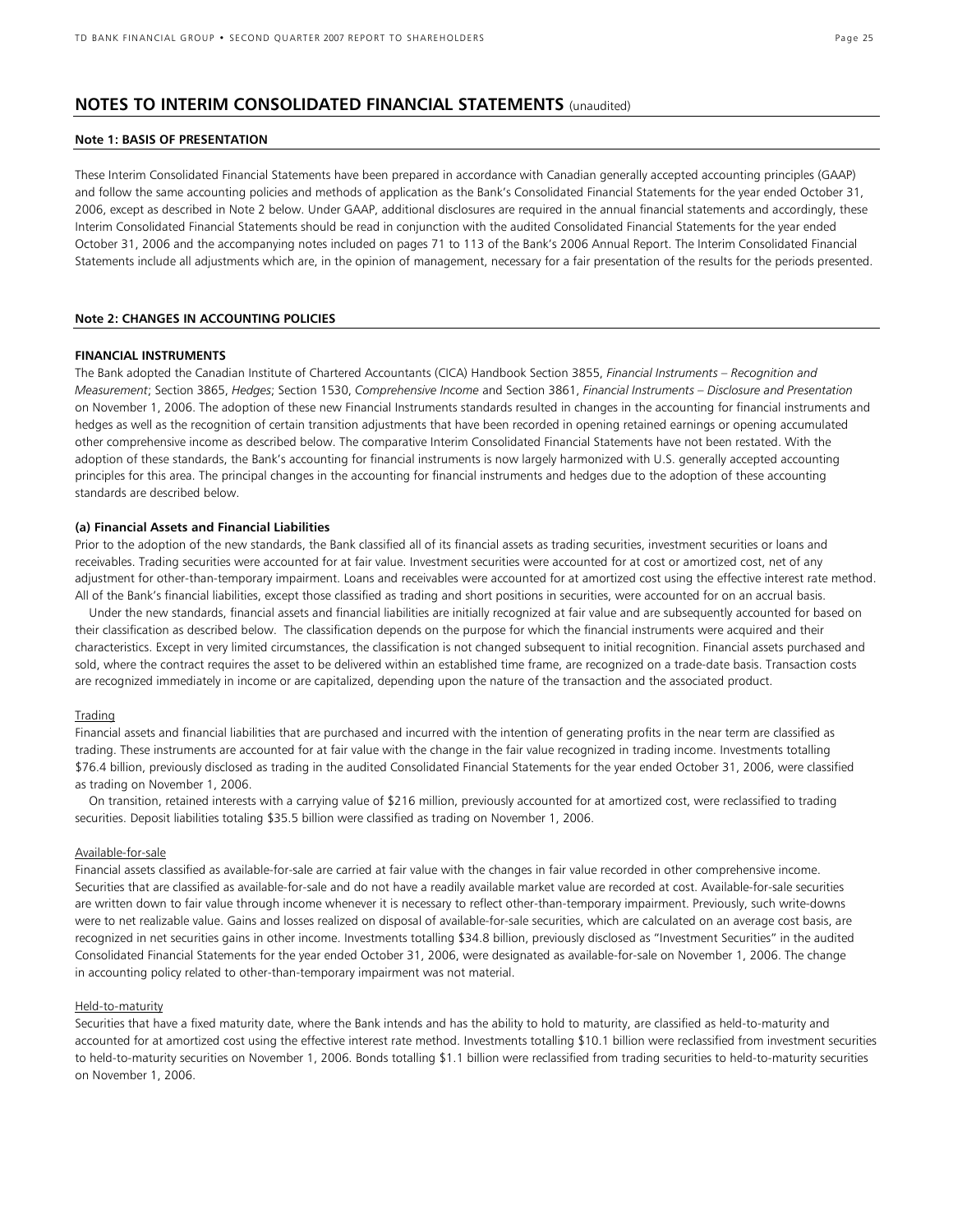#### Loans

Loans are accounted for at amortized cost using the effective interest rate method. This classification is consistent with the classification under the prior accounting standards.

### Financial assets and financial liabilities designated as trading under the fair value option

Financial assets and financial liabilities, other than those classified as trading, are designated as trading under the fair value option if they are reliably measurable, meet one or more of the criteria set out below, and are so designated by the Bank. The Bank may designate financial assets and financial liabilities as trading when the designation:

- (i) eliminates or significantly reduces valuation or recognition inconsistencies that would otherwise arise from measuring financial assets or financial liabilities, or recognizing gains and losses on them, on different bases; or
- (ii) applies to groups of financial assets, financial liabilities or combinations thereof that are managed, and their performance evaluated, on a fair value basis in accordance with a documented risk management or investment strategy, and where information about the groups of financial instruments is reported to management on that basis.

Financial instruments designated as trading under the fair value option are accounted for at fair value with the change in the fair value recognized in Income from financial instruments designated as trading under the fair value option. Any interest or dividends earned from these financial instruments is recognized accordingly in interest income.

On November 1, 2006 the Bank designated \$2 billion of financial assets as trading under the fair value option.

### Determination of fair value

The fair value of a financial instrument on initial recognition is normally the transaction price, i.e. the fair value of the consideration given or received. In certain circumstances, however, the initial fair value may be based on other observable current market transactions in the same instrument, without modification or repackaging, or on a valuation technique whose variables include only data from observable markets.

Subsequent to initial recognition, the fair values of financial instruments measured at fair value that are quoted in active markets are based on bid prices for financial assets held and offer prices for financial liabilities. When independent prices are not available, fair values are determined by using valuation techniques which refer to observable market data. These include comparisons with similar instruments where market observable prices exist, discounted cash flow analysis, option pricing models and other valuation techniques commonly used by market participants.

For certain derivatives, fair values may be determined in whole or in part from valuation techniques using non-observable market data or transaction prices.

A number of factors such as bid-offer spread, credit profile and model uncertainty are taken into account, as appropriate, when values are calculated using valuation techniques.

If the fair value of a financial asset measured at fair value becomes negative, it is recorded as a financial liability until its fair value becomes positive, at which time it is recorded as a financial asset, or it is extinguished.

### **(b) Derivatives and Hedge Accounting**

### Embedded derivatives

Derivatives may be embedded in other financial instruments (the "host instrument"). Prior to the adoption of the new standards, such embedded derivatives were not accounted for separately from the host instrument except in the case of derivatives embedded in equity-linked deposit contracts within the scope of Accounting Guideline 17. Under the new standards, embedded derivatives are treated as separate derivatives when their economic characteristics and risks are not clearly and closely related to those of the host instrument, the terms of the embedded derivative are the same as those of a stand-alone derivative, and the combined contract is not held for trading or designated at fair value. These embedded derivatives are measured at fair value with subsequent changes recognized in trading income. The change in accounting policy related to embedded derivatives was not material.

#### Hedge accounting

At the inception of a hedging relationship, the Bank documents the relationship between the hedging instrument and the hedged item, its risk management objective and its strategy for undertaking the hedge. The Bank also requires a documented assessment, both at hedge inception and on an ongoing basis, of whether or not the derivatives that are used in hedging transactions are highly effective in offsetting the changes attributable to the hedged risks in the fair values or cash flows of the hedged items.

Under the previous standards, derivatives that met the requirements for hedge accounting were generally accounted for on an accrual basis. Under the new standards, all derivatives are recorded at fair value. Non-trading derivatives are recorded in other assets or other liabilities. The method of recognizing fair value gains and losses depends on whether derivatives are held for trading or are designated as hedging instruments, and, if the latter, the nature of the risks being hedged.

All gains and losses from changes in the fair value of derivatives held for trading are recognized in the statement of income. These gains and losses are reported in trading income.

When derivatives are designated as hedges, the Bank classifies them either as: (i) hedges of the change in fair value of recognized assets or liabilities or firm commitments (fair value hedges); (ii) hedges of the variability in highly probable future cash flows attributable to a recognized asset or liability, or a forecasted transaction (cash flow hedges); or (iii) hedges of net investments in a foreign operation (net investment hedges).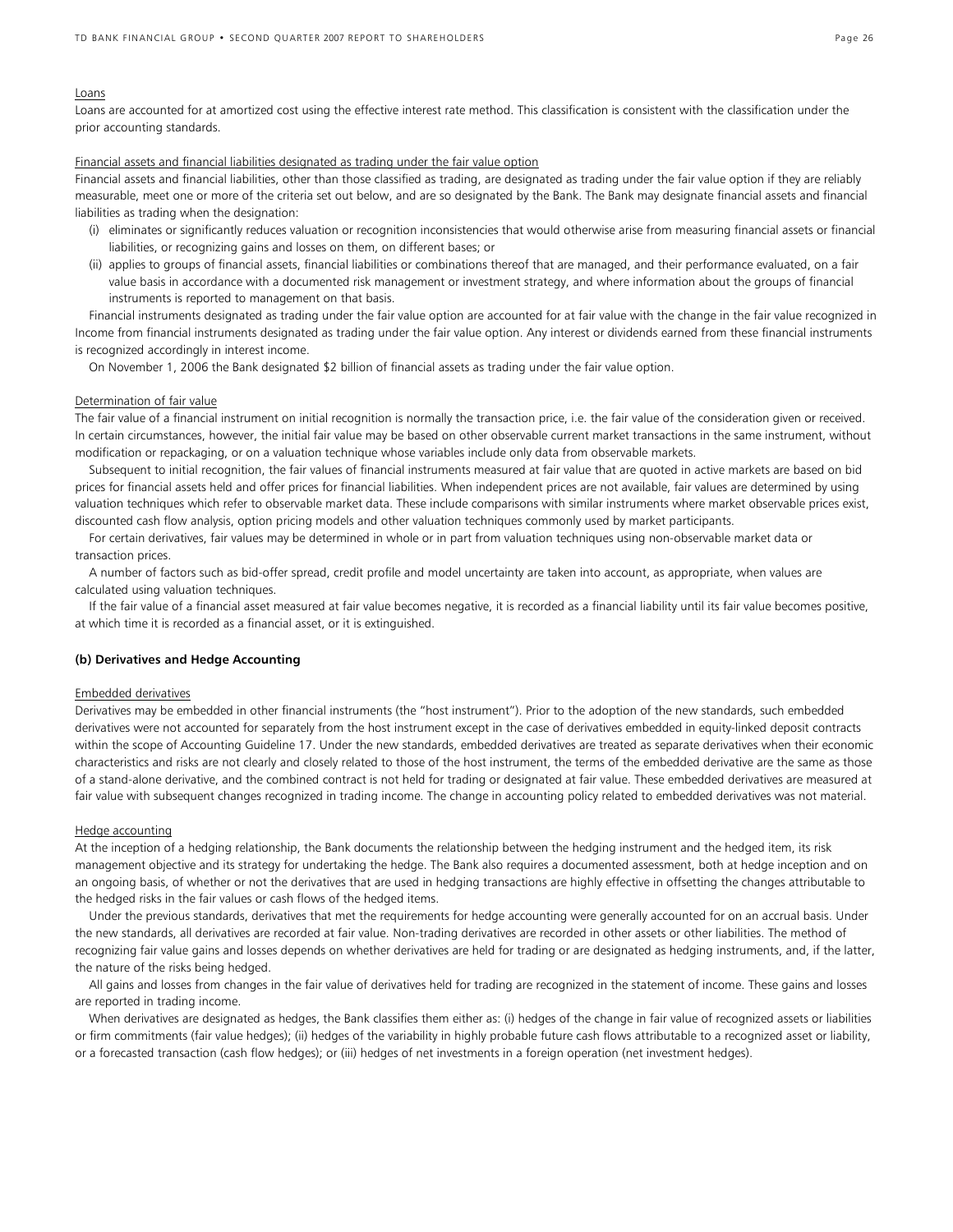### Fair value hedges

The Bank's fair value hedges principally consist of interest rate swaps that are used to protect against changes in the fair value of fixed-rate long-term financial instruments due to movements in market interest rates.

Changes in the fair value of derivatives that are designated and qualify as fair value hedging instruments are recorded in the statement of income, along with changes in the fair value of the assets, liabilities or group thereof that are attributable to the hedged risk. Any gain or loss in fair value relating to the ineffective portion of the hedging relationship is recognized immediately in the statement of income in other income.

If a hedging relationship no longer meets the criteria for hedge accounting, the cumulative adjustment to the carrying amount of the hedged item is amortized to the statement of income based on a recalculated effective interest rate over the residual period to maturity, unless the hedged item has been derecognized in which case it is released to the statement of income immediately. Upon adoption of the new standards, the Bank recorded a net increase in derivative liabilities designated as fair value hedges of \$3 million, an increase of \$14 million in loans and an increase of \$11 million in deposits.

### Cash flow hedges

The Bank is exposed to variability in future interest cash flows on non-trading assets and liabilities that bear interest at variable rates or are expected to be refunded or reinvested in the future. The amounts and timing of future cash flows, representing both principal and interest flows, are projected for each portfolio of financial assets and liabilities on the basis of their contractual terms and other relevant factors, including estimates of prepayments and defaults. The aggregate principal balances and interest cash flows across all portfolios over time form the basis for identifying the effective portion of gains and losses on the derivatives designated as cash flow hedges of forecasted transactions.

The effective portion of changes in the fair value of derivatives that are designated and qualify as cash flow hedges is recognized in other comprehensive income. Any gain or loss in fair value relating to the ineffective portion is recognized immediately in the statement of income in other income.

Amounts accumulated in other comprehensive income are reclassified to the statement of income in the period in which the hedged item affects income. However, when the forecast transaction that is hedged results in the recognition of a non-financial asset or a non-financial liability, the gains and losses previously deferred in other comprehensive income are transferred from other comprehensive income and included in the initial measurement of the cost of the asset or liability.

When a hedging instrument expires or is sold, or when a hedge no longer meets the criteria for hedge accounting, any cumulative gain or loss existing in other comprehensive income at that time remains in other comprehensive income until the forecasted transaction is eventually recognized in the statement of income. When a forecasted transaction is no longer expected to occur, the cumulative gain or loss that was reported in other comprehensive income is immediately transferred to the statement of income. Upon adoption of the new standards, the Bank recorded a net increase in derivative assets of \$212 million designated as cash flow hedges and an increase of \$212 million pre-tax in accumulated other comprehensive income.

#### Net investment hedges

Hedges of net investments in foreign operations are accounted for similar to cash flow hedges. Any gain or loss on the hedging instrument relating to the effective portion of the hedge is recognized in other comprehensive income. The gain or loss relating to the ineffective portion is recognized immediately in the statement of income. Gains and losses accumulated in other comprehensive income are included in the statement of income upon the repatriation or disposal of the investment in the foreign operation. The adoption of the new standards resulted in the reclassification of \$918 million previously recorded in the foreign currency translation adjustment account to opening accumulated other comprehensive income.

### **(c) Comprehensive Income**

Comprehensive income is composed of the Bank's net income and other comprehensive income. Other comprehensive income includes unrealized gains and losses on available-for-sale securities, foreign currency translation gains and losses on the net investment in self-sustaining operations and changes in the fair market value of derivative instruments designated as cash flow hedges, all net of income taxes. The components of comprehensive income are disclosed in the Interim Consolidated Statement of Comprehensive Income.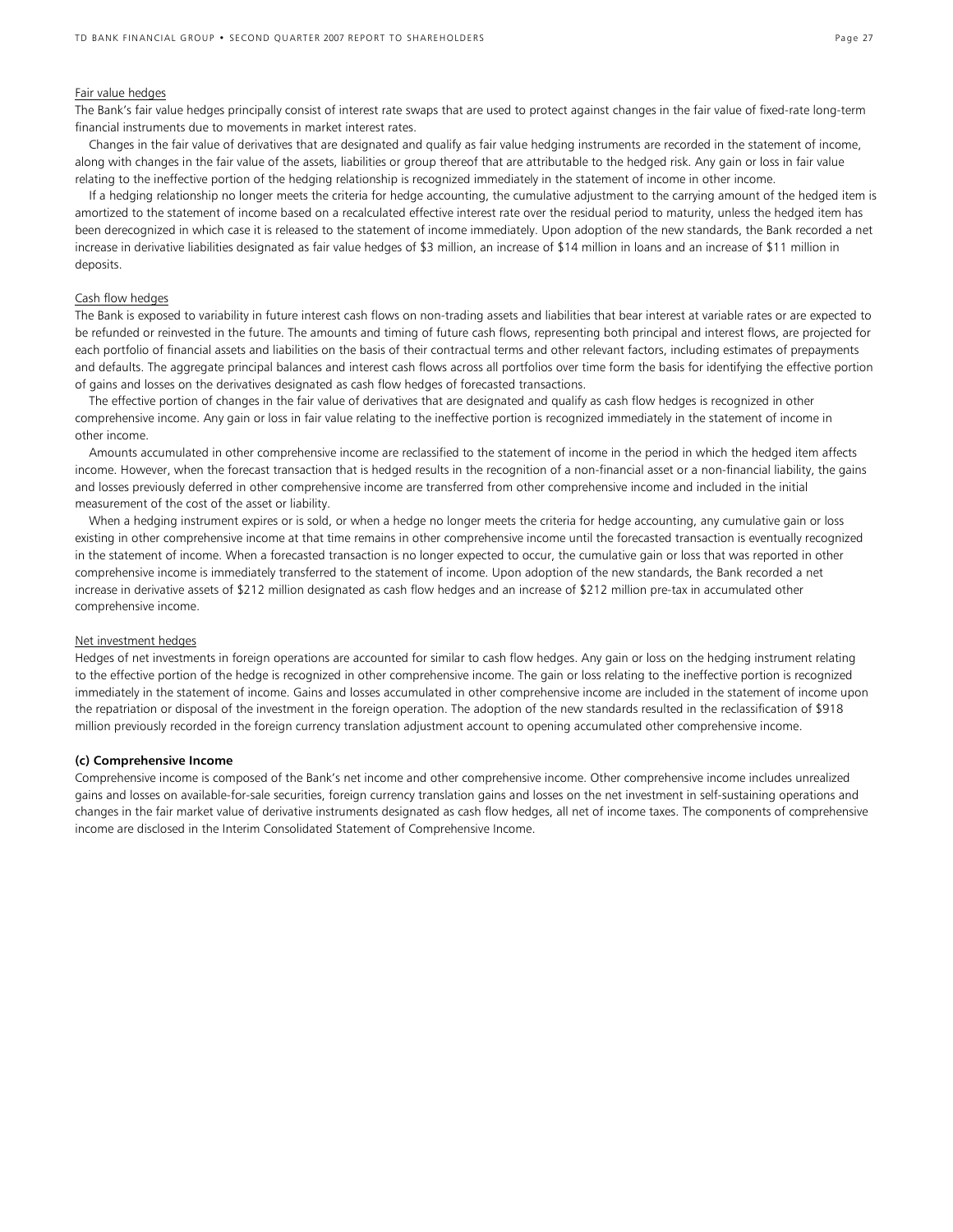The following table summarizes the adjustments required to adopt the new standards.

### **Transition Adjustments, net of income taxes**

|                                                                  |       |                          |                                       | <b>Accumulated other</b> |  |
|------------------------------------------------------------------|-------|--------------------------|---------------------------------------|--------------------------|--|
|                                                                  |       | <b>Retained earnings</b> | comprehensive income<br>Net of income |                          |  |
|                                                                  |       | Net of income            |                                       |                          |  |
| (millions of Canadian dollars)                                   | Gross | taxes                    | Gross                                 | taxes                    |  |
| Classification of securities as available-for-sale               | s –   | s –                      | \$440                                 | \$287                    |  |
| Classification of securities as trading                          | 76    | 50                       |                                       |                          |  |
| Designation of securities as trading under the fair value option |       | 4                        |                                       |                          |  |
| Reversal of transition balances deferred upon adoption of AcG-13 | 37    | 25                       |                                       |                          |  |
| Cash flow hedges                                                 |       |                          | 212                                   | 139                      |  |
| Other                                                            | (4)   |                          | $\overline{\phantom{0}}$              |                          |  |
| Total                                                            | \$116 | \$80                     | \$652                                 | \$426                    |  |

### **DETERMINING VARIABLE INTEREST ENTITIES**

In September 2006, the Emerging Issues Committee of the CICA issued EIC-163, *Determining the Variability to be Considered in Applying AcG-15*, which provides additional guidance on how to analyze and consolidate variable interest entities. The guidance became effective February 1, 2007 for the Bank. The new guidance does not have a material effect on the financial position or earnings of the Bank.

There were no other changes in the Bank's accounting policies during the six months ended April 30, 2007.

### **Note 3: FUTURE ACCOUNTING CHANGES IN ACCOUNTING POLICIES**

### *Capital Disclosures*

The CICA issued a new accounting standard, Section 1535, *Capital Disclosures*, which requires the disclosure of both qualitative and quantitative information that enables users of financial statements to evaluate the entity's objectives, policies and processes for managing capital. This new standard is effective for the Bank beginning November 1, 2007.

### *Financial Instruments*

The CICA issued two new accounting standards, Section 3862, *Financial Instruments – Disclosures*, and Section 3863, *Financial Instruments – Presentation,* which apply to interim and annual financial statements relating to fiscal years beginning on or after October 1, 2007. The Bank intends to adopt these new standards effective November 1, 2007.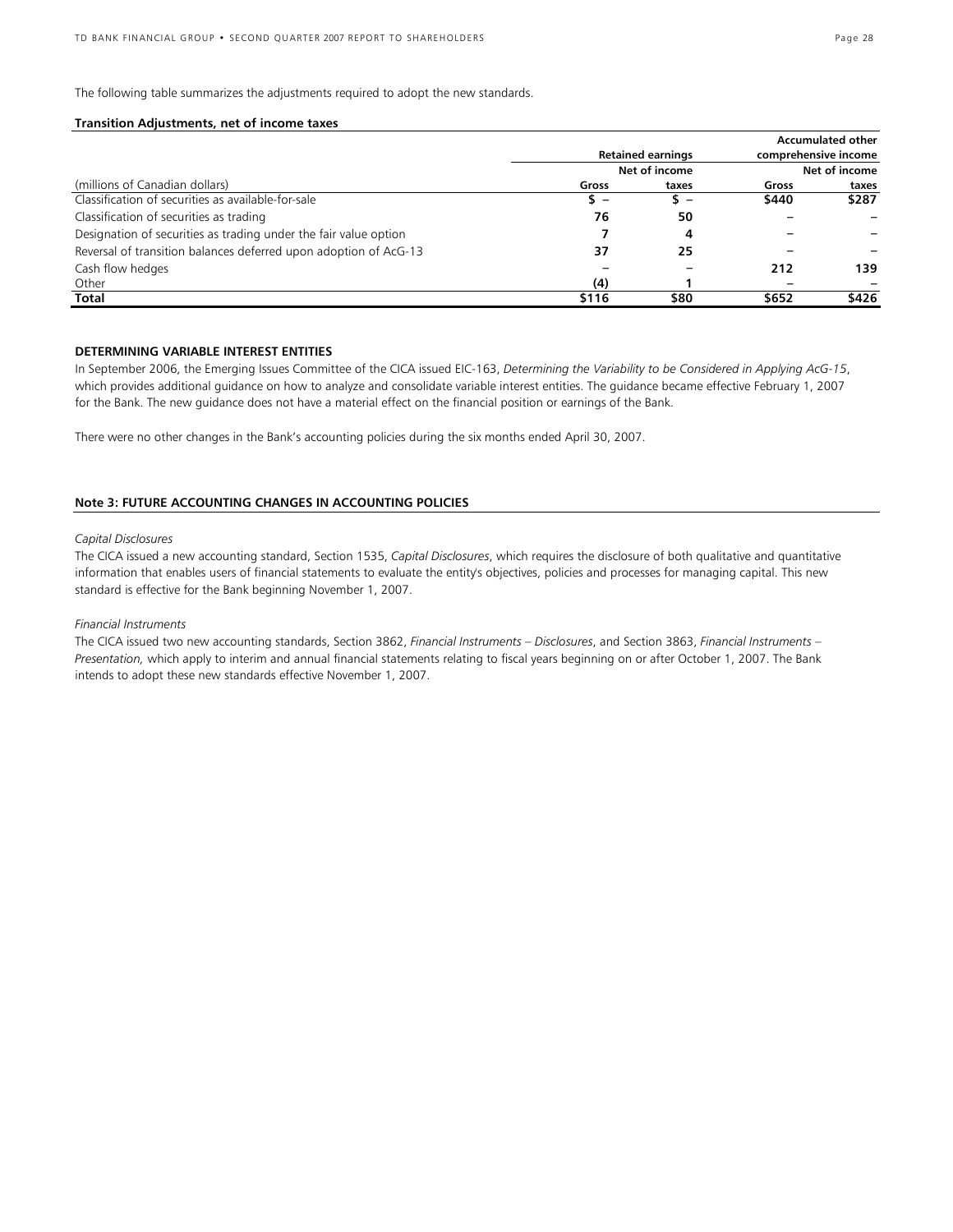### **Note 4: ALLOWANCE FOR CREDIT LOSSES**

The allowance for credit losses is recorded in the Consolidated Balance Sheet and maintained at a level which is considered adequate to absorb credit-related losses on loans, customers' liability under acceptances and other credit instruments. The change in the Bank's allowance for credit losses for the six months ended April 30 is shown in the table below.

| <b>Allowance for Credit Losses</b>                              |                 |           |                |                   | For the six months ended |                |
|-----------------------------------------------------------------|-----------------|-----------|----------------|-------------------|--------------------------|----------------|
|                                                                 |                 |           | April 30, 2007 |                   |                          | April 30, 2006 |
|                                                                 | <b>Specific</b> | General   |                | Specific          | General                  |                |
| (millions of Canadian dollars)                                  | allowance       | allowance | <b>Total</b>   | allowance         | allowance                | Total          |
| Balance at beginning of year                                    | \$172           | \$1,145   | \$1,317        | \$153             | \$1,140                  | \$1,293        |
| Acquisitions of TD Banknorth (including Hudson and Interchange) |                 |           |                |                   |                          |                |
| and VFC                                                         |                 | 14        | 14             | $\qquad \qquad =$ | 87                       | 87             |
| Provision for (reversal of) credit losses                       | 337             | (2)       | 335            | 194               | (64)                     | 130            |
| Write-offs                                                      | (361)           |           | (361)          | (282)             |                          | (282)          |
| Recoveries                                                      | 68              |           | 68             | 63                |                          | 63             |
| Other <sup>1</sup>                                              | 11              | (6)       | 5              |                   | (7)                      |                |
| Allowance for credit losses at end of period                    | \$227           | \$1,151   | \$1,378        | \$135             | \$1,156                  | \$1,291        |

<sup>1</sup> Includes foreign exchange rate changes.

### **Note 5: LOAN SECURITIZATIONS**

The following tables summarize the Bank's securitization activity for the three and six months ended April 30. In most cases, the Bank has retained responsibility for servicing the assets securitized.

### **New Securitization Activity**

|                                 |             |          |        |                   |                |             |          |         | For the three months ended     |                |
|---------------------------------|-------------|----------|--------|-------------------|----------------|-------------|----------|---------|--------------------------------|----------------|
|                                 |             |          |        |                   | April 30, 2007 |             |          |         |                                | April 30, 2006 |
|                                 | Residential |          | Credit | Commercial        |                | Residential |          | Credit  | Commercial                     |                |
|                                 | mortgage    | Personal | card   | mortgage          |                | mortgage    | Personal | card    | mortgage                       |                |
| (millions of Canadian dollars)  | loans       | loans    | loans  | loans             | Total          | loans       | loans    | loans   | loans                          | Total          |
| Gross proceeds                  | \$3,090     | \$1,528  | \$800  | \$218             | \$5,636        | \$1,748     | \$721    | \$1,300 | \$292                          | \$4.061        |
| Retained interests              | 74          | 23       |        | $\qquad \qquad -$ | 104            | 22          |          | 19      | $\qquad \qquad \longleftarrow$ | 46             |
| Cash flows received on retained |             |          |        |                   |                |             |          |         |                                |                |
| interests                       | 49          | 25       | 15     |                   | 90             | 30          | 12       | 44      |                                | 87             |

### **New Securitization Activity**

|                                 |                    |          |         |            |                |             |          |         | For the six months ended |                |
|---------------------------------|--------------------|----------|---------|------------|----------------|-------------|----------|---------|--------------------------|----------------|
|                                 |                    |          |         |            | April 30, 2007 |             |          |         |                          | April 30, 2006 |
|                                 | <b>Residential</b> |          | Credit  | Commercial |                | Residential |          | Credit  | Commercial               |                |
|                                 | mortgage           | Personal | card    | mortgage   |                | mortgage    | Personal | card    | mortgage                 |                |
| (millions of Canadian dollars)  | loans              | loans    | loans   | loans      | Total          | loans       | loans    | loans   | loans                    | Total          |
| Gross proceeds                  | \$5,423            | \$3,924  | \$1,600 | \$218      | \$11,165       | \$3,081     | \$1,448  | \$2,600 | \$292                    | \$7.421        |
| Retained interests              | 122                | 55       | 15      | -          | 192            | 42          | 10       | 45      | $\overline{\phantom{m}}$ | 97             |
| Cash flows received on retained |                    |          |         |            |                |             |          |         |                          |                |
| interests                       | 90                 | 53       | 32      |            | 176            | 64          | 25       | 92      |                          | 182            |

The following tables summarize the impact of securitizations on the Bank's Interim Consolidated Statement of Income for the three and six months ended April 30.

### **Securitization Gains and Income on Retained Interests**

|                                |                    |          |        |                   |                |             |          |        | For the three months ended |                |
|--------------------------------|--------------------|----------|--------|-------------------|----------------|-------------|----------|--------|----------------------------|----------------|
|                                |                    |          |        |                   | April 30, 2007 |             |          |        |                            | April 30, 2006 |
|                                | <b>Residential</b> |          | Credit | Commercial        |                | Residential |          | Credit | Commercial                 |                |
|                                | mortgage           | Personal | card   | mortgage          |                | mortgage    | Personal | card   | mortgage                   |                |
| (millions of Canadian dollars) | loans              | loans    | loans  | loans             | Total          | loans       | loans    | loans  | loans                      | Total          |
| Gain on sale <sup>1</sup>      | 54                 | \$23     | \$7    | \$3               | \$37           | \$(1)       | \$5      | \$14   | Τ.                         | \$19           |
| Income on retained interests   | 32                 | 8        | 20     | $\qquad \qquad -$ | 60             |             |          | 30     |                            | 53             |
| Total                          | \$36               | \$31     | \$27   | \$3               | \$97           | \$16        | \$10     | \$44   | \$2                        | \$72           |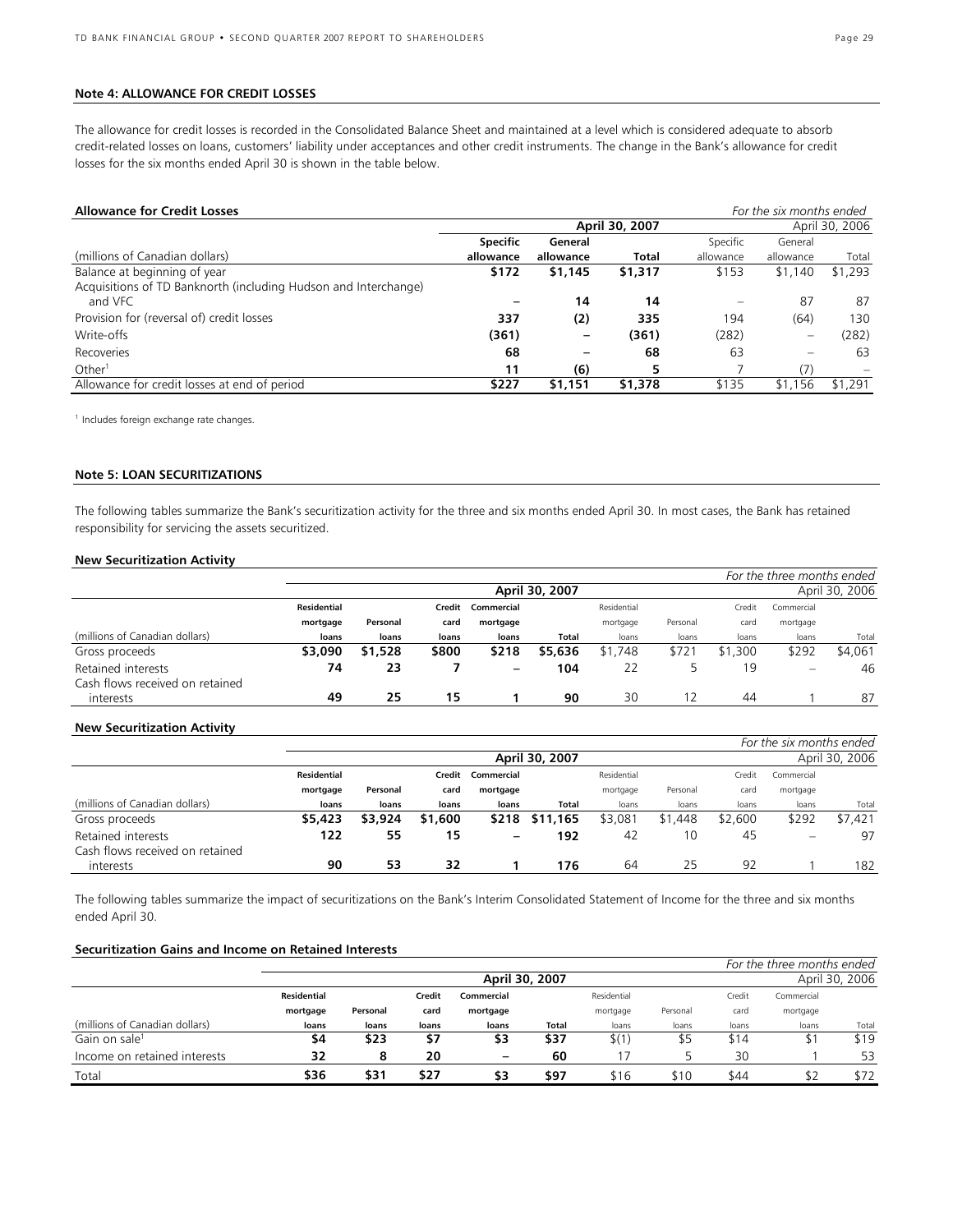### **Securitization Gains and Income on Retained Interests**

|                                |                    |          |        |                   |                |             |          |        | For the six months ended |                |
|--------------------------------|--------------------|----------|--------|-------------------|----------------|-------------|----------|--------|--------------------------|----------------|
|                                |                    |          |        |                   | April 30, 2007 |             |          |        |                          | April 30, 2006 |
|                                | <b>Residential</b> |          | Credit | Commercial        |                | Residential |          | Credit | Commercial               |                |
|                                | mortgage           | Personal | card   | mortgage          |                | mortgage    | Personal | card   | mortgage                 |                |
| (millions of Canadian dollars) | loans              | loans    | loans  | loans             | Total          | loans       | loans    | loans  | loans                    | Total          |
| Gain on sale <sup>1</sup>      | \$11               | \$57     | \$14   | \$2               | \$84           | \$(2)       | \$10     | \$43   |                          | \$52           |
| Income on retained interests   |                    | 21       | 49     | $\qquad \qquad -$ | 147            | 55          |          | 44     |                          | 112            |
| Total                          | \$88               | \$78     | \$63   | \$2               | \$231          | \$53        | \$22     | \$87   |                          | \$164          |

<sup>1</sup> For term loans, the gain on sale is after the impact of hedges on assets sold.

The key assumptions used to value the retained interests are as follows:

### **Key Assumptions**

|                                     |                    |          |            | 2007        |          |                               |            | 2006              |
|-------------------------------------|--------------------|----------|------------|-------------|----------|-------------------------------|------------|-------------------|
|                                     | <b>Residential</b> | Credit   | Commercial | Residential |          | Credit                        | Commercial |                   |
|                                     | mortgage           | Personal | card       | mortgage    | mortgage | Personal                      | card       | mortgage          |
|                                     | loans              | loans    | loans      | loans       | loans    | loans                         | loans      | loans             |
| Prepayment rate <sup>1</sup>        | 20.0%              | 6.3%     | 42.7%      | $9.0\%$     | 20.0%    | 5.9%                          | 44.4%      | 2.2%              |
| Excess spread <sup>2</sup>          | .8                 | 1.1      | 7.0        | 1.0         | 0.6      | i .O                          | 12.8       | $\qquad \qquad -$ |
| Discount rate                       | 6.4                | 6.0      | 6.1        | 6.4         | 5.4      | 3.8                           | 5.2        | 9.8               |
| Expected credit losses <sup>3</sup> |                    | -        | 2.1        | 0.1         | -        | $\qquad \qquad \qquad \qquad$ | 2.5        | 0.1               |

<sup>1</sup> Represents monthly payment rate for secured personal and credit card loans.

<sup>2</sup> The excess spread for credit card loans reflects the net portfolio yield, which is interest earned less funding costs and losses.<br><sup>3</sup> There are no expected credit losses for residential mertaage loans as these mertaage

<sup>3</sup> There are no expected credit losses for residential mortgage loans as these mortgages are government guaranteed.

During the three months ended April 30, 2007, there were maturities of previously securitized loans and receivables of \$2,368 million (three months ended April 30, 2006 – \$2,011 million). Proceeds from new securitizations were \$3,268 million for the three months ended April 30, 2007 (three months ended April 30, 2006 – \$2,050 million). During the six months ended April 30, 2007, there were maturities of previously securitized loans and receivables of \$4,834 million (six months ended April 30, 2006 – \$4,029 million). Proceeds from new securitizations were \$6,331 million for the six months ended April 30, 2007 (six months ended April 30, 2006 – \$3,392 million).

#### **Note 6: SUBORDINATED NOTES AND DEBENTURES**

During the three months ended January 31, 2007, the Bank issued subordinated reset medium-term notes of \$2.25 billion pursuant to its mediumterm note program. The notes pay a coupon of 4.779% until December 14, 2016, and then reset every five years to the 5-year Government of Canada yield plus 1.74% thereafter until maturity on December 14, 2105. The notes are redeemable at the Bank's option at par on December 14, 2016. The Bank has included the issue as Tier 2A regulatory capital.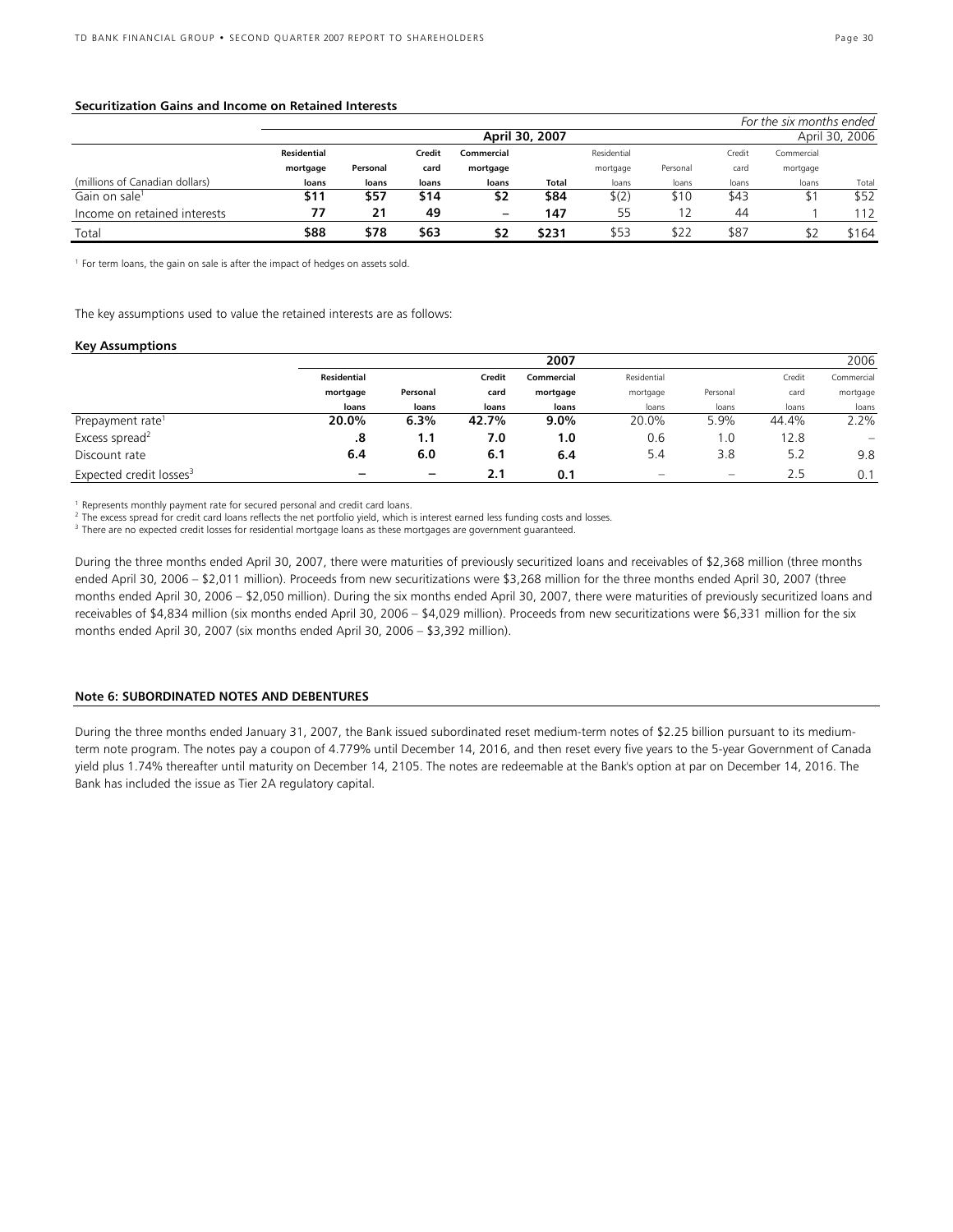### **Note 7: LIABILITIES FOR PREFERRED SHARES AND CAPITAL TRUST SECURITIES**

The Bank's liabilities for preferred shares and capital trust securities are as follows:

| <b>Liabilities</b>                                                                   |                |               |
|--------------------------------------------------------------------------------------|----------------|---------------|
| (millions of Canadian dollars)                                                       | April 30, 2007 | Oct. 31, 2006 |
| <b>Preferred Shares</b>                                                              |                |               |
| Preferred shares issued by the Bank (thousands of shares):                           |                |               |
| Class $A - 14,000$ Series M                                                          | \$350          | \$350         |
| Class $A - 8,000$ Series N                                                           | 200            | 200           |
|                                                                                      | 550            | 550           |
| Preferred shares issued by TD Mortgage Investment Corporation (thousands of shares): |                |               |
| 350 non-cumulative preferred shares, Series A                                        | 347            | 344           |
| <b>Total preferred shares</b>                                                        | 897            | 894           |
|                                                                                      |                |               |
| Capital Trust Securities <sup>1</sup>                                                |                |               |
| Trust units issued by TD Capital Trust (thousands of units)                          |                |               |
| 900 Capital Trust Securities - Series 2009                                           | 900            | 900           |
| <b>Total Capital Trust Securities</b>                                                | 900            | 900           |
| <b>Total preferred shares and Capital Trust Securities</b>                           | \$1,797        | \$1,794       |
|                                                                                      |                |               |

<sup>1</sup> Included in deposit liabilities on the Interim Consolidated Balance Sheet is \$350 million due to TD Capital Trust II.

### **Note 8**: **SHARE CAPITAL**

### **Common Shares**

The Bank is authorized by the shareholders to issue an unlimited number of common shares, without par value, for unlimited consideration. The common shares are not redeemable or convertible. Dividends are typically declared by the Board of Directors of the Bank on a quarterly basis and the amount may vary from quarter to quarter

### **Shares Issued and Outstanding**

|                                                       |                         |                |                  | For the six months ended |
|-------------------------------------------------------|-------------------------|----------------|------------------|--------------------------|
|                                                       | April 30, 2007          | April 30, 2006 |                  |                          |
| (millions of shares and millions of Canadian dollars) | <b>Number of shares</b> | Amount         | Number of shares | Amount                   |
| Common:                                               |                         |                |                  |                          |
| Balance at beginning of period                        | 717.4                   | \$6,334        | 711.8            | \$5,872                  |
| Issued on exercise of options                         | 1.5                     | 53             | 2.3              | 80                       |
| Issued as a result of dividend reinvestment plan      | 0.6                     | 40             | 3.4              | 207                      |
| Impact of shares (acquired) sold in Wholesale Banking | 0.4                     | 28             | 0.2              | 16                       |
| Issued on the acquisition of VFC                      |                         |                | 1.1              | 70                       |
| Balance at end of period - common                     | 719.9                   | \$6,455        | 718.8            | \$6,245                  |
| Preferred (Class A - Series O):                       |                         |                |                  |                          |
| Balance at beginning of period                        | 17.0                    | \$425          |                  | $S-$                     |
| Issued during the period                              |                         |                | 17.0             | 425                      |
| Balance at end of period - preferred                  | 17.0                    | \$425          | 17.0             | \$425                    |

### **Normal Course Issuer Bid**

On December 20, 2006, the Bank commenced a normal course issuer bid, effective for up to one year, to repurchase for cancellation up to five million common shares, representing approximately 0.7% of the Bank's outstanding common shares as at December 13, 2006. No purchases were made under this bid during the six months ended April 30, 2007.

The Bank repurchased four million common shares at a cost of \$264 million under its previous normal course issuer bid which commenced on September 18, 2006 and was completed in October 2006.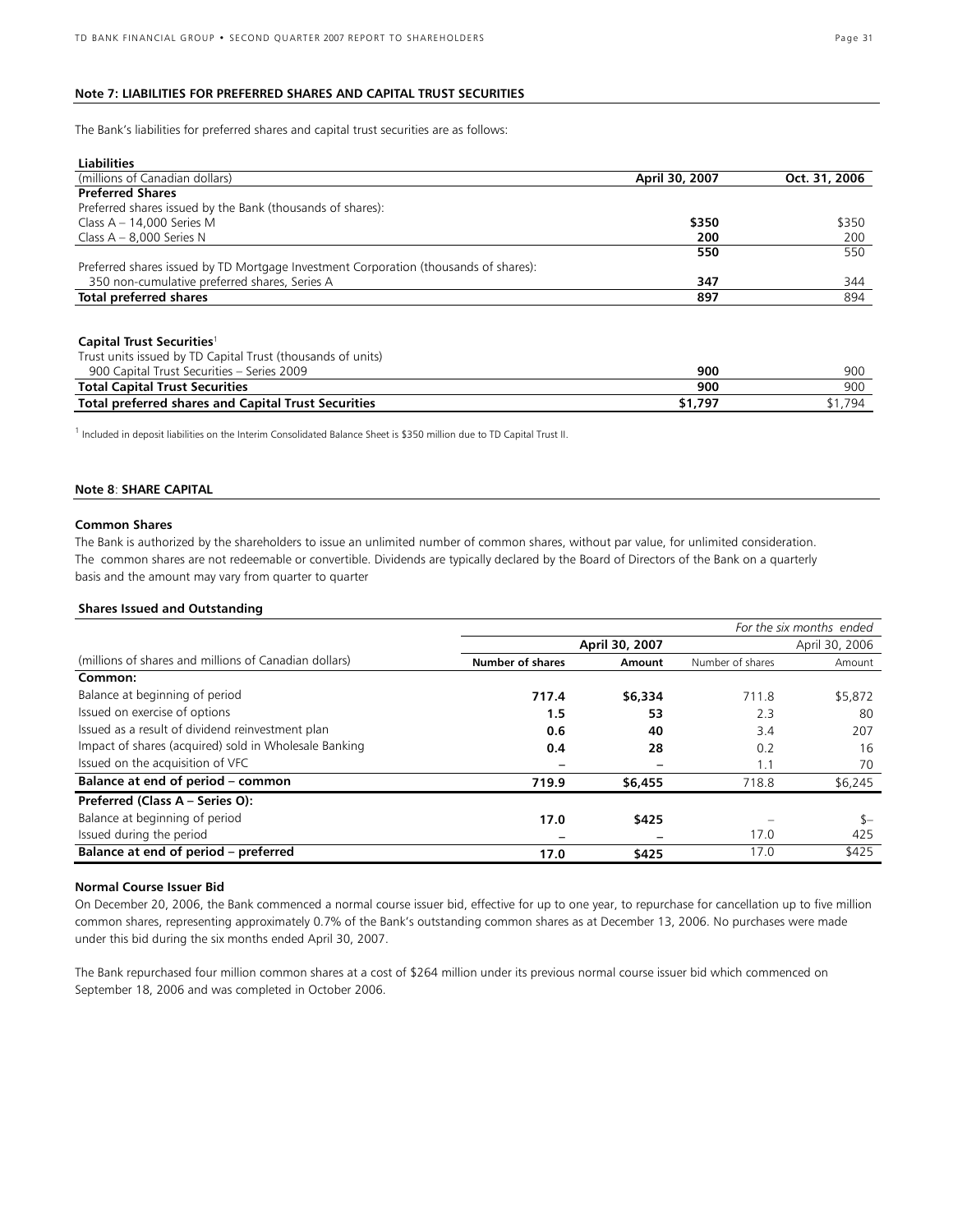### **Note 9: STOCK BASED COMPENSATION**

The following table summarizes the compensation expense recognized by the Bank for stock option awards for the three and six months ended April 30.

|                                | For the three months ended |          | For the six months  ended |          |
|--------------------------------|----------------------------|----------|---------------------------|----------|
|                                | April 30                   | April 30 | April 30                  | April 30 |
| (millions of Canadian dollars) | 2007                       | 2006     | 2007                      | 2006     |
| TD Bank                        | \$4                        |          | ახ                        |          |
| TD Banknorth                   |                            |          |                           |          |

During the three months ended April 30, 2007 and April 30, 2006, there were no options granted by both TD Bank and TD Banknorth.

During the six months ended April 30, 2007, 1.5 million (six months ended April 30, 2006 – 1.9 million) options were granted by TD Bank with a weighted average fair value of \$11.46 per option (six months ended April 30, 2006 – \$11.27 per option). During the six months ended April 30, 2007, 27 thousand (six months ended April 30, 2006 – 2.3 million) options were granted by TD Banknorth with a weighted-average fair value of \$5.83 per option (six months ended April 30, 2006 – \$6.01 per option).

The fair value of options granted were estimated at the date of grant using the Black-Scholes valuation model with the following assumptions:

|                         |           | For the six months ended |
|-------------------------|-----------|--------------------------|
| <b>TD Bank</b>          | April 30  | April 30                 |
|                         | 2007      | 2006                     |
| Risk-free interest rate | 3.9%      | 3.91%                    |
| Expected option life    | 5.2 years | 5.1 years                |
| Expected volatility     | 19.5%     | 21.9%                    |
| Expected dividend yield | 2.92%     | 2.88%                    |

|                         | For the six months ended |           |  |  |
|-------------------------|--------------------------|-----------|--|--|
| <b>TD Banknorth</b>     | April 30                 | April 30  |  |  |
|                         | 2007                     | 2006      |  |  |
| Risk-free interest rate | 4.45%                    | 4.46%     |  |  |
| Expected option life    | 6 years                  | 7.5 years |  |  |
| Expected volatility     | 15.07%                   | 15.08%    |  |  |
| Expected dividend yield | 2.98%                    | 2.78%     |  |  |

As a result of the TD Banknorth privatization, 7.7 million TD Banknorth stock options were converted into 4.1 million TD Bank stock options based on their intrinsic value on the exchange date. The fair value of the converted options that were vested was \$52 million on the exchange date, which was recorded in contributed surplus and was part of the purchase consideration.

TD Banknorth stock options that would have expired prior to December 31, 2008 were not converted, and were paid out in cash based on their intrinsic value of \$7 million on the exchange date. These were part of the purchase consideration.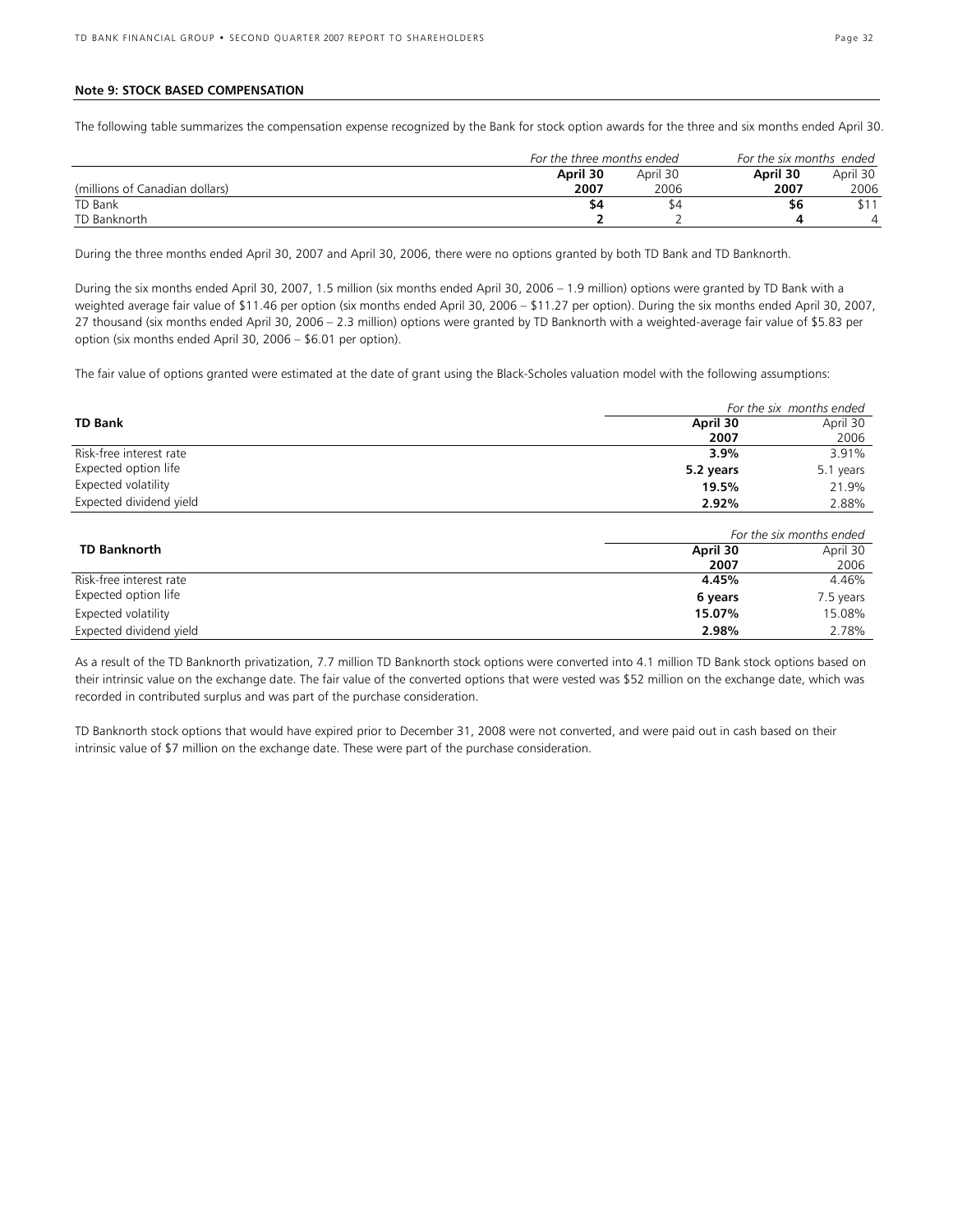### **Note 10: EMPLOYEE FUTURE BENEFITS**

The Bank's pension plans and principal non-pension post-retirement benefit plans expenses are as follows:

#### **Principal Pension Plan Pension Expense**

|                                                                                                     | For the three months ended |          | For the six months ended |          |
|-----------------------------------------------------------------------------------------------------|----------------------------|----------|--------------------------|----------|
|                                                                                                     | April 30                   | April 30 | April 30                 | April 30 |
| (millions of Canadian dollars)                                                                      | 2007                       | 2006     | 2007                     | 2006     |
| Elements of pension plan expense before adjustments to recognize                                    |                            |          |                          |          |
| the long-term nature of the cost:                                                                   |                            |          |                          |          |
| Service cost - benefits earned                                                                      | \$16                       | \$18     | \$33                     | \$36     |
| Interest cost on projected benefit obligation                                                       | 28                         | 26       | 56                       | 53       |
| Actual return on plan assets                                                                        | (107)                      | (141)    | (194)                    | (128)    |
| Plan amendments                                                                                     |                            |          |                          |          |
| Adjustments to recognize the long-term nature of plan cost                                          |                            |          |                          |          |
| Difference between costs arising in the period and costs recognized<br>in the period in respect of: |                            |          |                          |          |
| Return on plan assets <sup>1</sup>                                                                  | 73                         | 109      | 126                      | 64       |
| Actuarial losses <sup>2</sup>                                                                       |                            | 5        | 5                        |          |
| Plan amendments <sup>3</sup>                                                                        | (5)                        | (5)      | (3)                      | (3)      |
| Total                                                                                               | \$14                       | \$19     | \$30                     | \$40     |

<sup>1</sup> For the three months ended April 30, 2007, includes expected return on plan assets of \$34 million (three months ended April 30, 2006 – \$32 million) less actual return on plan assets of \$107 million (three months ended April 30, 2006 – \$141 million). For the six months ended April 30, 2007, includes expected return on plan assets of \$68 million (six months ended April 30, 2006 – \$64 million) less actual return on plan assets of \$194 million (six months ended April 30, 2006 – \$128 million). 2

<sup>2</sup> For the three months ended April 30, 2007, includes loss recognized of \$2 million (three months ended April 30, 2006 – \$5 million) less actuarial losses on projected benefit obligation of nil (three months ended April 30, 2006 – nil). For the six months ended April 30, 2007, includes loss recognized of \$5 million (six months ended April 30, 2006 – \$11 million) less actuarial losses on projected benefit obligation of nil (six months ended April 30, 2006 – nil).

<sup>3</sup> For the three months ended April 30, 2007, includes amortization of costs for plan amendments of \$2 million (three months ended April 30, 2006 – \$2 million) less actual cost<br>amendments of \$7 million (three months ended

#### **Other Pension Plans' Expense**

|                                            | For the three months ended |          | For the six months ended |       |  |
|--------------------------------------------|----------------------------|----------|--------------------------|-------|--|
|                                            | April 30                   | April 30 | April 30                 | April |  |
| (millions of Canadian dollars)             | 2007                       | 2006     | 2007                     | 2006  |  |
| CT defined benefit pension plan            |                            |          | \$2                      | \$3   |  |
| TD Banknorth defined benefit pension plans |                            |          |                          | 4     |  |
| Supplemental employee retirement plans     |                            |          |                          | 17    |  |
| <b>Total</b>                               | \$10                       |          | \$22                     | \$24  |  |

### **Principal Non-Pension Post-Retirement Benefit Plans Expense**

|                                                                                                     | For the three months ended |          | For the six months ended |          |
|-----------------------------------------------------------------------------------------------------|----------------------------|----------|--------------------------|----------|
|                                                                                                     | April 30                   | April 30 | April 30                 | April 30 |
| (millions of Canadian dollars)                                                                      | 2007                       | 2006     | 2007                     | 2006     |
| Service cost - benefits earned                                                                      | \$3                        | \$3      | \$6                      | \$6      |
| Interest cost on projected benefit obligation                                                       | 6                          |          |                          | 10       |
| Plan amendments                                                                                     |                            |          |                          | (65)     |
| Difference between costs arising in the period and costs recognized<br>in the period in respect of: |                            |          |                          |          |
| Actuarial losses                                                                                    |                            |          |                          | 4        |
| Plan amendments                                                                                     | (2)                        | (2)      | (3)                      | 62       |
| Total                                                                                               | 59                         | \$8      | \$17                     | \$17     |

### **Cash Flows**

The Bank's contributions to its pension plans and its principal non-pension post-retirement benefit plans were as follows:

#### **Pension Plan Contributions**

|                                            | For the three months ended |          | For the six months ended |                |  |
|--------------------------------------------|----------------------------|----------|--------------------------|----------------|--|
|                                            | April 30                   | April 30 | April 30                 | April 30       |  |
| (millions of Canadian dollars)             | 2007                       | 2006     | 2007                     | 2006           |  |
| Principal pension plan                     | \$15                       | \$15     | \$32                     | \$30           |  |
| CT defined benefit pension plan            |                            |          |                          |                |  |
| TD Banknorth defined benefit pension plans |                            |          | 47                       | 33             |  |
| Supplemental employee retirement plans     |                            |          |                          | $\overline{4}$ |  |
| Non-pension post-retirement benefit plans  |                            |          |                          | $\overline{4}$ |  |
| <b>Total</b>                               | \$21                       | \$20     | \$91                     | \$72           |  |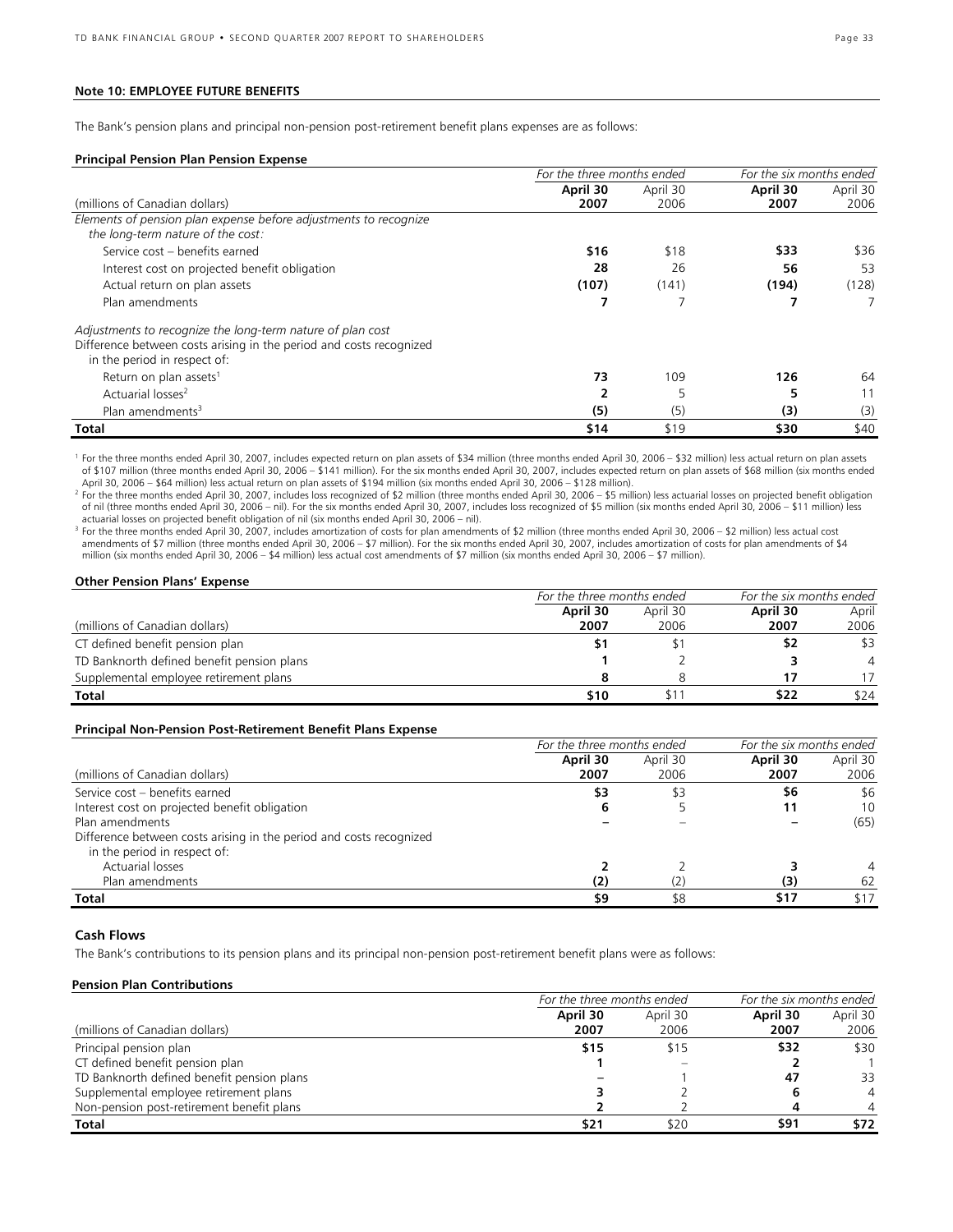As at April 30, 2007, the Bank expects to contribute an additional \$51 million to its principal pension plan, \$2 million to its CT defined benefit pension plan, \$46 million to its TD Banknorth defined benefit pension plans, \$6 million to its supplemental employee retirement plans and \$4 million to its non-pension post-retirement benefit plans by the end of the year. However, future contribution amounts may change upon the Bank's review of the current contribution levels during the year.

#### **Note 11: EARNINGS PER SHARE**

The Bank's basic and diluted earnings per share at April 30 are as follows:

### **Basic and Diluted Earnings per Share**

|                                                                                                  | For the three months ended |          | For the six months ended |          |  |
|--------------------------------------------------------------------------------------------------|----------------------------|----------|--------------------------|----------|--|
|                                                                                                  | April 30                   | April 30 | April 30                 | April 30 |  |
| (millions of Canadian dollars)                                                                   | 2007                       | 2006     | 2007                     | 2006     |  |
| <b>Basic Earnings per Share</b>                                                                  |                            |          |                          |          |  |
| Net income available to common shares (\$ millions)                                              | \$872                      | \$732    | \$1,787                  | \$3,034  |  |
| Average number of common shares outstanding (millions)                                           | 719.1                      | 715.7    | 718.7                    | 714.1    |  |
| Basic earnings per share (\$)                                                                    | \$1.21                     | \$1.02   | \$2.49                   | \$4.25   |  |
| <b>Diluted Earnings per Share</b>                                                                |                            |          |                          |          |  |
| Net income available to common shares (\$ millions)                                              | \$872                      | \$732    | \$1,787                  | \$3,034  |  |
| Average number of common shares outstanding (millions)                                           | 719.1                      | 715.7    | 718.7                    | 714.1    |  |
| Stock options potentially exercisable as determined under the treasury stock method <sup>1</sup> | 6.8                        | 6.8      | 6.7                      | 6.6      |  |
| Average number of common shares outstanding – diluted (millions)                                 | 725.9                      | 722.5    | 725.4                    | 720.7    |  |
| Diluted earnings per share (\$)                                                                  | \$1.20                     | \$1.01   | \$2.46                   | \$4.21   |  |

<sup>1</sup> For the six months ended April 30, 2007, the computation of diluted earnings per common share excluded weighted-average options outstanding of 174 (six months ended April 30, 2006 – 480 thousand) with a weighted-exercise price of \$68.40 (six months ended April 30, 2006 - \$60.02) as the options' price was greater than the average market price of the Bank's common shares.

### **Note 12: SEGMENTED INFORMATION**

The Bank's operations and activities are organized around the following businesses: Canadian Personal and Commercial Banking, Wealth Management, U.S. Personal and Commercial Banking and Wholesale Banking. Results for these segments for the three and six months ended April 30 are presented in the following tables:

### **Results by Business Segment**

|                                |          | <b>Canadian Personal</b> |          |          |                                      |                   |                                       |          |          |                        |          |          |
|--------------------------------|----------|--------------------------|----------|----------|--------------------------------------|-------------------|---------------------------------------|----------|----------|------------------------|----------|----------|
|                                |          | and Commercial           |          | Wealth   |                                      | U.S. Personal and |                                       |          |          |                        |          |          |
| (millions of Canadian dollars) |          | <b>Banking</b>           |          |          | <b>Management Commercial Banking</b> |                   | <b>Wholesale Banking</b> <sup>1</sup> |          |          | Corporate <sup>1</sup> |          | Total    |
|                                | April 30 | April 30                 | April 30 | April 30 | April 30                             | April 30          | April 30                              | April 30 | April 30 | April 30               | April 30 | April 30 |
| For the three months ended     | 2007     | 2006                     | 2007     | 2006     | 2007                                 | 2006              | 2007                                  | 2006     | 2007     | 2006                   | 2007     | 2006     |
| Net interest income            | \$1,298  | \$1,147                  | \$78     | \$62     | \$351                                | \$327             | \$144                                 | \$76     | \$(209)  | \$(185)                | \$1,662  | \$1,427  |
| Other income                   | 688      | 624                      | 516      | 460      | 153                                  | 134               | 498                                   | 458      | (18)     | 15                     | 1,837    | 1,691    |
| Total revenue                  | 1,986    | 1,771                    | 594      | 522      | 504                                  | 461               | 642                                   | 534      | (227)    | (170)                  | 3,499    | 3,118    |
| Provision for (reversal of)    |          |                          |          |          |                                      |                   |                                       |          |          |                        |          |          |
| credit losses                  | 143      | 78                       |          |          | 35                                   | 8                 | 12                                    | 11       | (18)     | (81)                   | 172      | 16       |
| Non-interest expenses          | 1,033    | 994                      | 393      | 349      | 384                                  | 284               | 329                                   | 321      | 113      | 155                    | 2,252    | 2,103    |
| Dilution gain (loss), net      |          | -                        |          |          |                                      |                   |                                       |          |          | (5)                    |          | (5)      |
| Income (loss) before provision |          |                          |          |          |                                      |                   |                                       |          |          |                        |          |          |
| for (benefit of) income taxes  | 810      | 699                      | 201      | 173      | 85                                   | 169               | 301                                   | 202      | (322)    | (249)                  | 1,075    | 994      |
| Provision for (benefit of)     |          |                          |          |          |                                      |                   |                                       |          |          |                        |          |          |
| income taxes                   | 270      | 234                      | 67       | 60       | 31                                   | 60                | 84                                    | 62       | (218)    | (172)                  | 234      | 244      |
| Non-controlling interests in   |          |                          |          |          |                                      |                   |                                       |          |          |                        |          |          |
| subsidiaries, net of income    |          |                          |          |          |                                      |                   |                                       |          |          |                        |          |          |
| taxes                          |          |                          |          |          | 31                                   | 50                |                                       |          | (4)      | (3)                    | 27       | 47       |
| Equity in net income of an     |          |                          |          |          |                                      |                   |                                       |          |          |                        |          |          |
| associated company,            |          |                          |          |          |                                      |                   |                                       |          |          |                        |          |          |
| net of income taxes            |          |                          | 63       | 39       |                                      |                   |                                       |          | 2        | (4)                    | 65       | 35       |
| Net income (loss)              | \$540    | \$465                    | \$197    | \$152    | \$23                                 | \$59              | \$217                                 | \$140    | \$(98)   | \$(78)                 | \$879    | \$738    |
| <b>Total assets</b>            |          |                          |          |          |                                      |                   |                                       |          |          |                        |          |          |
| (billions of Canadian dollars) |          |                          |          |          |                                      |                   |                                       |          |          |                        |          |          |
| - balance sheet                | \$140.7  | \$137.9                  | \$14.8   | \$12.0   | \$47.9                               | \$46.5            | \$157.5                               | \$165.5  | \$35.8   | \$26.7                 | \$396.7  | \$388.6  |
| - securitized                  | 48.0     | 34.3                     |          |          |                                      |                   |                                       |          | (16.5)   | (9.2)                  | 31.5     | 25.1     |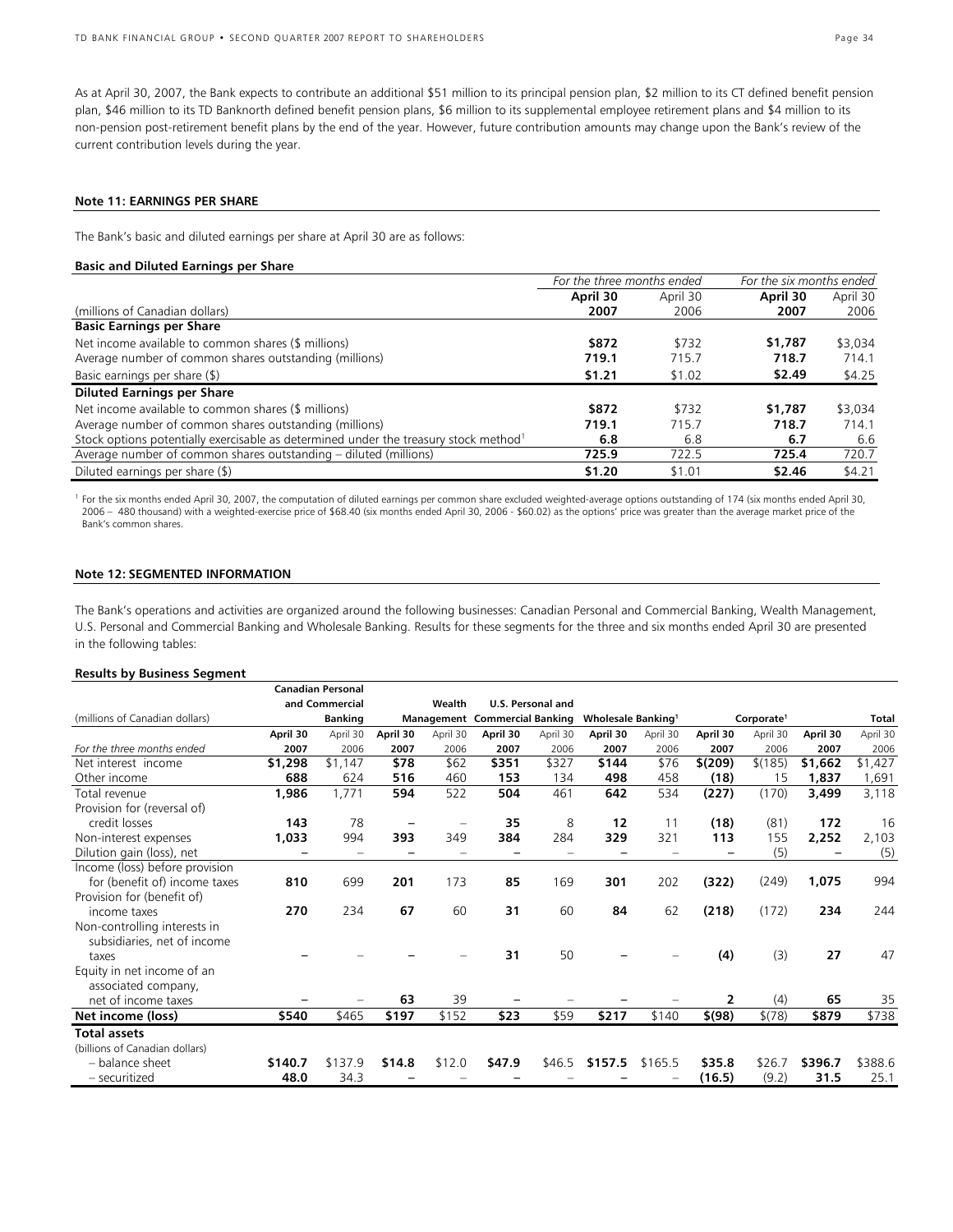#### **Results by Business Segment**

|                                |          | <b>Canadian Personal</b> |          |          |                                      |                   |                          |          |          |                        |          |          |
|--------------------------------|----------|--------------------------|----------|----------|--------------------------------------|-------------------|--------------------------|----------|----------|------------------------|----------|----------|
|                                |          | and Commercial           |          | Wealth   |                                      | U.S. Personal and |                          |          |          |                        |          |          |
| (millions of Canadian dollars) |          | <b>Banking</b>           |          |          | <b>Management Commercial Banking</b> |                   | <b>Wholesale Banking</b> |          |          | Corporate <sup>1</sup> |          | Total    |
|                                | April 30 | April 30                 | April 30 | April 30 | April 30                             | April 30          | April 30                 | April 30 | April 30 | April 30               | April 30 | April 30 |
| For the six months ended       | 2007     | 2006                     | 2007     | 2006     | 2007                                 | 2006              | 2007                     | 2006     | 2007     | 2006                   | 2007     | 2006     |
| Net interest income            | \$2,605  | \$2,324                  | \$155    | \$240    | \$692                                | \$611             | \$347                    | \$214    | \$(466)  | $$$ (355)              | \$3,333  | \$3,034  |
| Other income                   | 1,391    | ,251                     | 990      | ,024     | 298                                  | 207               | 930                      | 981      | 30       | 25                     | 3,639    | 3,488    |
| Total revenue                  | 3,996    | 3,575                    | 1,145    | ,264     | 990                                  | 818               | 1,277                    | 1,195    | (436)    | (330)                  | 6,972    | 6,522    |
| Provision for (reversal of)    |          |                          |          |          |                                      |                   |                          |          |          |                        |          |          |
| credit losses                  | 281      | 177                      |          |          | 52                                   | 15                | 36                       | 40       | (34)     | (102)                  | 335      | 130      |
| Non-interest expenses          | 2,092    | 1,979                    | 757      | 874      | 683                                  | 509               | 661                      | 716      | 248      | 315                    | 4,441    | 4,393    |
| Dilution gain, net             |          |                          |          |          |                                      |                   |                          |          |          | 559, ا                 |          | 1,559    |
| Income (loss) before provision |          |                          |          |          |                                      |                   |                          |          |          |                        |          |          |
| for (benefit of) income taxes  | 1,623    | 1,419                    | 388      | 390      | 255                                  | 294               | 580                      | 439      | (650)    | 1,016                  | 2,196    | 3,558    |
| Provision for (benefit of)     |          |                          |          |          |                                      |                   |                          |          |          |                        |          |          |
| income taxes                   | 539      | 478                      | 132      | 139      | 86                                   | 102               | 166                      | 135      | (471)    | (390)                  | 452      | 464      |
| Non-controlling interests in   |          |                          |          |          |                                      |                   |                          |          |          |                        |          |          |
| subsidiaries, net of income    |          |                          |          |          |                                      |                   |                          |          |          |                        |          |          |
| taxes                          |          |                          |          |          | 82                                   | 87                |                          |          | (8)      | (3)                    | 74       | 84       |
| Equity in net income of an     |          |                          |          |          |                                      |                   |                          |          |          |                        |          |          |
| associated company,            |          |                          |          |          |                                      |                   |                          |          |          |                        |          |          |
| net of income taxes            |          |                          | 127      | 39       |                                      |                   |                          |          | 3        | (4)                    | 130      | 35       |
| Net income (loss)              | \$1,084  | \$941                    | \$383    | \$290    | \$87                                 | \$105             | \$414                    | \$304    | \$(168)  | \$1,405                | \$1,800  | \$3,045  |

<sup>1</sup> The taxable equivalent basis (TEB) increase to net interest income and provision for income taxes reflected in the Wholesale Banking segment results is reversed in the Corporate segment.

#### **Note 13: DERIVATIVES**

Hedge accounting results for the three and six months ended April 30, 2007 are as follows:

#### **Hedge Accounting Results**

|                                         | For the three months ended |          | For the six months ended |          |  |
|-----------------------------------------|----------------------------|----------|--------------------------|----------|--|
|                                         | April 30                   | April 30 | April 30                 | April 30 |  |
| (millions of Canadian dollars)          | 2007                       | 2006     | 2007                     | 2006     |  |
| Fair value hedges                       |                            |          |                          |          |  |
| Loss arising from hedge ineffectiveness | \$(0.2)                    |          | \$(0.6)                  | \$—      |  |
| Cash flow hedges                        |                            |          |                          |          |  |
| Gain arising from hedge ineffectiveness | \$3.0                      | ზ–       | \$3.5                    | \$—      |  |

Portions of derivative gains (losses) that were excluded from the assessment of hedge effectiveness for fair value and cash flow hedging activities are included in the Consolidted Statement of Income and are not significant for the three months ended April 30, 2007.

During the three and six months ended April 30, 2007, there were no firm commitments that no longer qualified as hedges.

Over the next 12 months, the Bank expects an estimated \$34 million in net losses reported in other comprehensive income as at April 30, 2007 to be reclassified to net income. The maximum length of time over which the Bank is hedging its exposure to the variability in future cash flows for anticipated transactions is 18 years. During the three and six months ended at April 30, 2007, there were no forecasted transactions that failed to occur.

### **Note 14: ACQUISITIONS AND DISPOSITIONS**

#### **(a) TD Banknorth**

### Interchange Financial Services Corporation

TD Banknorth completed its acquisition of Interchange Financial Services Corporation (Interchange) on January 1, 2007 for a total cash consideration of \$545 million (US\$468.1 million), financed primarily through TD Banknorth's sale of 13 million of its common shares to the Bank for \$472 million (US\$405 million). The acquisition of Interchange by TD Banknorth contributed the following assets and liabilities of Interchange to the Bank's Interim Consolidated Balance Sheet: \$1,283 million of personal/business loans and mortgages, \$495 million of goodwill and intangibles, \$123 million of other assets, \$1,332 million of deposits and \$97 million of other liabilities. TD Banknorth consolidates the financial results of Interchange. As the Bank consolidates TD Banknorth on a one month lag, Interchange's income/(loss) for the three months ended March 31, 2007 has been included in the Bank's results for the three months ended April 30, 2007.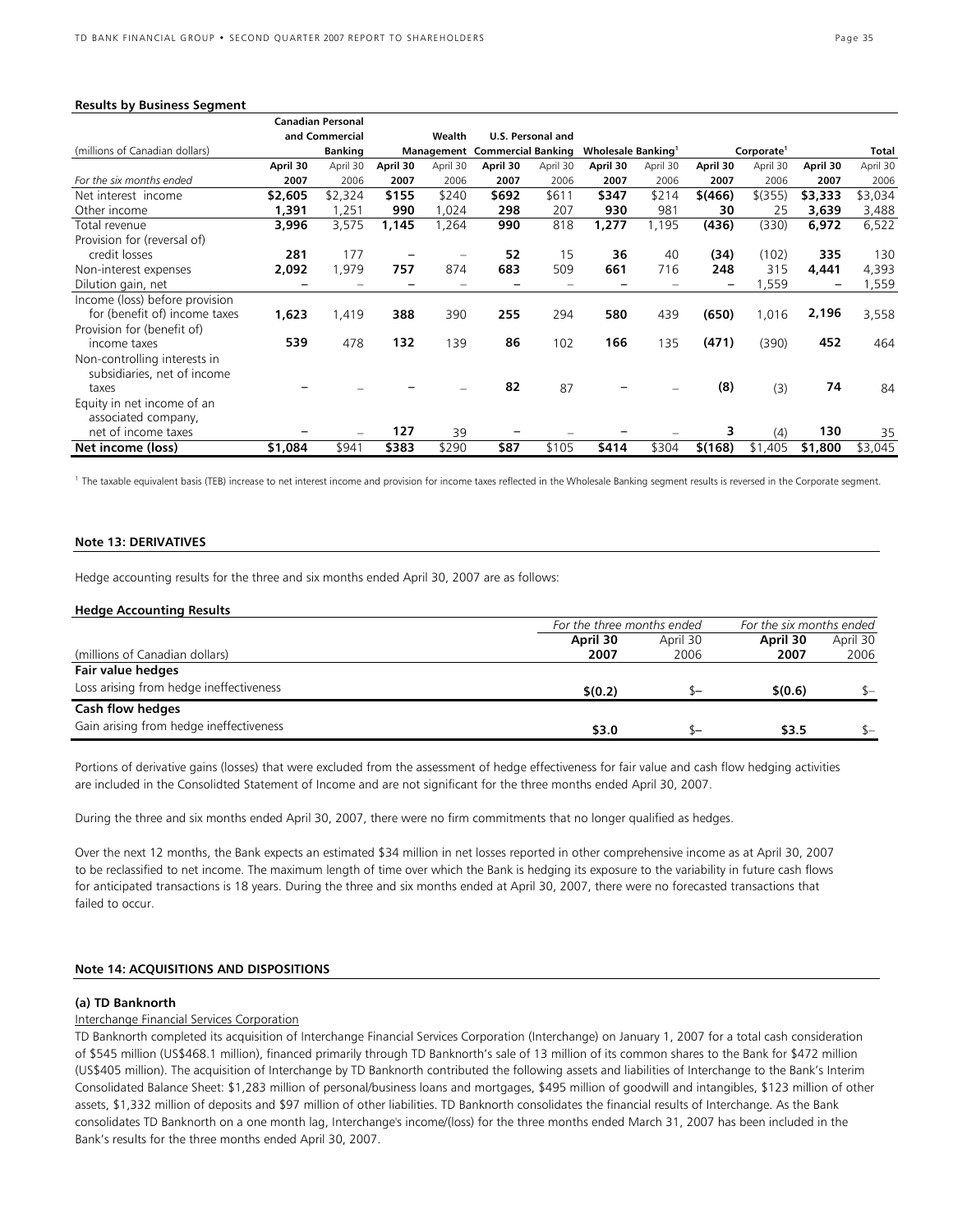### Going-private transaction

On April 20, 2007, the Bank announced that it had obtained all approvals necessary to complete its privatization of TD Banknorth. As at January 31, 2007, the Bank's ownership interest in TD Banknorth was 59.4%. Under this transaction, the Bank acquired all of the outstanding common shares of TD Banknorth that it did not already own for US\$32.33 per TD Banknorth share for a total cash consideration of \$3.7 billion (US\$3.3 billion). The acquisition has been accounted for by the purchase method. On closing, TD Banknorth became a wholly-owned subsidiary of the Bank and TD Banknorth's shares were delisted from the New York Stock Exchange.

As a result of the transaction, there was a net increase in goodwill and intangibles on the Bank's Consolidated Balance Sheet of approximately \$1.5 billion. The allocation of the purchase price is subject to finalization.

In the normal course of the Bank's financial reporting, TD Banknorth is consolidated on a one month lag basis. However, \$43 million before-tax restructuring, privatization and merger-related costs incurred in April 2007 were included in the Bank's results for the three months ended April 30, 2007 because in aggregate they represent material TD Banknorth events for the period ended April 30, 2007.

### **(b) TD Ameritrade**

TD Ameritrade announced two common stock repurchase programs in 2006 for an aggregate 32 million shares. As a result of TD Ameritrade's repurchase activity, the Bank's direct ownership position in TD Ameritrade has increased to 40.3% as at April 30, 2007 from 40.2% as at January 31, 2007. The Bank intends to sell shares of TD Ameritrade to bring its direct ownership position under the ownership cap of 39.9% in accordance with the Stockholders' Agreement.

Moreover, as a result of consolidation of financial statements of Lillooet Limited (Lillooet) in these Interim Consolidated Financial Statements, TD Ameritrade shares held by Lillooet have been included in the Bank's reported investment in TD Ameritrade. The Bank has recognized income of TD Ameritrade related to the TD Ameritrade shares owned by Lillooet for the period ended March 31, 2007.

### **Note 15: TD BANKNORTH RESTRUCTURING, PRIVATIZATION AND MERGER-RELATED CHARGES**

As a result of the privatization of TD Banknorth and related restructuring initiatives undertaken within both TD Banknorth and TD Bank USA during the three months ended April 30, 2007, the Bank incurred a total of \$67 million before-tax restructuring charges of which \$59 million related to TD Banknorth and \$8 million related to TD Bank USA. The restructuring charges primarily consisted of employee severance costs, the costs of amending certain executive employment and award agreements and write-down of long-lived assets due to impairment. In the Interim Consolidated Statement of Income, the restructuring charges are included in restructuring costs.

TD Banknorth also incurred privatization costs of \$11 million before tax, which primarily consisted of legal and investment banking fees, and merger-related costs of \$8 million in connection with the integration of Hudson and Interchange with TD Banknorth. In the Interim Consolidated Statement of Income, the privatization and merger-related charges are included in other non-interest expenses.

### **Note 16**: **CONTINGENCIES**

The two principal legal actions regarding Enron to which the Bank is a party are the securities class action and the bankruptcy proceeding. In 2006, the Bank settled the bankruptcy court claims in this matter for approximately \$145 million (US\$130 million). As at April 30, 2007, the total contingent litigation reserve for Enron-related claims was approximately \$458 million (US\$413 million). It is possible that additional reserves above the current level could be required. Additional reserves, if required, cannot be reasonably determined for many reasons, including that other settlements are not generally appropriate for comparison purposes, the lack of consistency in other settlements and the difficulty in predicting the future actions of other parties to the litigation.

The Bank and its subsidiaries are involved in various other legal actions in the ordinary course of business, many of which are loan-related. In management's opinion, the ultimate disposition of these actions, individually or in the aggregate, will not have a material adverse effect on the financial condition of the Bank.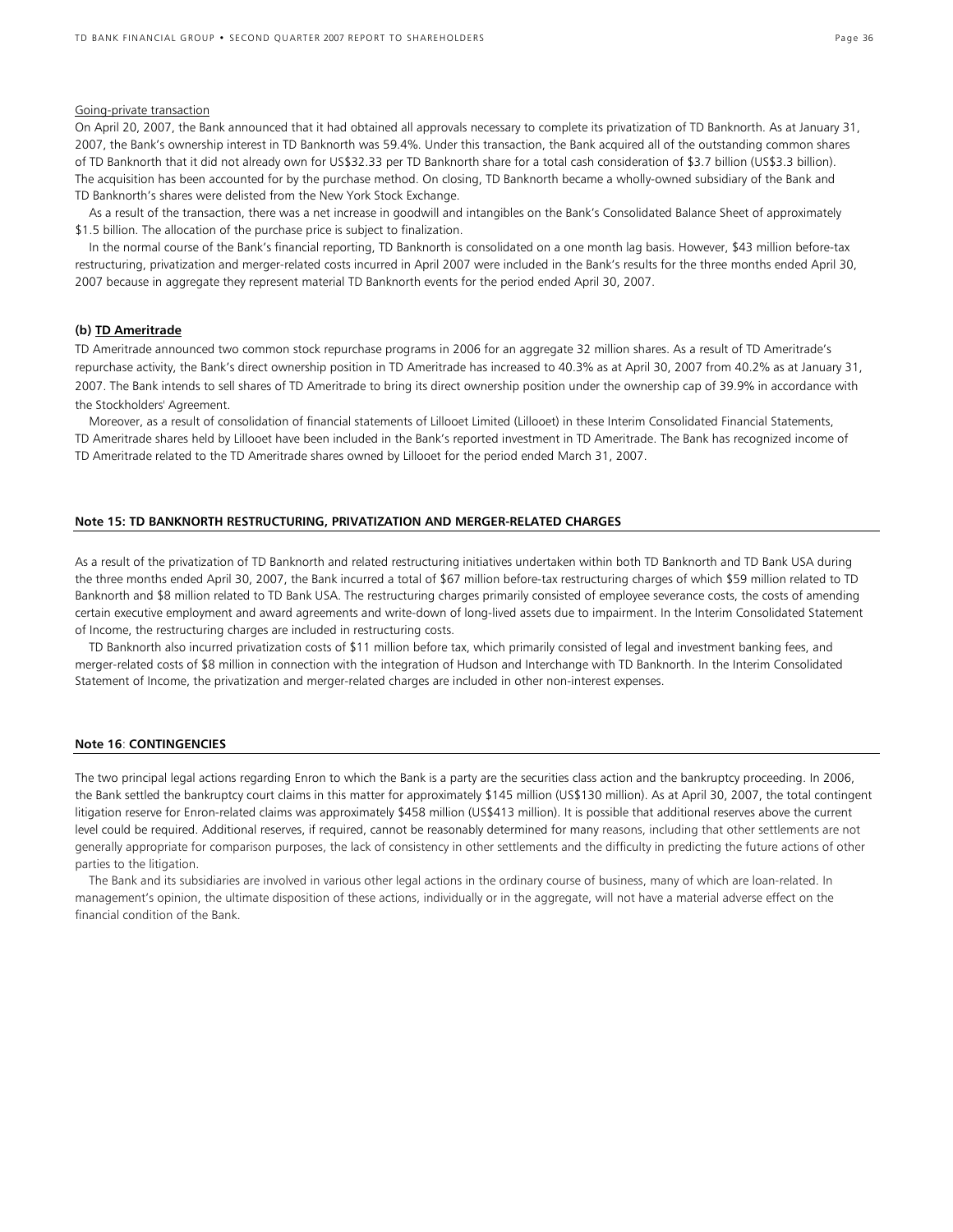### **Note 17: ACCUMULATED OTHER COMPREHENSIVE INCOME**

Accumulated other comprehensive income (loss) includes the after-tax change in unrealized gains and losses on available-for-sale securities, cash flow hedging activities and foreign currency translation adjustments.

### **Accumulated Other Comprehensive Income, net of income taxes**

|                                                                                                          | AS dl          |
|----------------------------------------------------------------------------------------------------------|----------------|
| (millions of Canadian dollars)                                                                           | April 30, 2007 |
| Unrealized gain on available-for-sale securities, net of cash flow hedges                                | \$372          |
| Unrealized foreign currency translation losses on investments in subsidiaries, net of hedging activities | (498)          |
| Gains on derivatives designated as cash flow hedges                                                      |                |
| Accumulated other comprehensive income balance as at April 30, 2007                                      | \$(94)         |

*As at*